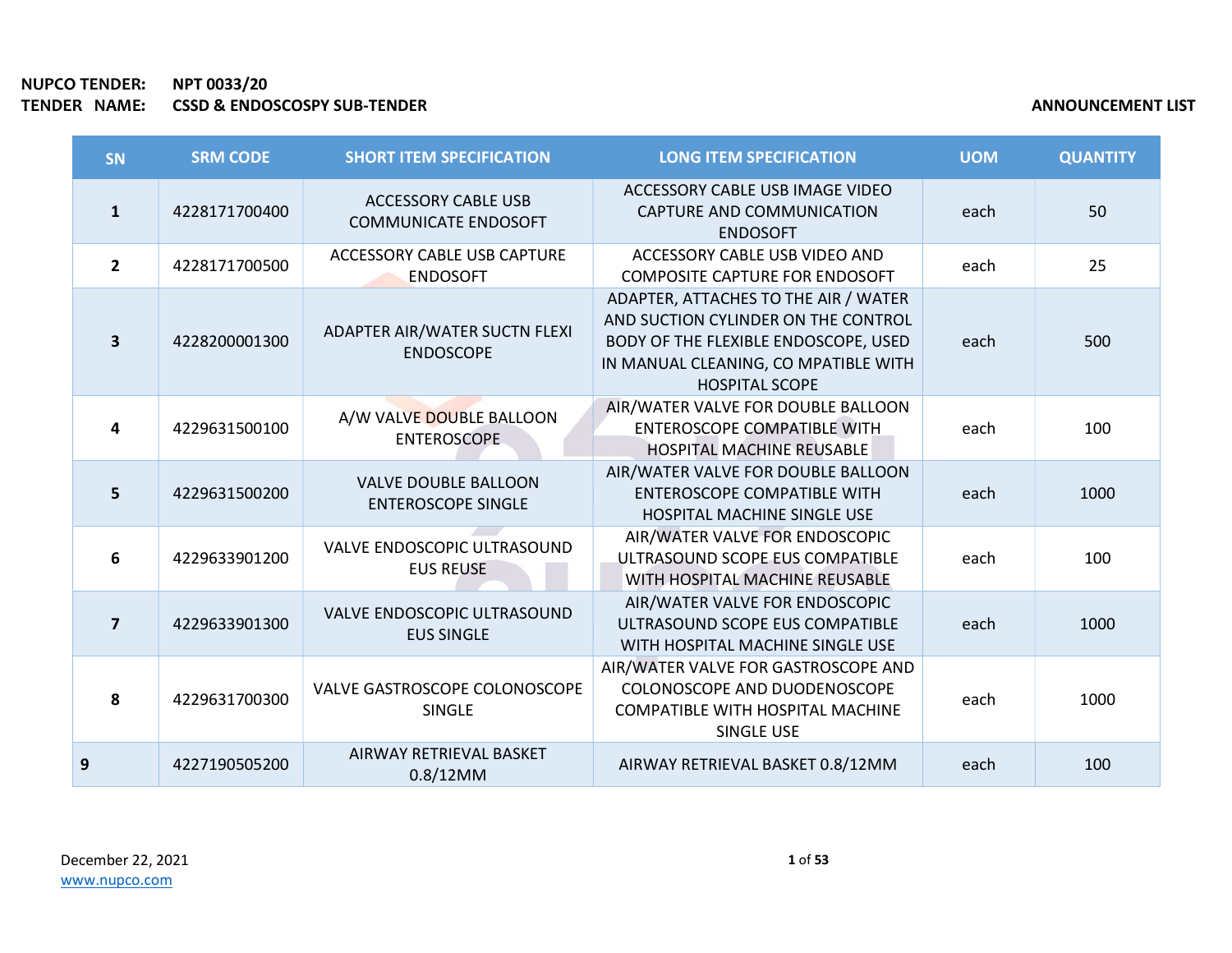| <b>SN</b> | <b>SRM CODE</b> | <b>SHORT ITEM SPECIFICATION</b>                   | <b>LONG ITEM SPECIFICATION</b>                                                                                                                                                                                                                                                                                                                                                                                                                                                                                                                                                                                                                                                                                                                                                                                                                                                                  | <b>UOM</b> | <b>QUANTITY</b> |
|-----------|-----------------|---------------------------------------------------|-------------------------------------------------------------------------------------------------------------------------------------------------------------------------------------------------------------------------------------------------------------------------------------------------------------------------------------------------------------------------------------------------------------------------------------------------------------------------------------------------------------------------------------------------------------------------------------------------------------------------------------------------------------------------------------------------------------------------------------------------------------------------------------------------------------------------------------------------------------------------------------------------|------------|-----------------|
| 10        | 4227190505300   | AIRWAY RETRIEVAL BASKET<br>$1.0/16$ MM            | AIRWAY RETRIEVAL BASKET 1.0/16MM                                                                                                                                                                                                                                                                                                                                                                                                                                                                                                                                                                                                                                                                                                                                                                                                                                                                | each       | 100             |
| 11        | 4228152110500   | <b>ALKALINE DETERGENT</b><br>SODIUM/POTASS 18-20L | <b>ALKALINE DETERGENT</b><br>SODIUM/POTASSIUM HYDROXIDE<br>SUITABLE TO DISSOLVES COMPLETELY IN<br>HARD OR SOFT WATER EASY TO RINSE LOW<br>FOAMING SUITA BLE FOR AUTOMATIC<br><b>CLEANING COMPATIBLE WITH</b><br>INSTRUMENTS MATERIAL (STAINLESS STEEL<br>PLASTICS AND SOFT METALS ALUMINUM)<br><b>ENHANCED CORROSI ON INHIBITOR</b><br>PROPERTIES TO PROTECT INSTRUMENTS<br>FROM THE HARMFUL EFFECTS OF WATER<br>AND WATER IMPURITIES PH MILD<br>ALKALINE 10 - 12 BIODE GRADABLE EPA<br>REGISTERED MUST BE COMPATIBLE WITH<br>WASHER DISINFECTOR ULTRASONIC CART<br>WASHER MACHINES MUST COMPLY WITH<br>ISO 9001ISO 134 85 EN ISO 17664 ISO<br>15883-1:2006 SUPPLER PROVIDE EPA/CE<br><b>CERTIFICATION. ALKALINE DETERGENT</b><br>MUST COMPLY WITH THE ENZYMATIC<br>SOLUTION AN D AND NEUTRALIZER<br>DETERGENT SAME PROVIDER SAFETY DATA<br>SHEET PROVIDE WITH THE DETERGENT PAIL<br>OF 18-20 L | each       | 500             |
| 12        | 4111600716600   | ANALYZER FOR BREATH TEST DOUBLE<br><b>BREATH</b>  | ANALYZER FOR BREATH TEST DOUBLE<br><b>BREATH BAG</b>                                                                                                                                                                                                                                                                                                                                                                                                                                                                                                                                                                                                                                                                                                                                                                                                                                            | each       | 2000            |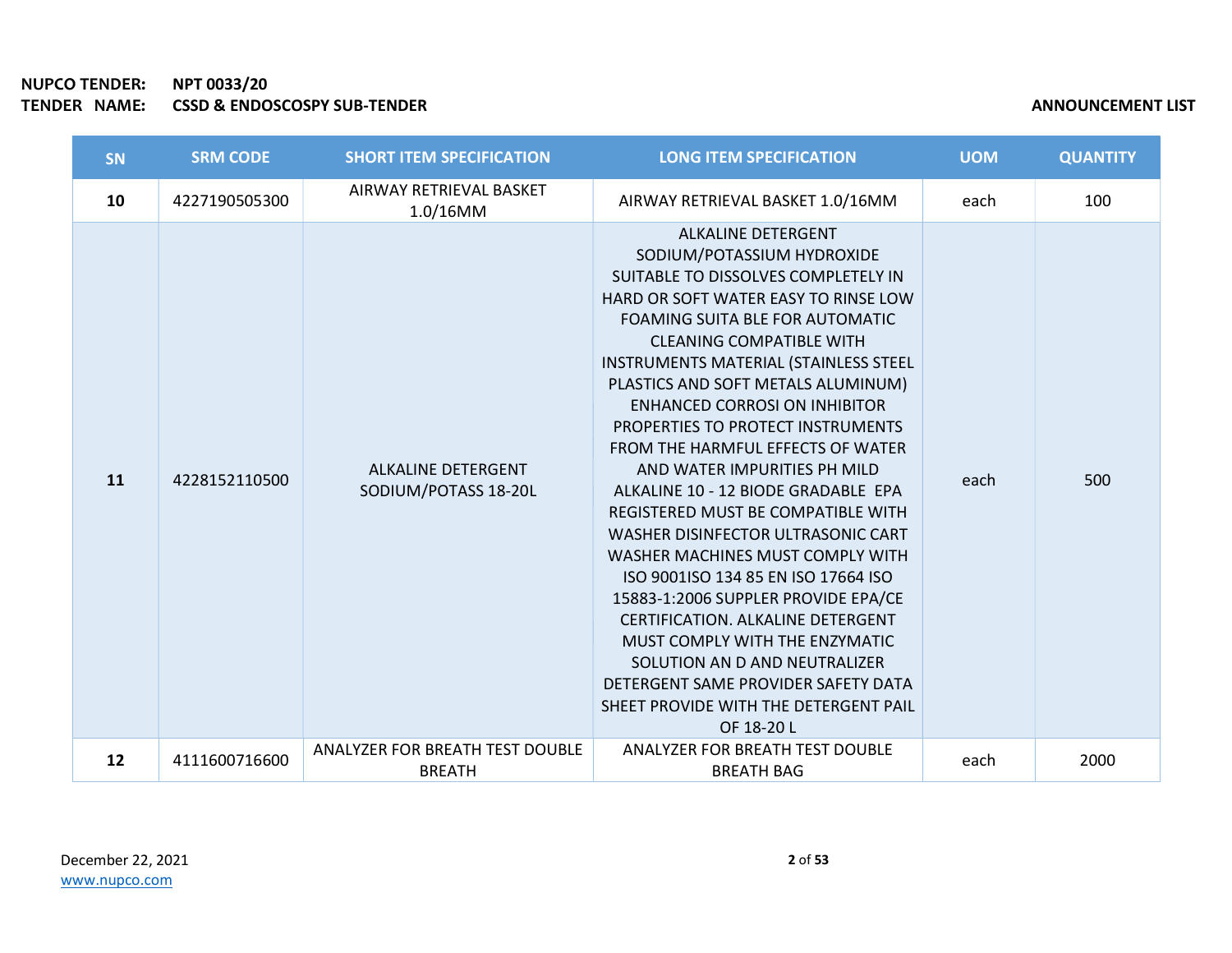| <b>SN</b> | <b>SRM CODE</b> | <b>SHORT ITEM SPECIFICATION</b>                         | <b>LONG ITEM SPECIFICATION</b>                                                                                                         | <b>UOM</b> | <b>QUANTITY</b> |
|-----------|-----------------|---------------------------------------------------------|----------------------------------------------------------------------------------------------------------------------------------------|------------|-----------------|
| 13        | 4229633901400   | <b>GRASPER FORCEP OTSC 165 GASTRO</b><br>220 COLON      | ANCHOR GRASPER FORCEPS TO BE USED<br>WITH CLIP OTSC 165 CM FOR<br>GASTROSCOPE 220 CM FOR COLONOSCOPE                                   | each       | 100             |
| 14        | 4229498301600   | TUBE AUXILIARY WATER OLYMPUS<br><b>REUSABLE</b>         | <b>AUXILIARY WATER TUBE TO CONNECT</b><br>WATER PORT OF THE SCOPE TO<br>IRRIGATION TUBE, COMPATIBLE WITH<br>HOSPITAL MACHINE, REUSABLE | each       | 100             |
| 15        | 4228152104200   | <b>WRAP STERILIZATION 48X48 IN</b><br><b>HEAVY DUTY</b> | <b>WRAP STERILIZATION 48X48 INCH</b><br>POLYPROPYLENE DRAPABLE<br>LIQUID/LINT/BACTERIA HEAVY-DUTY<br><b>BOX/50</b>                     | <b>Box</b> | 1000            |
| 16        | 4228152104300   | FILTER PAPER 7.5 IN NON-WOVEN<br><b>DISPOSABLE</b>      | FILTER PAPER 7.5 INCH ROUND NON-<br>WOVEN FOR INSTRUMENT STERILIZATION<br>TRAY DISPOSABLE BOX/500                                      | <b>Box</b> | 1000            |
| 17        | 4228190404900   | <b>BAG TRANSPORT SOILED</b><br>INSTRUMENT200X350MM      | <b>BAG TRANSPORTING SOILED SURGICAL</b><br>INSTRUMENT 200MM X 350MM<br>ABSORBENT LAYER MOIST, SINGLE USE<br>SELF-SEAL                  | each       | 500             |
| 18        | 4228190405200   | <b>BAG TRANSPORT SOILED</b><br>INSTRUMENT650X770MM      | <b>BAG TRANSPORTING SOILED SURGICAL</b><br>INSTRUMENT 650MM X 770MM<br>ABSORBENT LAYER MOIST, SINGLE USE<br>SELF-SEAL                  | each       | 500             |
| 19        | 4229633908200   | <b>BALLOON APPLI LINEAR EUS SCOPE</b><br><b>REUSBL</b>  | <b>BALLOON APPLICATOR FOR LINEAR EUS</b><br><b>SCOPE, REUSABLE</b>                                                                     | each       | 100             |
| 20        | 4229633908100   | <b>BALLOON APPLI RADIAL EUS SCOPE</b><br><b>REUSBL</b>  | <b>BALLOON APPLICATOR FOR RADIAL EUS</b><br>SCOPE, REUSABLE                                                                            | each       | 100             |
| 21        | 4229491304900   | <b>BALLOON BILLIARY STONE RETRIEVAL</b><br>15 18MM      | <b>BALLOON BILIARY STONE RETRIEVAL 15 -</b><br><b>18MM STERILE DISPOSABLE</b>                                                          | each       | 500             |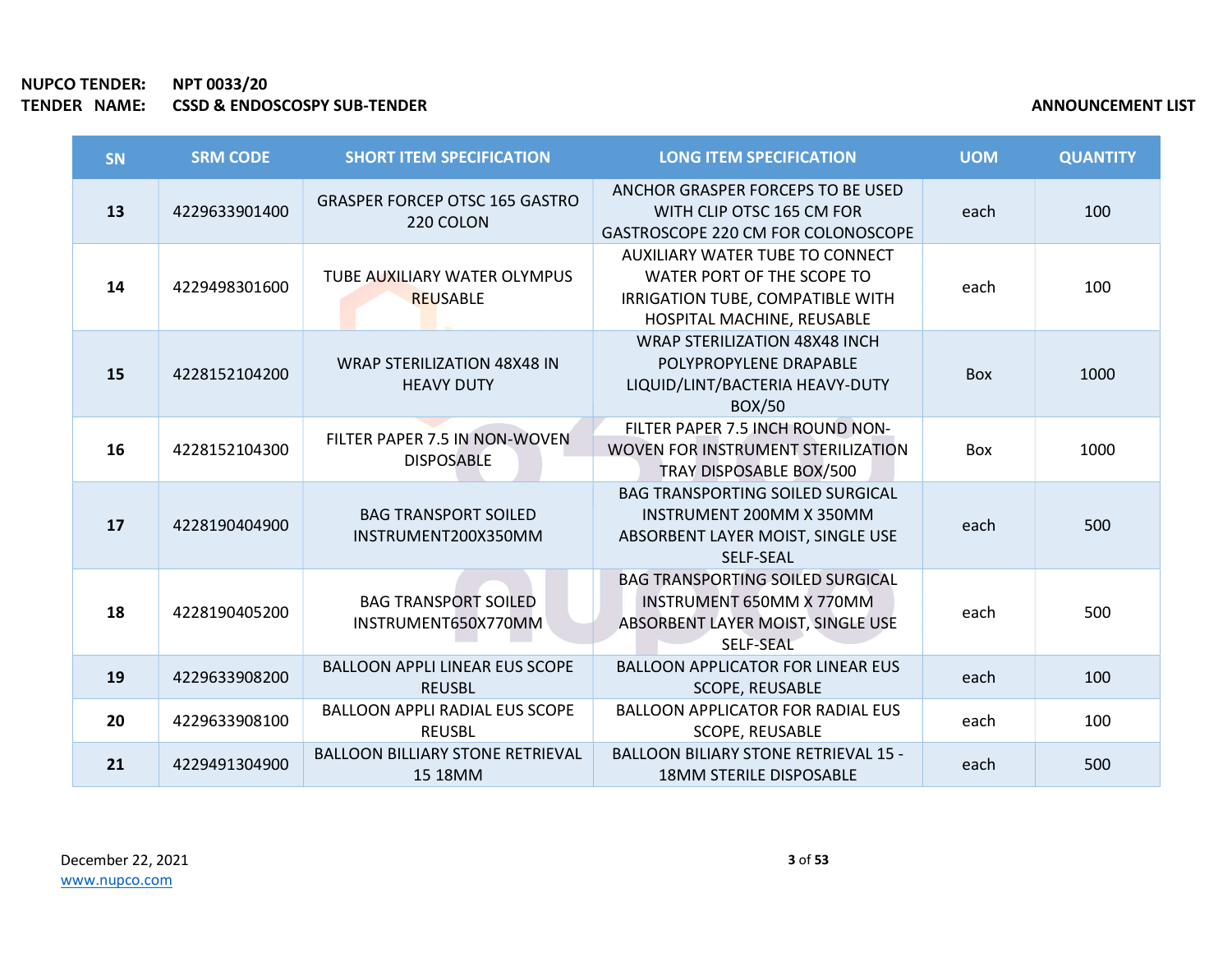| <b>SN</b> | <b>SRM CODE</b> | <b>SHORT ITEM SPECIFICATION</b>                           | <b>LONG ITEM SPECIFICATION</b>                                                                                                                                     | <b>UOM</b> | <b>QUANTITY</b> |
|-----------|-----------------|-----------------------------------------------------------|--------------------------------------------------------------------------------------------------------------------------------------------------------------------|------------|-----------------|
| 22        | 4229633901600   | BILIARY DOUBLE PIGTAIL 10FX10CM<br>0.035 GW               | BILIARY DOUBLE PIGTAIL 10FX10CM 0.035<br><b>GUIDEWIRE</b>                                                                                                          | each       | 50              |
| 23        | 4229633901500   | BILIARY DOUBLE PIGTAIL 10FX5CM<br>0.035 GW                | BILIARY DOUBLE PIGTAIL 10FX5CM 0.035<br><b>GUIDEWIRE</b>                                                                                                           | each       | 100             |
| 24        | 4229633901700   | <b>BILIARY DOUBLE PIGTAIL 7FX10CM</b><br>0.035 GW         | BILIARY DOUBLE PIGTAIL 7FX10CM 0.035<br><b>GUIDEWIRE</b>                                                                                                           | each       | 50              |
| 25        | 4229633901800   | BILIARY NEEDLE KNIFE PAPILLOTOME<br>10MM                  | BILIARY ISOLATED-TIP NEEDLE-KNIFE<br>PAPILLOTOME WITH SEMI OVAL TIP FOR<br>PRECUT PAPILLOTOMY AND ZENKER'S<br>DIVERTICULUM DISSECTION 10MM CU<br><b>TTING WIRE</b> | each       | 100             |
| 26        | 4220341209500   | <b>BILIARY STRAIGHT GUIDEWIRE</b><br>0.018IN 450CM        | <b>BILIARY STRAIGHT GUIDEWIRE WITH</b><br>HYDROPHILIC TIP, 0.018 INCH, 450 CM<br>LENGTH                                                                            | each       | 100             |
| 27        | 4229631700400   | <b>BIOPSY FORCEPS CHOLAN</b><br>1MM1.2MM 286 CM           | <b>BIOPSY FORCEPS FOR DIRECT</b><br>VISUALIZATION SYSTEM OF COLONOSCOPE<br><b>OUTER DIAMETER 1MM WORKING</b><br><b>CHANNEL 1.2MM 286 CM LENGTH</b>                 | each       | 100             |
| 28        | 4229633908600   | <b>BIOPSY NEEDL ENDOBRONCHIAL HD</b><br><b>EBUS FNA</b>   | <b>BIOPSY NEEDLE ENDOBRONCHIAL HIGH</b><br>DEFINITION ULTRASOUND (EBUS) FOR FNA,<br>FNB ASSORTED SIZE AND LENGTH                                                   | each       | 60              |
| 29        | 4229633900800   | <b>BIOPSY NEEDL ENDOBRONCHIAL HD</b><br><b>ULTRASOUND</b> | <b>BIOPSY NEEDLE ENDOBRONCHIAL HIGH</b><br>DEFINITION ULTRASOUND, ASSORTED SIZE                                                                                    | each       | 100             |
| 30        | 4229633901900   | BIOPSY VALVE EUS LINEAR/RADIAL<br><b>REUSE</b>            | <b>BIOPSY VALVE FOR ENDOSCOPIC</b><br>ULTRASOUND SCOPE EUS LINEAR AND<br>RADIAL SCOPE COMPATIBLE WITH<br><b>HOSPITAL MACHINE REUSABLE</b>                          | each       | 100             |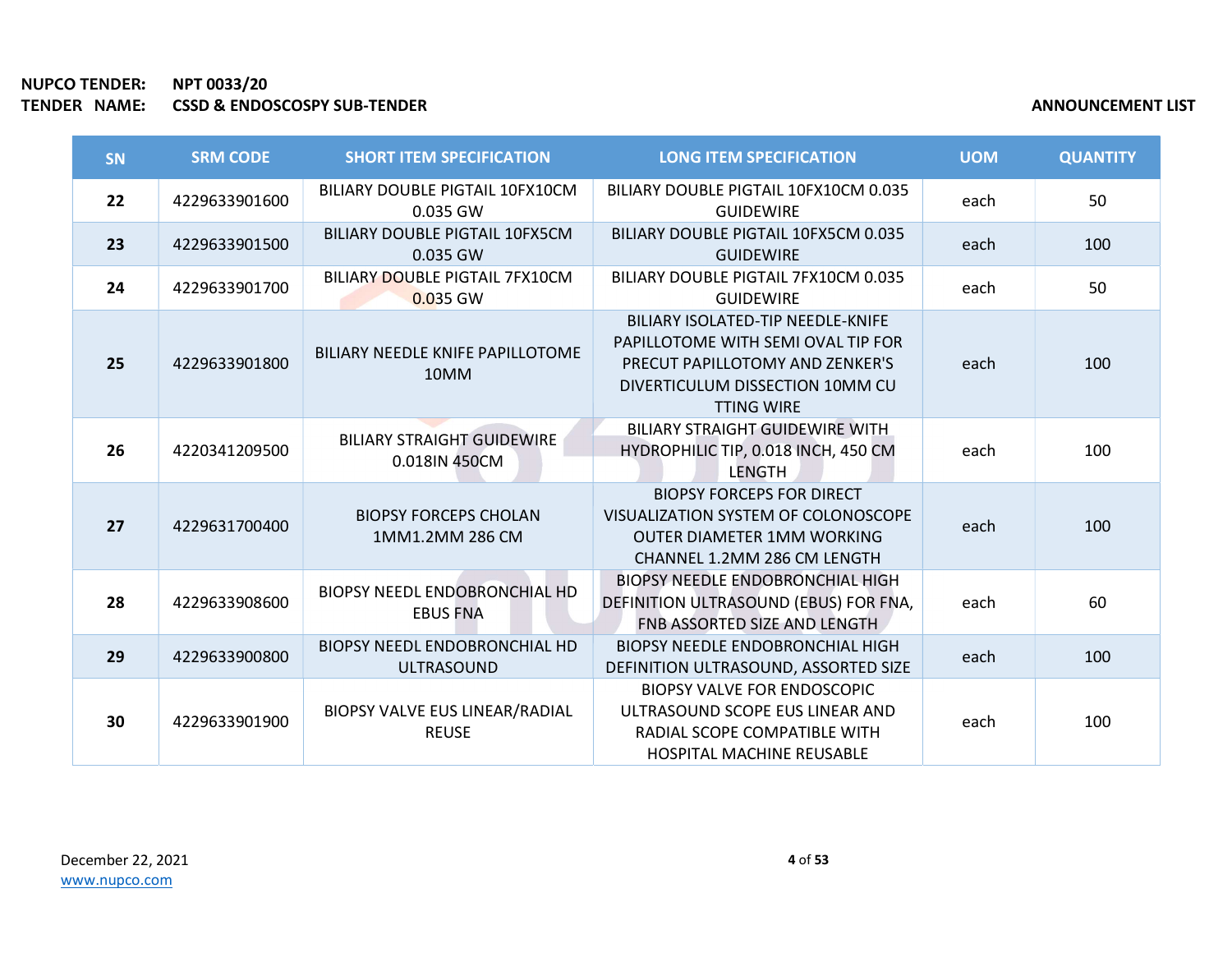| <b>SN</b> | <b>SRM CODE</b> | <b>SHORT ITEM SPECIFICATION</b>                         | <b>LONG ITEM SPECIFICATION</b>                                                                                                                                      | <b>UOM</b> | <b>QUANTITY</b> |
|-----------|-----------------|---------------------------------------------------------|---------------------------------------------------------------------------------------------------------------------------------------------------------------------|------------|-----------------|
| 31        | 4229633902000   | BIOPSY VALVE EUS LINEAR/RADIAL<br><b>SINGLE</b>         | <b>BIOPSY VALVE FOR ENDOSCOPIC</b><br>ULTRASOUND SCOPE EUS LINEAR AND<br>RADIAL SCOPE COMPATIBLE WITH<br>HOSPITAL MACHINE SINGLE USE                                | each       | 1000            |
| 32        | 4229631700500   | <b>BIOPSY VALVE GASTRO/COLONO</b><br>REUSABLE           | BIOPSY VALVE FOR GASTROSCOPE AND<br>COLONOSCOPE AND DUODENOSCOPE<br>DOUBLE BALLOON ENTEROSCOPE<br>COMPATIBLE WITH HOSPITAL MACHINE<br><b>REUSABLE</b>               | each       | 100             |
| 33        | 4229631700600   | <b>BIOPSY VALVE GASTRO/COLONO</b><br><b>SINGLE</b>      | <b>BIOPSY VALVE FOR GASTROSCOPE AND</b><br>COLONOSCOPE AND DUODENOSCOPE<br>DOUBLE BALLOON ENTEROSCOPE<br>COMPATIBLE WITH HOSPITAL MACHINE<br><b>SINGLE USE</b>      | each       | 1000            |
| 34        | 4229631700700   | <b>BIOPSY VALVE THERAPEUTIC GASTRO</b><br><b>REUSE</b>  | <b>BIOPSY VALVE FOR THERAPEUTIC</b><br><b>GASTROSCOPE COMPATIBLE WITH</b><br><b>HOSPITAL MACHINE REUSABLE</b>                                                       | each       | 100             |
| 35        | 4229631700800   | <b>BIOPSY VALVE THERAPEUTIC GASTRO</b><br><b>SINGLE</b> | <b>BIOPSY VALVE FOR THERAPEUTIC</b><br><b>GASTROSCOPE COMPATIBLE WITH</b><br><b>HOSPITAL MACHINE SINGLE USE</b>                                                     | each       | 1000            |
| 36        | 4229631700900   | <b>BIOPSY VALVE/IRRIGATION GASTRO</b><br><b>SINGLE</b>  | <b>BIOPSY VALVE WITH IRRIGATION TUBE FOR</b><br>GASTROSCOPE AND COLONOSCOPE AND<br>DUODENOSCOPE COMPATIBLE WITH<br><b>HOSPITAL MACHINE SINGLE USE</b>               | each       | 1000            |
| 37        | 4229631701000   | BIPOLAR ADAPTER RFA ERCP EUS<br><b>BILIAR REUS</b>      | BIPOLAR ADAPTER CABLE FOR RFA<br>CATHETER OF ERCP AND EUS SCOPES FOR<br><b>BILIARY AND SOLID MALIGNANCY</b><br>REUSABLE COMPATIBLE WITH HOSPITAL<br><b>MAC HINE</b> | each       | 100             |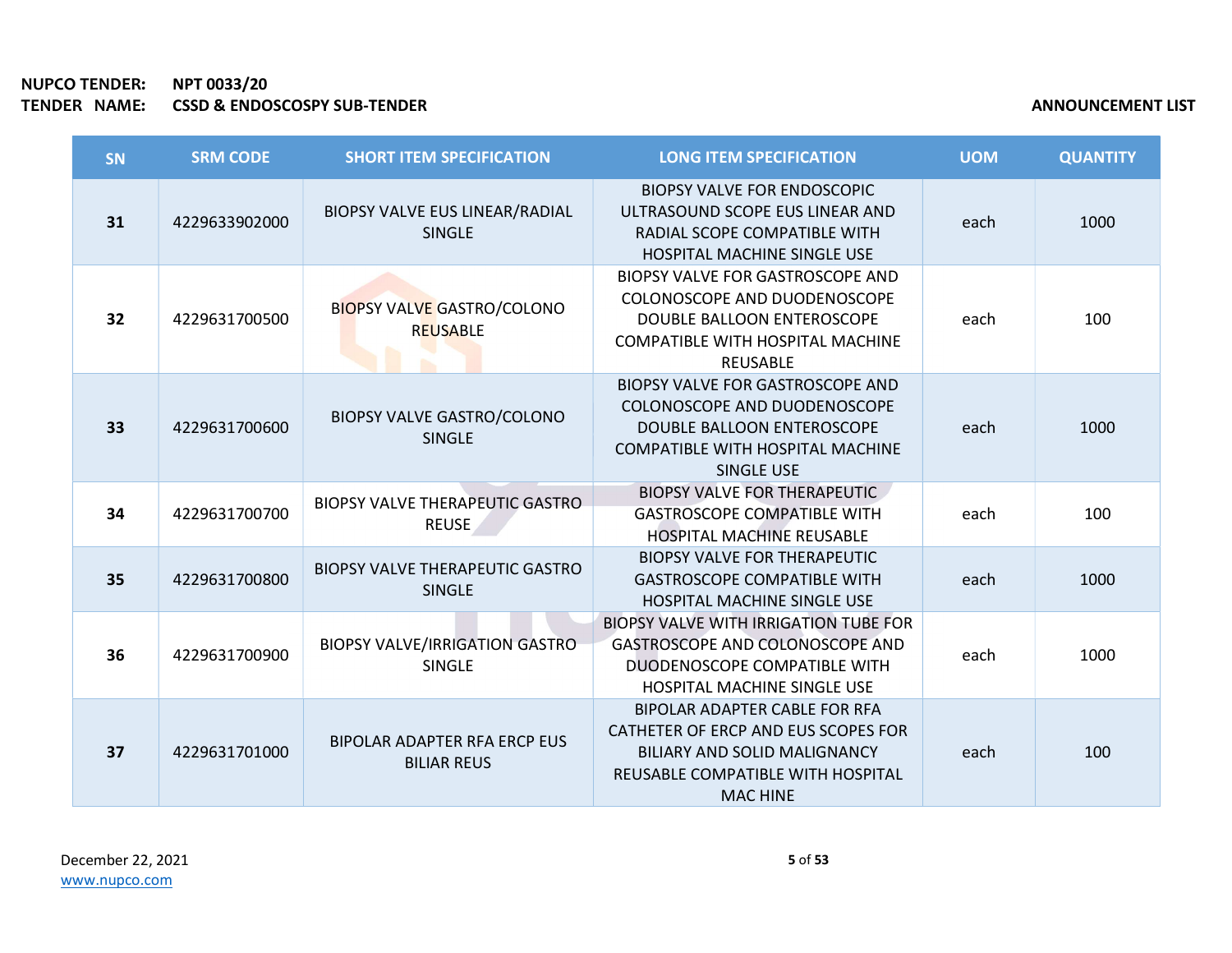**COL** 

| SN | <b>SRM CODE</b> | <b>SHORT ITEM SPECIFICATION</b>                          | <b>LONG ITEM SPECIFICATION</b>                                                                                                         | <b>UOM</b> | <b>QUANTITY</b> |
|----|-----------------|----------------------------------------------------------|----------------------------------------------------------------------------------------------------------------------------------------|------------|-----------------|
| 38 | 4228152101800   | <b>BOX TRANSPORT</b><br>30CMWX30CMLX20H                  | BOX, FOR TRANSPORTATION, PLASTIC,<br>WITH LID THAT ATTACHES SECURELY TO<br>THE BOTTOM, DURABLE, AUTOCLAVABLE,<br>SIZE, 30CMWX30CMLX20H | each       | 100             |
| 39 | 4228152101900   | <b>BOX TRANSPORT</b><br>50CMWX50CMLX30H                  | BOX, FOR TRANSPORTATION, PLASTIC,<br>WITH LID THAT ATTACHES SECURELY TO<br>THE BOTTOM, DURABLE, AUTOCLAVABLE,<br>SIZE, 50CMWX50CMLX30H | each       | 100             |
| 40 | 4228152102000   | <b>BOX TRANSPORT</b><br>70CMWX70CMLX40H                  | BOX, FOR TRANSPORTATION, PLASTIC,<br>WITH LID THAT ATTACHES SECURELY TO<br>THE BOTTOM, DURABLE, AUTOCLAVABLE,<br>SIZE, 70CMWX70CMLX40H | each       | 100             |
| 41 | 4229633902100   | <b>BRONCHOSCOPY SUCTION SWIVEL</b><br><b>ADAPTER</b>     | <b>BRONCHOSCOPY SUCTION SWIVEL</b><br><b>ADAPTER</b>                                                                                   | each       | 100             |
| 42 | 4229490700500   | <b>BRUSH CHANNEL 1.0MM DUAL</b><br><b>ENDED REUSABLE</b> | <b>BRUSH CLEANING ENDOSCOPE CHANNEL</b><br>1.0MM DOUBLE ENDED COILED SHEATH<br><b>REUSABLE</b>                                         | each       | 5000            |
| 43 | 4229490700600   | <b>BRUSH CHANNEL 1.5MM DUAL</b><br><b>ENDED REUSABLE</b> | <b>BRUSH CLEANING ENDOSCOPE CHANNEL</b><br>1.5MM DOUBLE ENDED COILED SHEATH<br><b>REUSABLE</b>                                         | each       | 5000            |
| 44 | 4229490700700   | <b>BRUSH CHANNEL 2.5MM DUAL</b><br><b>ENDED REUSABLE</b> | BRUSH CLEANING ENDOSCOPE CHANNEL<br>2.5MM DOUBLE ENDED COILED SHEATH<br><b>REUSABLE</b>                                                | each       | 5000            |
| 45 | 4229490700900   | <b>BRUSH CHANNEL 3.5MM DUAL</b><br><b>ENDED REUSABLE</b> | BRUSH CLEANING ENDOSCOPE CHANNEL<br>3.5MM DOUBLE ENDED COILED SHEATH<br><b>REUSABLE</b>                                                | each       | 5000            |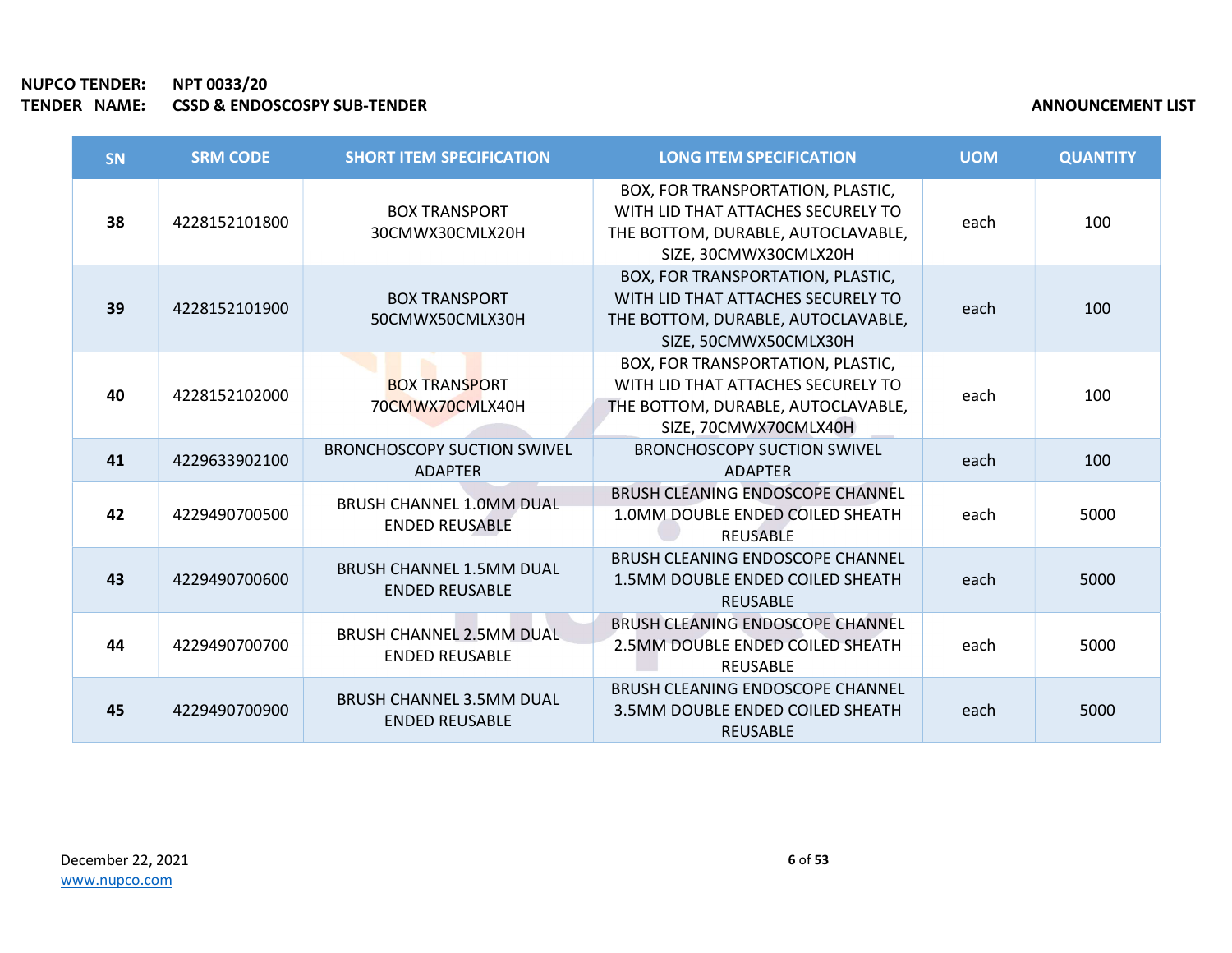| <b>SN</b> | <b>SRM CODE</b> | <b>SHORT ITEM SPECIFICATION</b>                        | <b>LONG ITEM SPECIFICATION</b>                                                                                            | <b>UOM</b> | <b>QUANTITY</b> |
|-----------|-----------------|--------------------------------------------------------|---------------------------------------------------------------------------------------------------------------------------|------------|-----------------|
| 46        | 4229490701000   | <b>BRUSH CHANNEL 3MM DUAL ENDED</b><br><b>REUSABLE</b> | BRUSH CLEANING ENDOSCOPE CHANNEL<br>3MM DOUBLE ENDED COILED SHEATH<br><b>REUSABLE</b>                                     | each       | 5000            |
| 47        | 4229490701300   | <b>BRUSH LONG LUMEN</b><br>500X150X10MM REUSABLE       | BRUSH CLEANING LONG LUMEN 500 X 150<br>X 10MM REUSABLE                                                                    | each       | 100             |
| 48        | 4229490700300   | <b>BRUSH LONG LUMEN</b><br>500X150X12MM REUSABLE       | BRUSH CLEANING LONG LUMEN 500 X 150<br>X 12MM REUSABLE                                                                    | each       | 100             |
| 49        | 4229490701400   | BRUSH LONG LUMEN 500X150X6MM<br><b>REUSABLE</b>        | BRUSH CLEANING LONG LUMEN 500 X 150<br>X 6MM REUSABLE                                                                     | each       | 5000            |
| 50        | 4229490701500   | BRUSH LONG LUMEN 500X150X8MM<br><b>REUSABLE</b>        | BRUSH CLEANING LONG LUMEN 500 X 150<br>X 8MM REUSABLE                                                                     | each       | 100             |
| 51        | 4229490701600   | <b>BRUSH SHORT LUMEN</b><br>320X100X3MM REUSABLE       | BRUSH CLEANING SHORT LUMEN 320 X 100<br>X 3MM REUSABLE                                                                    | each       | 100             |
| 52        | 4229490701700   | <b>BRUSH SHORT LUMEN</b><br>320X100X4MM REUSABLE       | BRUSH CLEANING SHORT LUMEN 320 X 100<br><b>X4MM REUSABLE</b>                                                              | each       | 100             |
| 53        | 4229490701800   | <b>BRUSH SHORT LUMEN</b><br>320X150X5MM REUSABLE       | <b>BRUSH CLEANING SHORT LUMEN 320 X 150</b><br>X 5MM REUSABLE                                                             | each       | 100             |
| 54        | 4227250009700   | <b>BRUSH CYTOLOGY BRONCHOSCOPE</b><br>5FR              | <b>BRUSH CYTOLOGY FOR BRONCHOSCOPE 5</b><br>FR 120 CM ASSORTED BRUSH DIAMETER<br><b>DISPOSABLE</b>                        | each       | 100             |
| 55        | 4227250009800   | <b>BRUSH CYTOLOGY BRONCHOSCOPY</b><br>1.8MMX170CM      | <b>BRUSH CYTOLOGY FOR BRONCHOSCOPY</b><br>1.8MMX 170 CM STERILE DISPOSABLE                                                | each       | 100             |
| 56        | 4228152104400   | BRUSH FOR CLEANING BREAST PUMP<br><b>PART</b>          | BRUSH FOR CLEANING BREAST PUMP PART                                                                                       | each       | 200             |
| 57        | 4231154607700   | BRUSH LUMEN CLEAN 320×100×2MM<br><b>CANNULA</b>        | BRUSH FOR LUMEN CLEANING 320 × 100 ×<br><b>2MM CANNULATED INSTRUMENTS</b><br><b>CLEANING HIGH QUALITY BRUSH STAINLESS</b> | each       | 100             |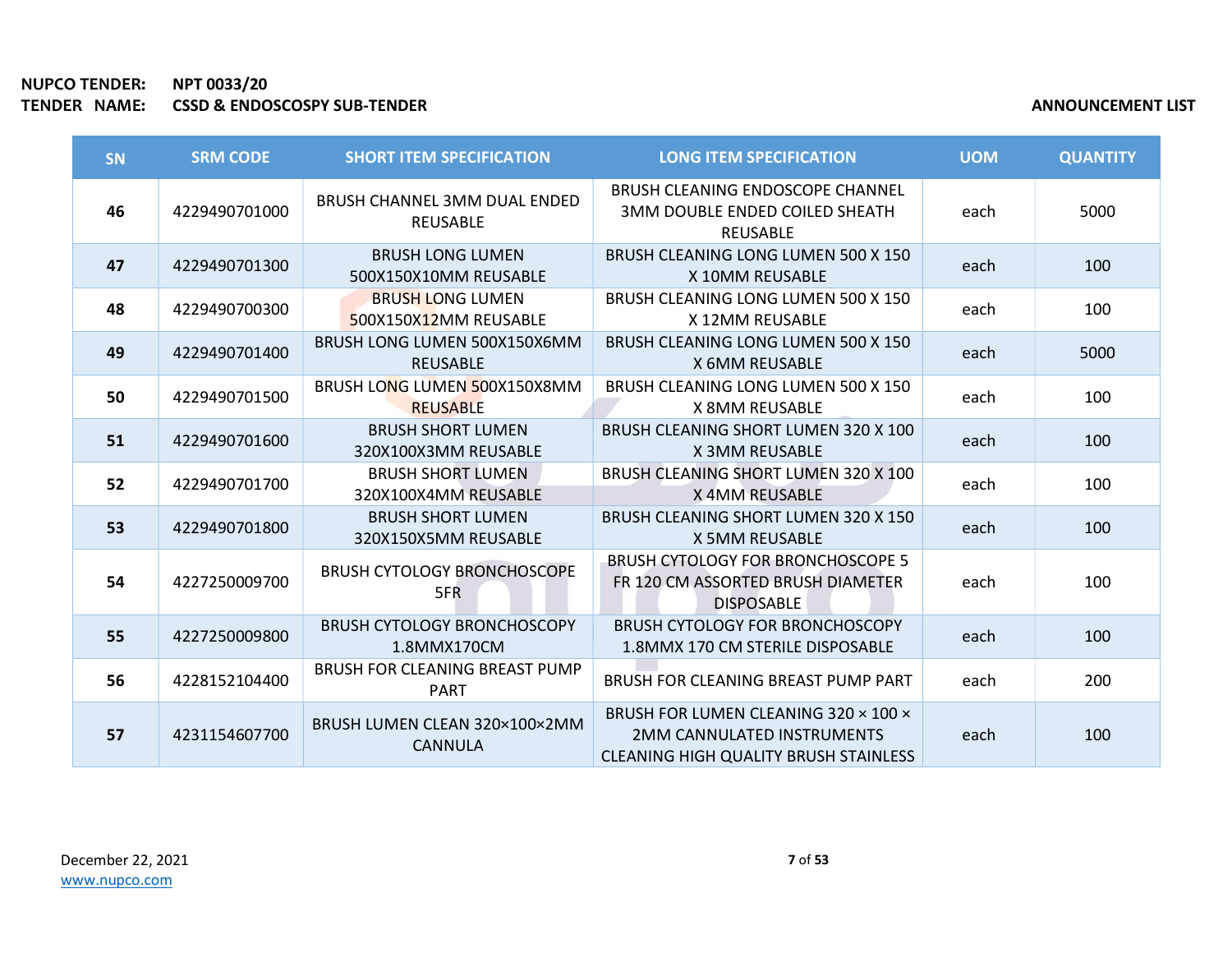**COL** 

| <b>SN</b> | <b>SRM CODE</b> | <b>SHORT ITEM SPECIFICATION</b>                      | <b>LONG ITEM SPECIFICATION</b>                                                                                                                                                                                                                      | <b>UOM</b> | <b>QUANTITY</b> |
|-----------|-----------------|------------------------------------------------------|-----------------------------------------------------------------------------------------------------------------------------------------------------------------------------------------------------------------------------------------------------|------------|-----------------|
|           |                 |                                                      | STEEL HANDLE AND WHITE MEDICAL<br><b>GRADE NYLON BRISTLES</b>                                                                                                                                                                                       |            |                 |
| 58        | 4228152104500   | CABLES USB TO CONNECT VERISCAN<br>TO PC              | CABLES- USB TO CONNECT VERISCAN TO PC<br>TO DOWNLOAD TEST RESULTS                                                                                                                                                                                   | each       | 100             |
| 59        | 4228152102700   | <b>CANNULATED CLEANING BRUSH 10-</b><br><b>15 MM</b> | CANNULATED CLEANING BRUSH, SINGLE<br><b>ENDED, HIGH QUALITY STAINLESS STEEL</b><br>HANDLE AND WHITE MEDICAL GRADE<br>NYLON BRISTLES, OVERALL LENGTH NOT<br>LESS THAN 30 CM, BRISTLE DIAMETER<br>WIDE: 10 -15 MM, DISPOSABLE, NON-<br><b>STERILE</b> | each       | 1000            |
| 60        | 4228152102800   | <b>CANNULATED CLEANING BRUSH 15-</b><br><b>20 MM</b> | CANNULATED CLEANING BRUSH, SINGLE<br>ENDED, HIGH QUALITY STAINLESS STEEL<br>HANDLE AND WHITE MEDICAL GRADE<br>NYLON BRISTLES, OVERALL LENGTH NOT<br>LESS THAN 30 CM, BRISTLE DIAMETER<br>WIDE: 15 -20 MM, DISPOSABLE, NON-<br><b>STERILE</b>        | each       | 1000            |
| 61        | 4228152102600   | CANNULATED CLEANING BRUSH 5MM                        | CANNULATED CLEANING BRUSH, SINGLE<br>ENDED, HIGH-QUALITY STAINLESS-STEEL<br>HANDLE AND WHITE MEDICAL GRADE<br>NYLON BRISTLES, OVERALL LENGTH NOT<br>LESS THAN 30 CM, BRISTLE DIAMETER<br>WIDE: 5MM, DISPOSABLE, NON-STERILE                         | each       | 1000            |
| 62        | 4229633902200   | CAP ENDOSCOPIC CLEANING FIT<br>DISTAL END L          | CAP ENDOSCOPIC CLEANING FITS THE<br><b>DISTAL END LARGE</b>                                                                                                                                                                                         | each       | 1000            |
| 63        | 4229633902300   | CAP ENDOSCOPIC CLEANING FIT<br><b>DISTAL ENDM</b>    | CAP ENDOSCOPIC CLEANING FITS THE<br>DISTAL END MEDIUM                                                                                                                                                                                               | each       | 1000            |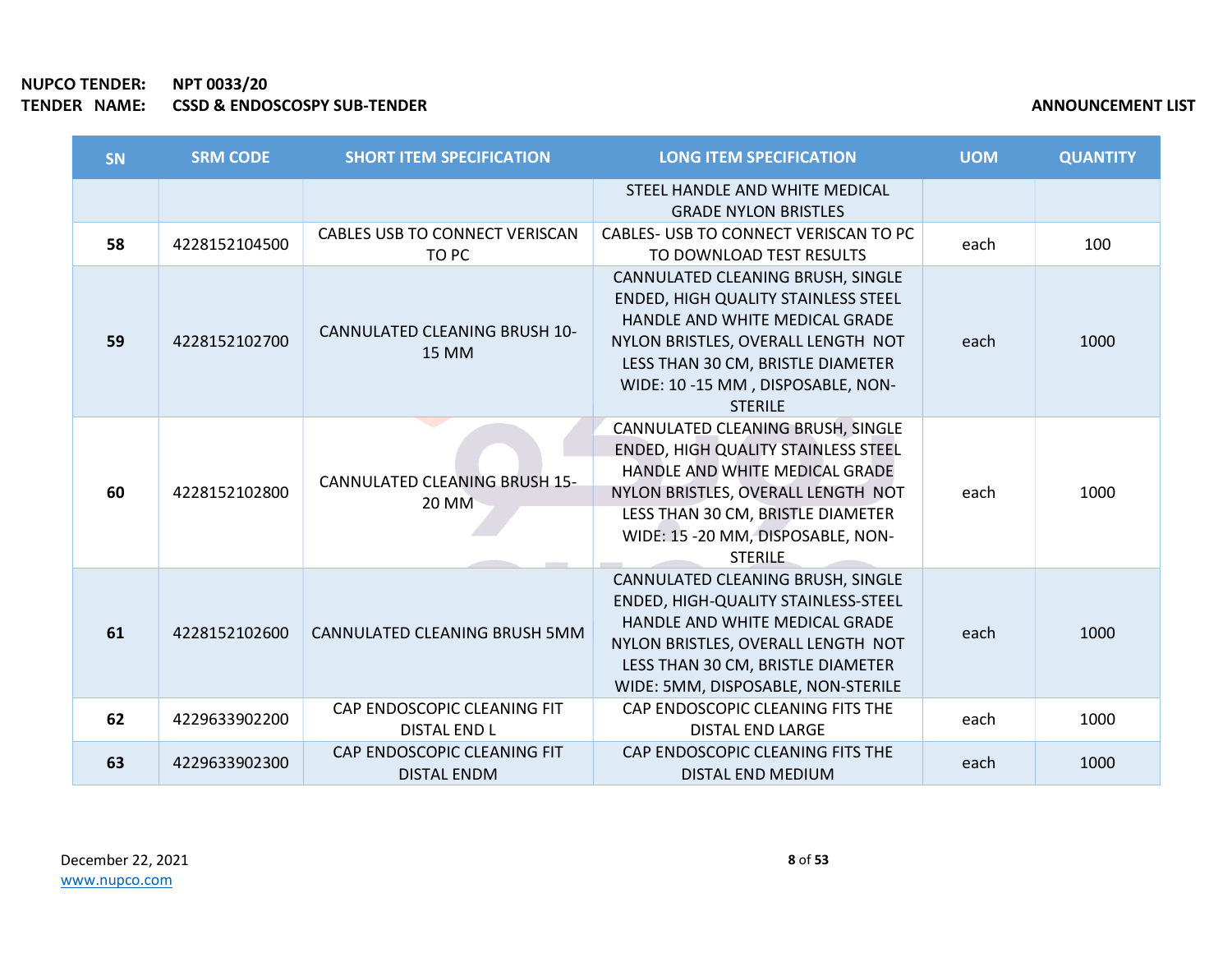| SN | <b>SRM CODE</b> | <b>SHORT ITEM SPECIFICATION</b>                           | <b>LONG ITEM SPECIFICATION</b>                                                                                                           | <b>UOM</b> | <b>QUANTITY</b> |
|----|-----------------|-----------------------------------------------------------|------------------------------------------------------------------------------------------------------------------------------------------|------------|-----------------|
| 64 | 4229546000200   | CAP ETO CHANNEL PRESSURE<br><b>VENTING FLEXI</b>          | CAP ETO CHANNEL PRESSURE VENTING<br>FOR FLEXIBLE ENDOSCOPE                                                                               | each       | 500             |
| 65 | 4229546000300   | CAP SOAKING SCANNER ELECTRICAL<br><b>PORT FLEX</b>        | CAP SOAKING FOR SCANNER ELECTRICAL<br>PORT OF FLEXIBLE ENDOSCOPE MANUAL<br><b>CLEANING AND AUTOMATED ENDOSCOPE</b><br><b>REPROCESSOR</b> | each       | 500             |
| 66 | 4229546000500   | CAP VENTING ETO STERILIZATION<br><b>FLEXIBLE</b>          | CAP VENTING ETO STERILIZATION FOR<br><b>FLEXIBLE ENDOSCOPE</b>                                                                           | each       | 500             |
| 67 | 4229546000600   | CAP WATER RESISTANT FLEXIBLE<br><b>ENDOSCOPE</b>          | CAP-WATER RESISTANT USED TO PROTECT<br>THE ELECTRICAL END OF A FLEXIBLE<br>ENDOSCOPE, COMPATIBLE WITH HOSPITAL<br><b>SCOPE</b>           | each       | 500             |
| 68 | 4228200100600   | <b>CARTRIDGE RIBBON STERIS AMSCO</b><br><b>STERILIZER</b> | <b>CARTRIDGE RIBBON FOR STERIS AMSCO</b><br><b>CENTURY STEAM STERILIZER</b>                                                              | each       | 1000            |
| 69 | 4111600476500   | <b>CARTRIDGE RIBBONS STERIS</b><br><b>STERILIZATION</b>   | <b>CARTRIDGE RIBBONS STERIS STERILIZATION</b><br><b>PRINT OUT</b>                                                                        | each       | 1000            |
| 70 | 4228152701000   | CASSETTE TAPE LAMINATED 24MM<br><b>BLACK</b>              | CASSETTE TAPE LAMINATED 24MM BLACK<br>ON WHITE TAPE FOR P - TOUCH PRINTER                                                                | each       | 1000            |
| 71 | 4229633902400   | CATHETER GASTRO ESOPHAGEAL REF<br><b>DISEASE</b>          | CATHETER AND ACCESSORY KIT FOR<br><b>GASTRO-ESOPHAGEAL REFLUX DISEASE</b><br><b>GERD</b>                                                 | each       | 100             |
| 72 | 4229633902500   | <b>CATHETER DILATATION</b><br><b>TRACHEOBRONCHIAL ASS</b> | CATHETER BALLOON DILATATION FOR<br>TRACHEOBRONCHIAL ASSORTED SIZE AND<br><b>LENGTH</b>                                                   | each       | 100             |
| 73 | 4229633900900   | <b>CATHETER BALLOON EBUS</b><br><b>ULTRASONIC ENDO</b>    | <b>CATHETER BALLOON FOR EBUS</b><br>ULTRASONIC ENDOSCOPE PACK/20                                                                         | Pack       | 100             |
| 74 | 4229633902600   | <b>CATHETER BALLOON LINEAR</b><br><b>ULTRASONIC ENDO</b>  | CATHETER BALLOON FOR LINEAR<br>ULTRASONIC ENDOSCOPE LINEAR OF-A67                                                                        | each       | 100             |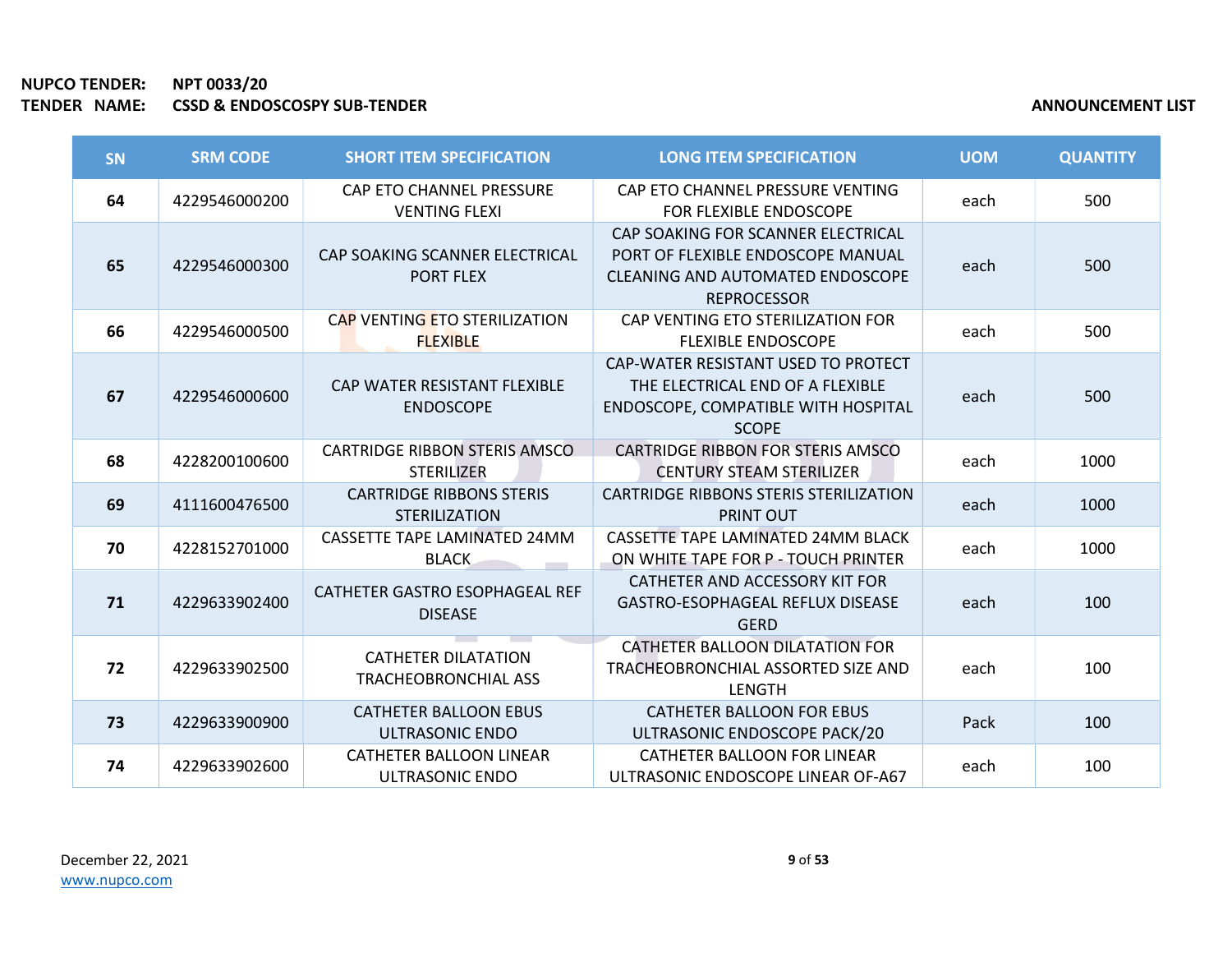| <b>SN</b> | <b>SRM CODE</b> | <b>SHORT ITEM SPECIFICATION</b>                          | <b>LONG ITEM SPECIFICATION</b>                                                                                                                                                                                                                                                                                    | <b>UOM</b> | <b>QUANTITY</b> |
|-----------|-----------------|----------------------------------------------------------|-------------------------------------------------------------------------------------------------------------------------------------------------------------------------------------------------------------------------------------------------------------------------------------------------------------------|------------|-----------------|
| 75        | 4229633901000   | <b>CATHETER BALLOON RADIAL</b><br><b>ULTRASONIC ENDO</b> | CATHETER BALLOON FOR RADIAL<br>ULTRASONIC ENDOSCOPE PACK/20                                                                                                                                                                                                                                                       | Pack       | 100             |
| 76        | 4229633901100   | CATHETER BALLOON SLIM<br><b>ULTRASONIC ENDO</b>          | CATHETER BALLOON FOR SLIM<br>ULTRASONIC ENDOSCOPE PACK/20                                                                                                                                                                                                                                                         | Pack       | 100             |
| 77        | 4229633902700   | <b>CATHETER BALLOON LATEX</b><br><b>TRANSDUCER COVER</b> | CATHETER BALLOON LATEX TRANSDUCER<br><b>COVER FOR B-K MACHINE OR EQUIVALENT</b><br><b>ENDORECTAL ULTRASOUND PROCOVERS</b>                                                                                                                                                                                         | each       | 200             |
| 78        | 4229633902900   | CATHETER DILATOR BILIARY 18F 4MM<br><b>DISPOSA</b>       | <b>CATHETER DILATOR FOR BILIARY 18</b><br><b>FRENCH BALLOON INFLATED 4MM STERILE</b><br><b>DISPOSABLE</b>                                                                                                                                                                                                         | each       | 100             |
| 79        | 4229633902800   | <b>CATHETER HEMOSTATIC NOZZLE</b><br>SYSTEM E 2200       | CATHETER HEMOSTATIC NOZZLE SYSTEM<br>TYPE-E 2200MM WITHOUT NEEDLE                                                                                                                                                                                                                                                 | each       | 100             |
| 80        | 4229494101700   | CATHETER ELECTRO HEMOSTASIS 7FR<br>300CM                 | CATHETER, ELECTRO HEMOSTASIS<br>BIPOLAR, GOLD PROBE, STANDARD PLUG,<br>7FRENCH, 300CM LONG, STERILE,<br>DISPOSABLE (WITH INJECTOR)                                                                                                                                                                                | each       | 80              |
| 81        | 4229633903000   | <b>CERAMIC SCISSOR LASER FIBER</b><br><b>CHOLAN REUE</b> | CERAMIC SCISSOR FOR LASER FIBER OF<br>DIRECT VISUALIZATION SYSTEM OF<br><b>CHOLANGIOSCOPE REUSABLE</b>                                                                                                                                                                                                            | each       | 100             |
| 82        | 4228152100700   | <b>CHANNEL CLEANING BRUSH D2.8-L</b><br>230-250CM        | <b>CHANNEL CLEANING BRUSH, DOUBLE</b><br>ENDED OR SINGLE ENDED, HIGH QUALITY<br>WHITE MEDICAL GRADE, SOFT NYLON<br>BRISTLE, TIP ATTACHED TO PLASTIC WIRE,<br>RUBBER PADDED TIP, FOR HARD-TO-TURN<br>CORNERS, LATEX-FREE, DISPOSABLE, NON-<br>STERILE, FOR WORKING CHANNEL<br>DIAMETER 2.8MM - LENGTH 230 - 250 CM | each       | 1000            |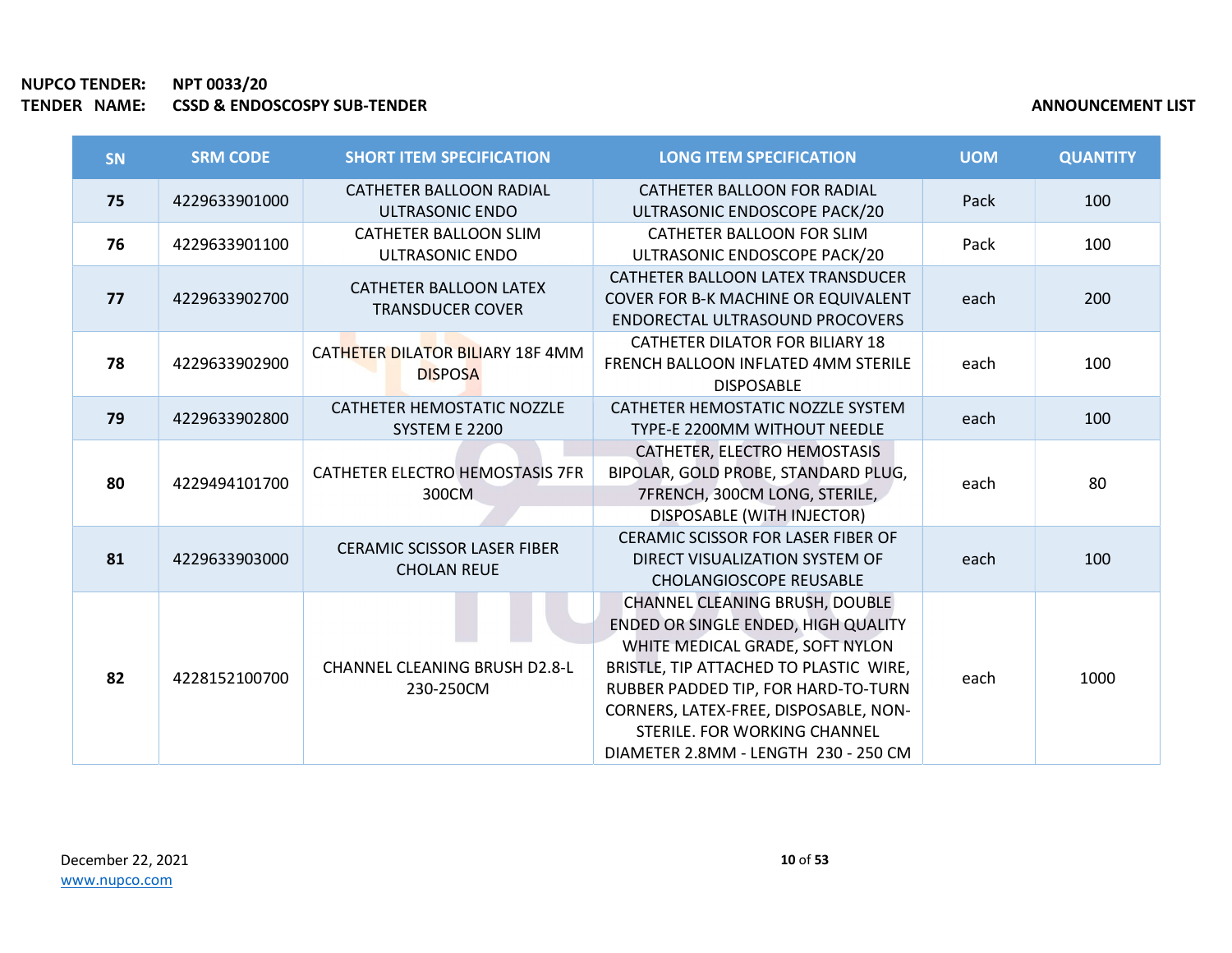| <b>SN</b> | <b>SRM CODE</b> | <b>SHORT ITEM SPECIFICATION</b>                    | <b>LONG ITEM SPECIFICATION</b>                                                                                                                                                                                                                                                                                               | <b>UOM</b> | <b>QUANTITY</b> |
|-----------|-----------------|----------------------------------------------------|------------------------------------------------------------------------------------------------------------------------------------------------------------------------------------------------------------------------------------------------------------------------------------------------------------------------------|------------|-----------------|
| 83        | 4228152100800   | <b>CHANNEL CLEANING BRUSH D3.7-L</b><br>230-250CM  | <b>CHANNEL CLEANING BRUSH, DOUBLE</b><br>ENDED OR SINGLE ENDED, HIGH QUALITY<br>WHITE MEDICAL GRADE, SOFT NYLON<br>BRISTLE, TIP ATTACHED TO PLASTIC WIRE,<br>RUBBER PADDED TIP, FOR HARD-TO-TURN<br>CORNERS, LATEX-FREE, DISPOSABLE, NON-<br>STERILE. FOR WORKING CHANNEL<br>DIAMETER 3.7MM - LENGTH 230 - 250 CM            | each       | 1000            |
| 84        | 4228152100900   | <b>CHANNEL CLEANING BRUSH D4.2-L</b><br>230-250CM  | CHANNEL CLEANING BRUSH, DOUBLE<br>ENDED OR SINGLE ENDED, HIGH QUALITY<br>WHITE MEDICAL GRADE, SOFT NYLON<br>BRISTLE, TIP ATTACHED TO PLASTIC WIRE,<br>RUBBER PADDED TIP, FOR HARD-TO-TURN<br>CORNERS, LATEX-FREE, DISPOSABLE, NON-<br>STERILE, FOR WORKING CHANNEL<br>DIAMETER 4.2 MM - LENGT H 230 - 250 CM                 | each       | 1000            |
| 85        | 4228152101000   | <b>CHANNEL CLEANING BRUSH D2-3.2</b><br>L230-250CM | CHANNEL CLEANING BRUSH, DOUBLE<br>ENDED OR SINGLE ENDED, HIGH QUALITY<br>WHITE MEDICAL GRADE, SOFT NYLON<br>BRISTLE, TIP ATTACHED TO PLASTIC WIRE,<br>RUBBER PADDED TIP, FOR HARD-TO-TURN<br>CORNERS, LATEX-FREE, DISPOSABLE, NON-<br>STERILE. FOR WORKING CHANNEL<br>DIAMETER FROM 2.0 MM TO 3.2 MM,<br>LENGTH 230 - 250 CM | each       | 1000            |
| 86        | 4228152101100   | <b>CHANNEL CLEANING BRUSH D2-4.2</b><br>L230-250CM | CHANNEL CLEANING BRUSH, DOUBLE<br>ENDED OR SINGLE ENDED, HIGH QUALITY<br>WHITE MEDICAL GRADE, SOFT NYLON<br>BRISTLE, TIP ATTACHED TO PLASTIC WIRE,                                                                                                                                                                           | each       | 1000            |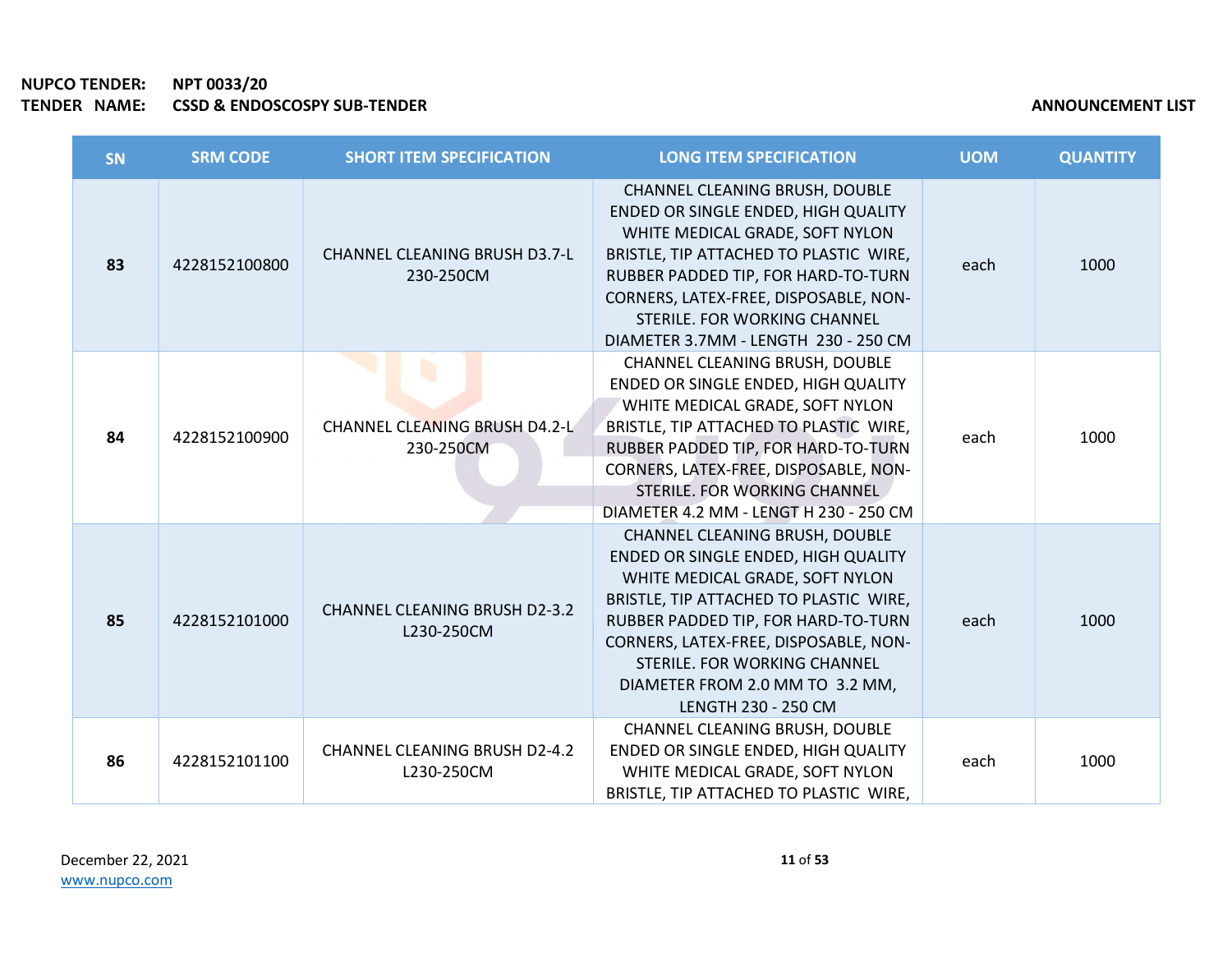# NUPCO TENDER: NPT 0033/20 TENDER NAME: CSSD & ENDOSCOSPY SUB-TENDER

| <b>ANNOUNCEMENT LIST</b> |
|--------------------------|
|--------------------------|

| <b>SN</b> | <b>SRM CODE</b> | <b>SHORT ITEM SPECIFICATION</b>                         | <b>LONG ITEM SPECIFICATION</b>                                                                                                                                                                                                                                                                             | <b>UOM</b> | <b>QUANTITY</b> |
|-----------|-----------------|---------------------------------------------------------|------------------------------------------------------------------------------------------------------------------------------------------------------------------------------------------------------------------------------------------------------------------------------------------------------------|------------|-----------------|
|           |                 |                                                         | RUBBER PADDED TIP, FOR HARD-TO-TURN<br>CORNERS, LATEX-FREE, DISPOSABLE, NON-<br>STERILE. FOR WORKING CHANNEL<br>DIAMETER FROM 2.0 MM TO 4.2 MM,<br>LENGTH 230 - 250 CM                                                                                                                                     |            |                 |
| 87        | 4228152100600   | <b>CHANNEL CLEANING BRUSH D2.2-L</b><br>230-250CM       | CHANNEL CLEANING BRUSH, DOUBLE<br>ENDED, HIGH QUALITY WHITE MEDICAL<br>GRADE, SOFT NYLON BRISTLE, TIP<br>ATTACHED TO PLASTIC WIRE, RUBBER PAD<br>DED TIP, FOR HARD-TO-TURN CORNERS,<br>LATEX-FREE, DISPOSABLE, NON-STERILE.<br>FOR WORKING CHANNEL DIAMETER<br>2.2MM - LENGTH 230 - 250 CM                 | each       | 1000            |
| 88        | 4228180000700   | CHEMICAL INDICATOR PLASMA TYPE4                         | CHEMICAL INDICATOR PLASMA (LOW<br>TEMPERATURE STERILIZATION) TYPE 4                                                                                                                                                                                                                                        | each       | 32000           |
| 89        | 4713160300100   | <b>CLEANING SPONGE RECTANGULAR</b><br>25X31MM           | CLEANING SPONGE, RECTANGULAR,<br>25X31MM                                                                                                                                                                                                                                                                   | each       | 100             |
| 90        | 4229633903100   | <b>HEMOSTAT GRASPER 5MM 165CM</b><br>2.8MM SINGLE       | <b>COAGRASPER HEMOSTATIC GRASPER</b><br>OPENING WIDTH 5MM WORKING LENGTH<br>165CM MAXIMUM CHANEL SIZE 2.8MM<br><b>SINGLE USE</b>                                                                                                                                                                           | each       | 50              |
| 91        | 4228152102400   | <b>CONCENTRATED ENZYMATIC</b><br><b>CLEANER 18-20 L</b> | CONCENTRATED ENZYMATIC CLEANER,<br>CONTAIN MULTIPLE ENZYMES (AMYLASE,<br>PROTEASE, LIPASE,) EFFECTIVE ON HARD-<br>TO-CLEAN SOILS, DISSOLVES C OMPLETELY<br>IN HARD OR SOFT WATER, EASY TO RINSE,<br>LOW FOAMING, SUITABLE FOR AUTOMATIC<br>CLEANING AND MANUAL CLEANING, LOW<br>DILUTION, COMP ATIBLE WITH | each       | 500             |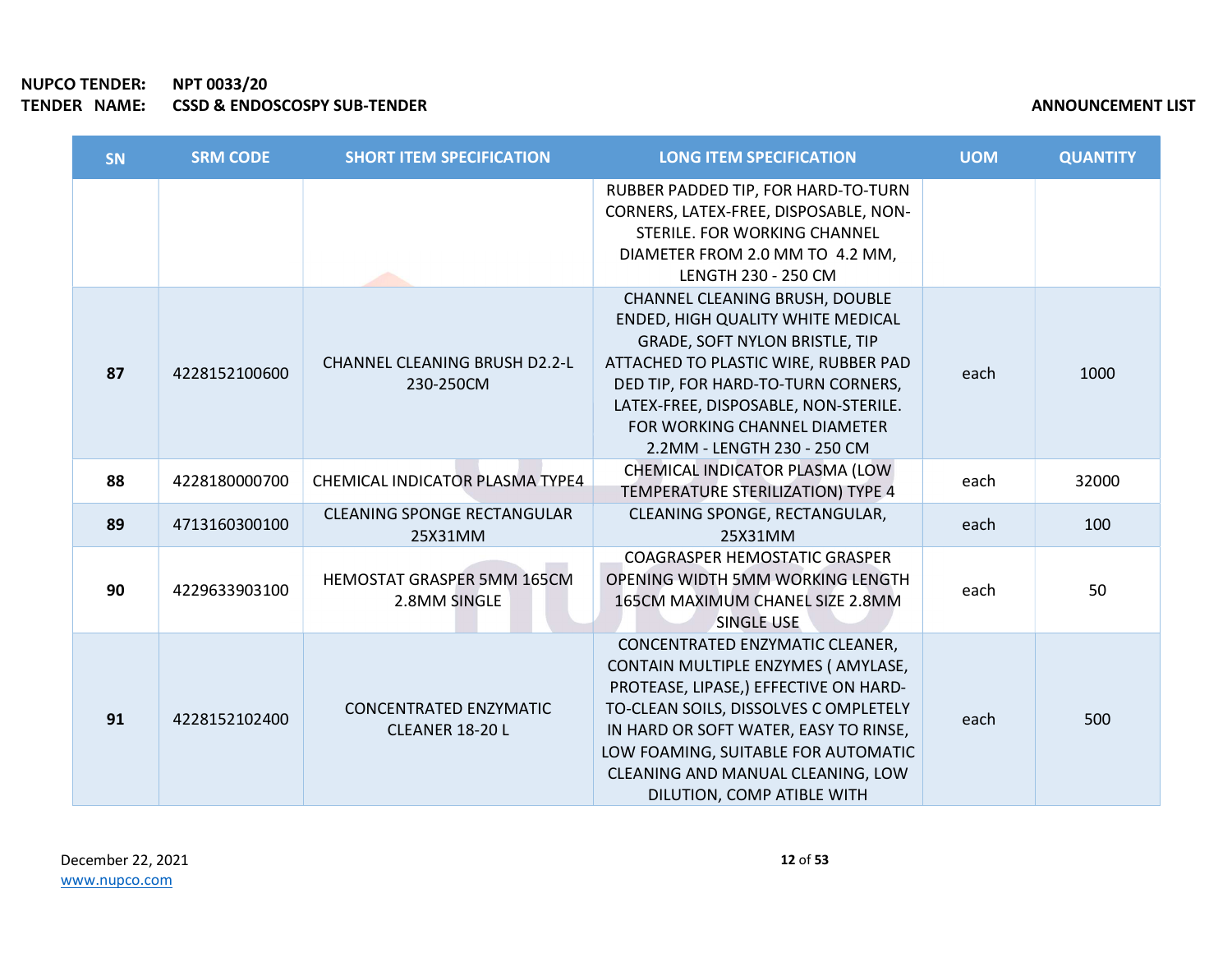| SN | <b>SRM CODE</b> | <b>SHORT ITEM SPECIFICATION</b>                           | <b>LONG ITEM SPECIFICATION</b>                                                                                                                                                                                                                                                                                                                                                                                                                                                                                                                                                                                                                                                           | <b>UOM</b> | <b>QUANTITY</b> |
|----|-----------------|-----------------------------------------------------------|------------------------------------------------------------------------------------------------------------------------------------------------------------------------------------------------------------------------------------------------------------------------------------------------------------------------------------------------------------------------------------------------------------------------------------------------------------------------------------------------------------------------------------------------------------------------------------------------------------------------------------------------------------------------------------------|------------|-----------------|
|    |                 |                                                           | <b>INSTRUMENTS MATERIALS (STAINLESS</b><br>STEEL, PLASTIC, SOFT METALS,<br>ALUMINUM), ENHANCED CORROSION<br><b>INHIBITOR PROPERTIES TO PROT ECT</b><br><b>INSTRUMENTS FROM THE HARMFUL</b><br><b>EFFECTS OF WATER AND WATER</b><br>IMPURITIES, BIODEGRADABLE, EPA<br>REGISTERED, MUST BE COMPATIBLE WITH<br>WASHE R DISINFECTOR, CART WASHER,<br>ULTRASONIC MACHINES, MUST COMPLY<br>WITH ISO 9001, ISO 13485, EN ISO 17664,<br>ISO 15883-1:2006 SUPPLER PROVID E<br>EPA/CE CERTIFICATION, ENZYMATIC<br><b>CLEANER MUST COMPLY WITH THE</b><br>ALKALINE DETERGENT AND NEUTRALIZER<br>DETERGENT SAME PROVIDE, SAFETY DAT A<br>SHEET PROVIDE WITH THE ENZYMATIC,<br><b>PAIL OF 18-20 L</b> |            |                 |
| 92 | 4229631500300   | <b>CONNECTION TUBE DOUBLE</b><br><b>BALLOON ENTEROSCO</b> | <b>CONNECTION TUBE KIT FOR DOUBLE</b><br><b>BALLOON ENTEROSCOPE</b>                                                                                                                                                                                                                                                                                                                                                                                                                                                                                                                                                                                                                      | each       | 100             |
| 93 | 4229633903200   | <b>COLDER ELBOWED BARBED FLEXIBLE</b><br><b>ENDOSCOPE</b> | <b>CONNECTOR COLDER ELBOWED BARBED</b><br><b>CONNECTS FROM THE AER BASIN FEMALE</b><br>THREADED CONNECTOR TO THE FLEXIBLE<br>ENDOSCOPE COMPATIBLE WITH HOSP ITAL<br><b>SCOPE</b>                                                                                                                                                                                                                                                                                                                                                                                                                                                                                                         | each       | 500             |
| 94 | 4228150906700   | <b>CONTAINER W/ LID</b><br>325MMX256MMX100H RED           | <b>CONTAINER WITH LID TRANSPORTATION</b><br>PLASTIC 325MMX 256MMX 100 H RED                                                                                                                                                                                                                                                                                                                                                                                                                                                                                                                                                                                                              | each       | 500             |
| 95 | 4228150906800   | <b>CONTAINER W/ LID</b><br>325MMX256MMX200H RED           | <b>CONTAINER WITH LID TRANSPORTATION</b><br>PLASTIC 325MMX 256MMX 200 H RED                                                                                                                                                                                                                                                                                                                                                                                                                                                                                                                                                                                                              | each       | 500             |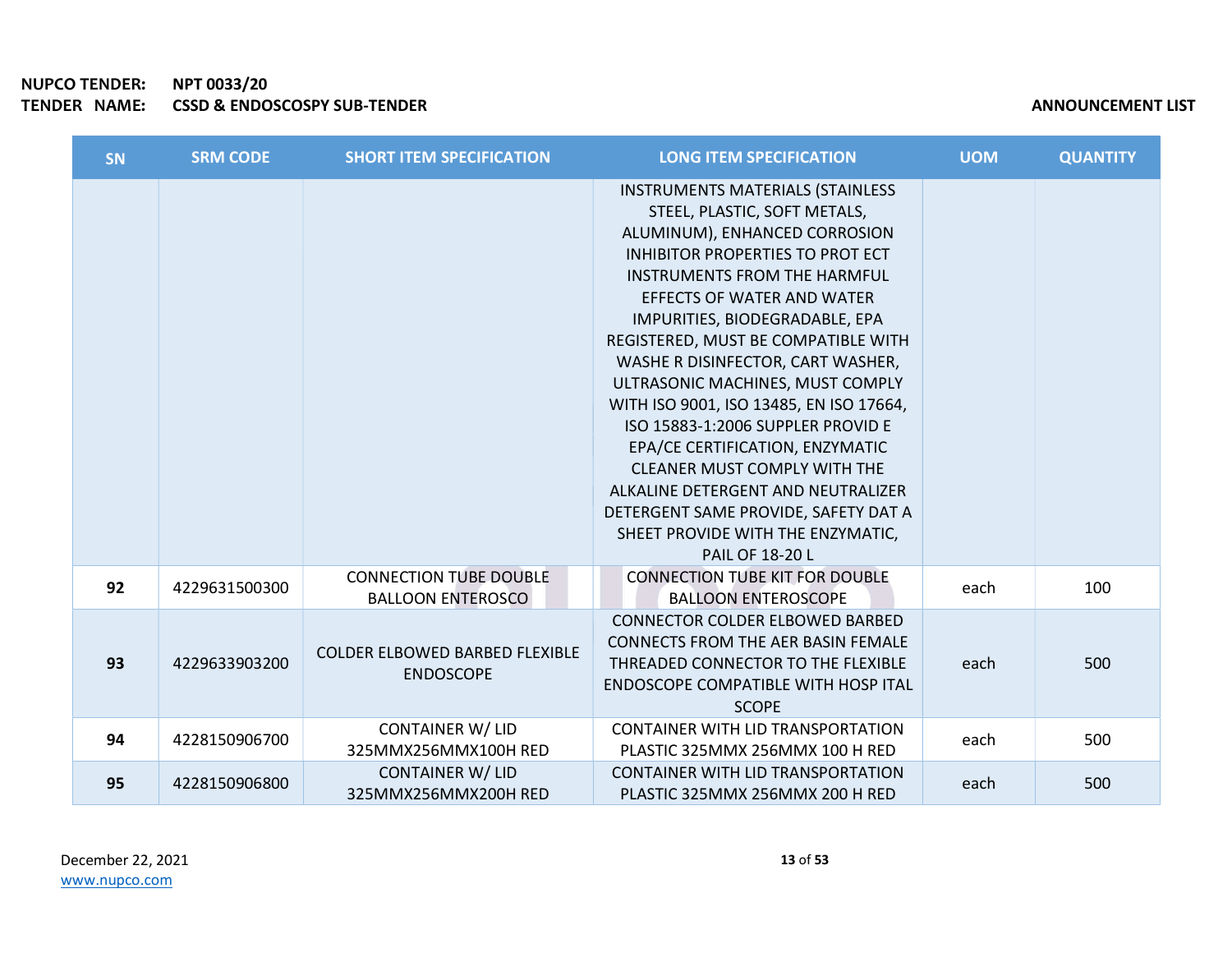| SN  | <b>SRM CODE</b> | <b>SHORT ITEM SPECIFICATION</b>                 | <b>LONG ITEM SPECIFICATION</b>                                                                                                                                         | <b>UOM</b> | <b>QUANTITY</b> |
|-----|-----------------|-------------------------------------------------|------------------------------------------------------------------------------------------------------------------------------------------------------------------------|------------|-----------------|
| 96  | 4228150907000   | <b>CONTAINER W/ LID</b><br>325MMX530MMX100H RED | <b>CONTAINER WITH LID TRANSPORTATION</b><br>PLASTIC 325MMX 530MMX 100 H RED                                                                                            | each       | 500             |
| 97  | 4228150907300   | <b>CONTAINER W/ LID</b><br>325MMX530MMX200H RED | <b>CONTAINER WITH LID TRANSPORTATION</b><br>PLASTIC 325MMX 530MMX 200 H RED                                                                                            | each       | 500             |
| 98  | 4228150909300   | <b>CONTAINER W/LID</b><br>325MMX256MMX100H BLUE | <b>CONTAINER WITH LID TRANSPORTATION</b><br>PLASTIC 325MMX256MMX100H BLUE                                                                                              | each       | 500             |
| 99  | 4228150909200   | <b>CONTAINER W/LID</b><br>325MMX256MMX200H BLUE | <b>CONTAINER WITH LID TRANSPORTATION</b><br>PLASTIC 325MMX256MMX200H BLUE                                                                                              | each       | 500             |
| 100 | 4228150909400   | <b>CONTAINER W/LID</b><br>325MMX530MMX100H BLUE | <b>CONTAINER WITH LID TRANSPORTATION</b><br>PLASTIC 325MMX530MMX100H BLUE                                                                                              | each       | 500             |
| 101 | 4228150909500   | <b>CONTAINER W/LID</b><br>325MMX530MMX200H BLUE | <b>CONTAINER WITH LID TRANSPORTATION</b><br>PLASTIC 325MMX530MMX200H BLUE                                                                                              | each       | 500             |
| 102 | 4228190300300   | COVER DISTAL SCOPES 1T40/TE3                    | COVER DISTAL FOR USE ON ENDOSCOPIC<br><b>RETROGRADE</b><br><b>CHOLANGIOPANCREATOGRAPHY ERCP</b><br>SCOPES 1 T 40/TE 3                                                  | each       | 500             |
| 103 | 4228190300200   | COVER DISTAL SCOPES 160R/160VR                  | COVER DISTAL FOR USE ON ENDOSCOPIC<br><b>RETROGRADE</b><br>CHOLANGIOPANCREATOGRAPHY ERCP<br><b>SCOPES 160 R/160 VR</b>                                                 | each       | 500             |
| 104 | 4228190700800   | <b>COVER SILICONE MESH 445X230MM</b>            | <b>COVER SILICON MESH SUITABLE FOR</b><br>WASHER DISINFECTOR HEAT RESISTANT UP<br>TO 134 DEGREE CELSIUS FOR SIEVE TRAY<br>FELXIBLE UP TO MAX90 DEGRE ES 445 X<br>230MM | each       | 100             |
| 105 | 4228152900000   | <b>CRYSTAL DESICCANT MOISTURE</b><br>ABSORB-DRY | <b>CRYSTALS- DESICCANT, MOISTURE</b><br>ABSORBING AND DRYING                                                                                                           | each       | 200             |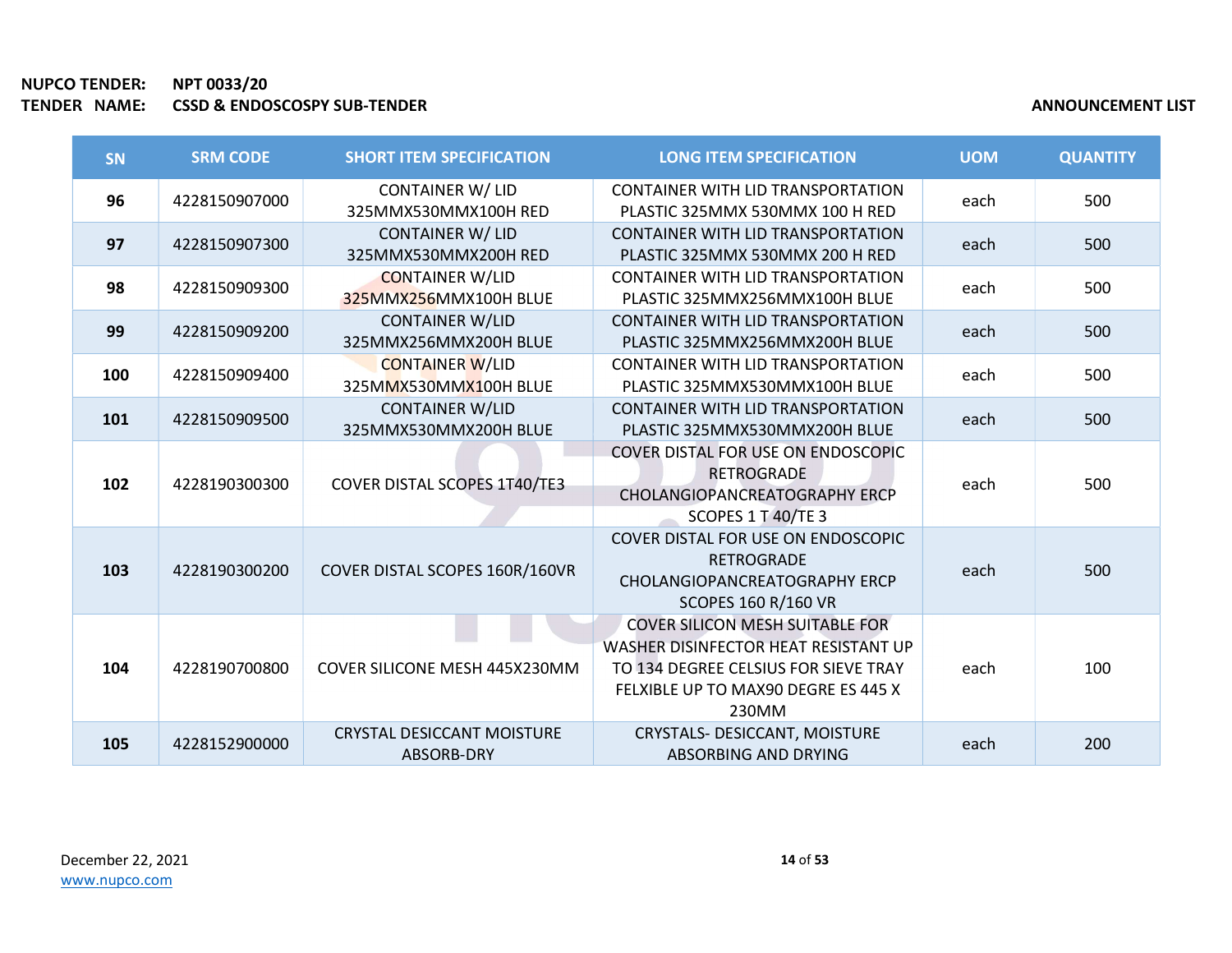| SN  | <b>SRM CODE</b> | <b>SHORT ITEM SPECIFICATION</b>                         | <b>LONG ITEM SPECIFICATION</b>                                                                                                        | <b>UOM</b> | <b>QUANTITY</b> |
|-----|-----------------|---------------------------------------------------------|---------------------------------------------------------------------------------------------------------------------------------------|------------|-----------------|
| 106 | 4228152110400   | DETERGENT LIQUID ULTRASONIC<br>DECONTAMINAT             | DETERGENT LIQUID ULTRASONIC/WASHER<br>DECONTAMINATOR MACHINE GAL                                                                      | each       | 50              |
| 107 | 4229340702000   | <b>DILATOR BILIARY SET 6 SIZES</b>                      | DILATOR BILIARY SET OF 6 SIZE S 6 - 7 - 8.5 -<br>$910 - 11.5$                                                                         | each       | 100             |
| 108 | 4229490013800   | DISH KIDNEY POLYPROPYLENE<br>1500ML                     | DISH KIDNEY POLYPROPYLENE 1500ML<br>AUTOCLAVABLE UP TO 134 DEGREES<br><b>CELSIUS REUSABLE</b>                                         | each       | 100             |
| 109 | 4229490013900   | DISH KIDNEY POLYPROPYLENE 300ML                         | DISH KIDNEY POLYPROPYLENE 300ML<br>AUTOCLAVABLE UP TO 134 DEGREES<br><b>CELSIUS REUSABLE</b>                                          | each       | 100             |
| 110 | 4229490014000   | DISH KIDNEY POLYPROPYLENE 500ML                         | DISH KIDNEY POLYPROPYLENE 500ML<br>AUTOCLAVABLE UP TO 134 DEGREES<br><b>CELSIUS REUSABLE</b>                                          | each       | 100             |
| 111 | 4229631701100   | DISTAL ATTACHMENT ST SINGLE<br><b>COLON 13.2</b>        | DISTAL ATTACHMENT SOFT STRAIGHT<br>SINGLE USE FOR COLONOSCOPE 13.2MM                                                                  | each       | 100             |
| 112 | 4229631701200   | DISTAL ATTACHMENT ST SINGLE<br>GASTRO 10.2              | DISTAL ATTACHMENT SOFT STRAIGHT<br>SINGLE USE FOR GASTROSCOPE 10.2MM                                                                  | each       | 100             |
| 113 | 4228152104600   | <b>DOUBLE BALLOAN PULL THRU</b>                         | DOUBLE BALLOON PULL THRU                                                                                                              | each       | 100             |
| 114 | 4229494402900   | DRY RAPID UREASE TESTS                                  | DRY RAPID UREASE TESTS                                                                                                                | each       | 500             |
| 115 | 4228152101200   | <b>DRY SPONGES REMOVE</b><br><b>CONTAMINANTS SCOPES</b> | DRY SPONGES TO REMOVE GROSS<br><b>CONTAMINANTS FROM THE SCOPES FOR</b><br>MANUAL CLEANING PROCESS, LINT AND<br>LATEX FREE, DISPOSABLE | each       | 500             |
| 116 | 4229451103300   | KNIFE ELECTROSURGICAL TRIANGLE<br><b>TIP 165CM</b>      | ELECTROSURGICAL KNIFE FOR ESD/POEM,<br>TRIANGLE TIP,165CM                                                                             | each       | 500             |
| 117 | 4229633903300   | <b>ENDOSCOPIC MUCOSAL RESECTION</b><br><b>LOWER GI</b>  | <b>ENDOSCOPIC MUCOSAL RESECTION KITS</b><br><b>FOR LOWER GI</b>                                                                       | each       | 100             |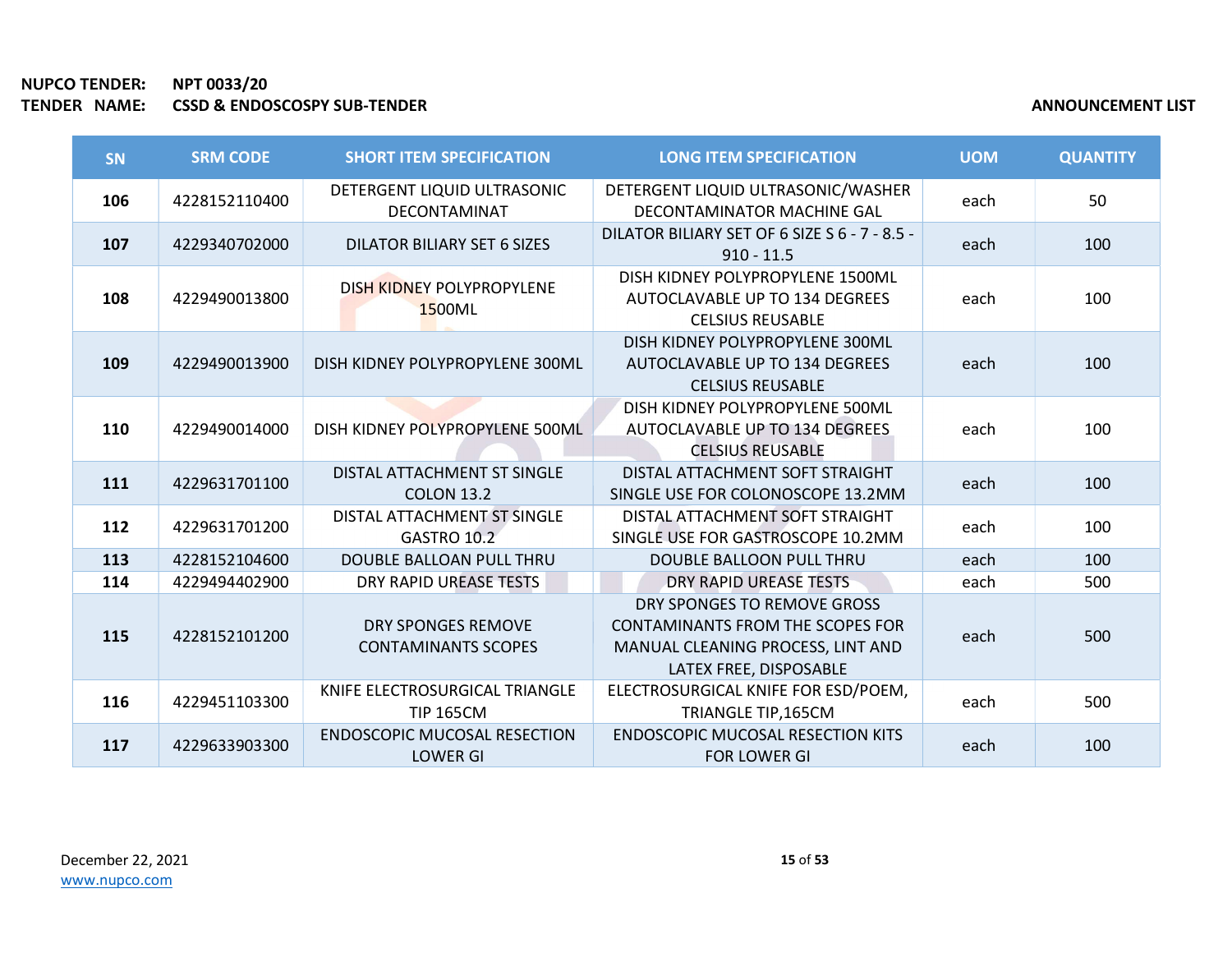×

| SN  | <b>SRM CODE</b> | <b>SHORT ITEM SPECIFICATION</b>                           | <b>LONG ITEM SPECIFICATION</b>                                                                                                                                  | <b>UOM</b> | <b>QUANTITY</b> |
|-----|-----------------|-----------------------------------------------------------|-----------------------------------------------------------------------------------------------------------------------------------------------------------------|------------|-----------------|
| 118 | 4214254300500   | <b>EUS BIOPSY NEEDLE FNB</b><br><b>FNA/NITINOL 19 G</b>   | <b>ENDOSCOPIC ULTRASOUND (EUS) BIOPSY</b><br>NEEDLE FINE NEEDLE BIOPSY (FNB) AND<br><b>ASPIRATION (FNA) WITH NITINOL</b><br><b>CONSTRUCTION TECHNOLOGY 19 G</b> | each       | 50              |
| 119 | 4214254300300   | <b>EUS BIOPSY NEEDLE FNB</b><br><b>FNA/NITINOL 22G</b>    | ENDOSCOPIC ULTRASOUND (EUS) BIOPSY<br>NEEDLE FINE NEEDLE BIOPSY (FNB) AND<br><b>ASPIRATION (FNA) WITH NITINOL</b><br><b>CONSTRUCTION TECHNOLOGY 22 G</b>        | each       | 50              |
| 120 | 4214254300400   | <b>EUS BIOPSY NEEDLE FNB</b><br><b>FNA/NITINOL 25 G</b>   | ENDOSCOPIC ULTRASOUND (EUS) BIOPSY<br>NEEDLE FINE NEEDLE BIOPSY (FNB) AND<br><b>ASPIRATION (FNA) WITH NITINOL</b><br><b>CONSTRUCTION TECHNOLOGY 25 G</b>        | each       | 50              |
| 121 | 4228152100500   | <b>ENDOSCOPY TAG INDICATOR 8.5X2.5</b><br><b>INCH</b>     | <b>ENDOSCOPY IDENTIFICATION TAG,</b><br><b>INDICATOR ADHERED OR REMOVABLE</b><br>CARD, 8.5 X 2.5 INCH, SELF-LOOPING LABEL                                       | each       | 1000            |
| 122 | 4229633903400   | ENDOSCOPYMUCOSAL RESECTION<br>BRAIDED13-15                | <b>ENDOSCOPY MUCOSAL RESECTION SET</b><br>WITH MONOFILAMENT BRAIDED SPARE 13<br><b>TO 15MM</b>                                                                  | each       | 200             |
| 123 | 4229633903500   | ESOPHAGEAL PH CATHETER ADULT<br><b>SINGLE</b>             | ESOPHAGEAL POTENTIAL HYDROGEN PH<br>MONITORING CATHETER SINGLE CHANNEL<br>PH SENSOR FOR ADULT SINGLE USE<br>COMPATIBLE WITH HOSPITAL MACHINE                    | each       | 100             |
| 124 | 4229492800600   | <b>ESOPHAGL POT.HYDRO MONITOR</b><br><b>CATHETER DUAL</b> | ESOPHAGEAL POTENTIAL HYDROGEN(PH)<br>MONITORING CATHETER, DUAL CHANNEL<br>PH SENSOR FOR ADULT, SINGLE USE,<br>COMPATIBLE WITH HOSPITAL MACHIN E                 | each       | 100             |
| 125 | 4228152701200   | FILM RIBBON BMM WESTON<br><b>STERILIZER</b>               | FILM RIBBON FOR BMM WESTON<br><b>STERILIZER PRINTER</b>                                                                                                         | each       | 500             |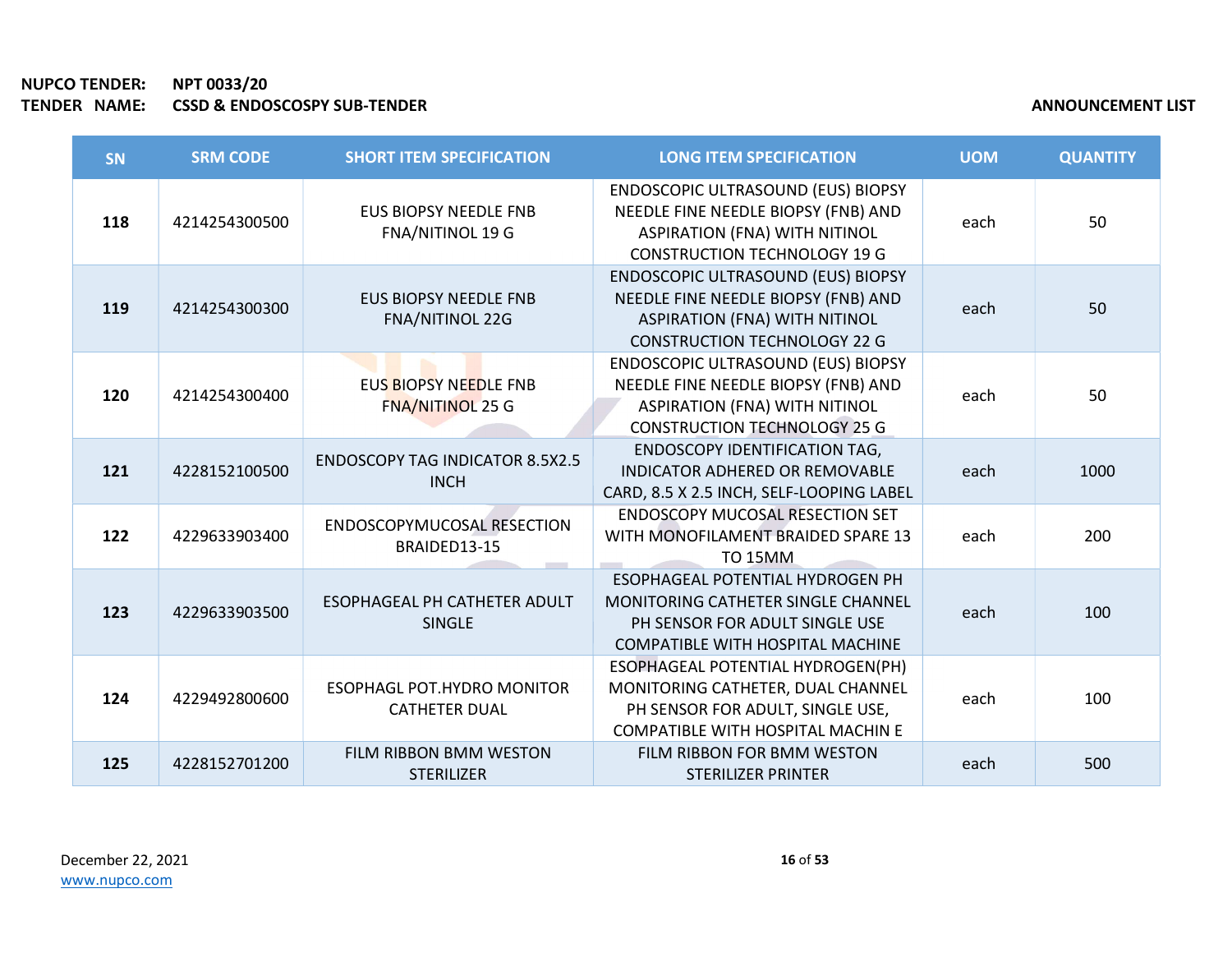| SN  | <b>SRM CODE</b> | <b>SHORT ITEM SPECIFICATION</b>                           | <b>LONG ITEM SPECIFICATION</b>                                                                                                          | <b>UOM</b> | <b>QUANTITY</b> |
|-----|-----------------|-----------------------------------------------------------|-----------------------------------------------------------------------------------------------------------------------------------------|------------|-----------------|
| 126 | 4228152104700   | FILTER- AIR-0.2 RATED MEDICAL<br><b>GRADE</b>             | FILTER- AIR-0.2MICRON RATED MEDICAL<br><b>GRADE</b>                                                                                     | each       | 300             |
| 127 | 4228152106100   | POUCH PEEL PRE CUT TYVEK<br>4X10.25IN                     | POUCH PEEL PRE-CUT TYVEK OR<br>EQUIVALENT LOW TEMPERATURE<br>STERILIZATION SIZE (4X10.25 INCH)<br>10X26CM                               | each       | 14000           |
| 128 | 4228152104800   | FLOWMETER GAS AIR W/DIAMOND<br><b>CONNECTOR</b>           | FLOWMETER GAS AIR W/DIAMOND<br><b>CONNECTOR COMPATIBLE WITH HOSPITAL</b><br><b>MACHINE</b>                                              | each       | 100             |
| 129 | 4229490010400   | <b>FORCEPS BIOPSY ELLIPSOID CUP</b><br><b>BRONCHIAL</b>   | <b>FORCEPS BIOPSY ELLIPSOID CUP</b><br><b>BRONCHIAL ASSORTED SIZE S STERILE</b><br><b>DISPOSABLE</b>                                    | each       | 100             |
| 130 | 4229490010500   | FORCEPS BIOPSY BRONCHIAL ASSORT<br>SIZES ST               | <b>FORCEPS BIOPSY FOR BRONCHIAL</b><br>ASSORTED SIZE S STERILE DISPOSABLE                                                               | each       | 100             |
| 131 | 4229490011400   | FORCEPS ALLIGATOR RAT TOOTH JAW<br>13X240                 | FORCEPS REMOVING ALLIGATOR WITH RAT<br>TOOTH JAW OPENING 13MM 240 CM<br><b>STERILE DISPOSABLE</b>                                       | each       | 100             |
| 132 | 4214160601000   | <b>GALLIPOT POLYPROPYLENE 280ML</b><br>REUSABLE           | <b>GALLIPOT POLYPROPYLENE 280ML</b><br>AUTOCLAVABLE UP TO 134 DEGREES<br><b>CELSIUS REUSABLE</b>                                        | each       | 500             |
| 133 | 4229633908500   | <b>GAS TUBE COMPATIBLE WITH CO2</b><br><b>INSUFFLATOR</b> | <b>GAS TUBE COMPATIBLE WITH CO2</b><br><b>INSUFFLATOR FOR DOUBLE BALLOON</b><br>ENTEROSCOPE, COMPATIBLE WITH<br><b>HOSPITAL MACHINE</b> | each       | 50              |
| 134 | 4228152106200   | POUCH PEEL PRE CUT TYVEK<br>6X12.25IN                     | POUCH PEEL PRE-CUT TYVEK OR<br><b>EQUIVALENT LOW TEMPERATURE</b><br>STERILIZATION SIZE (6X12.25 INCH)<br>15X31CM                        | each       | 12000           |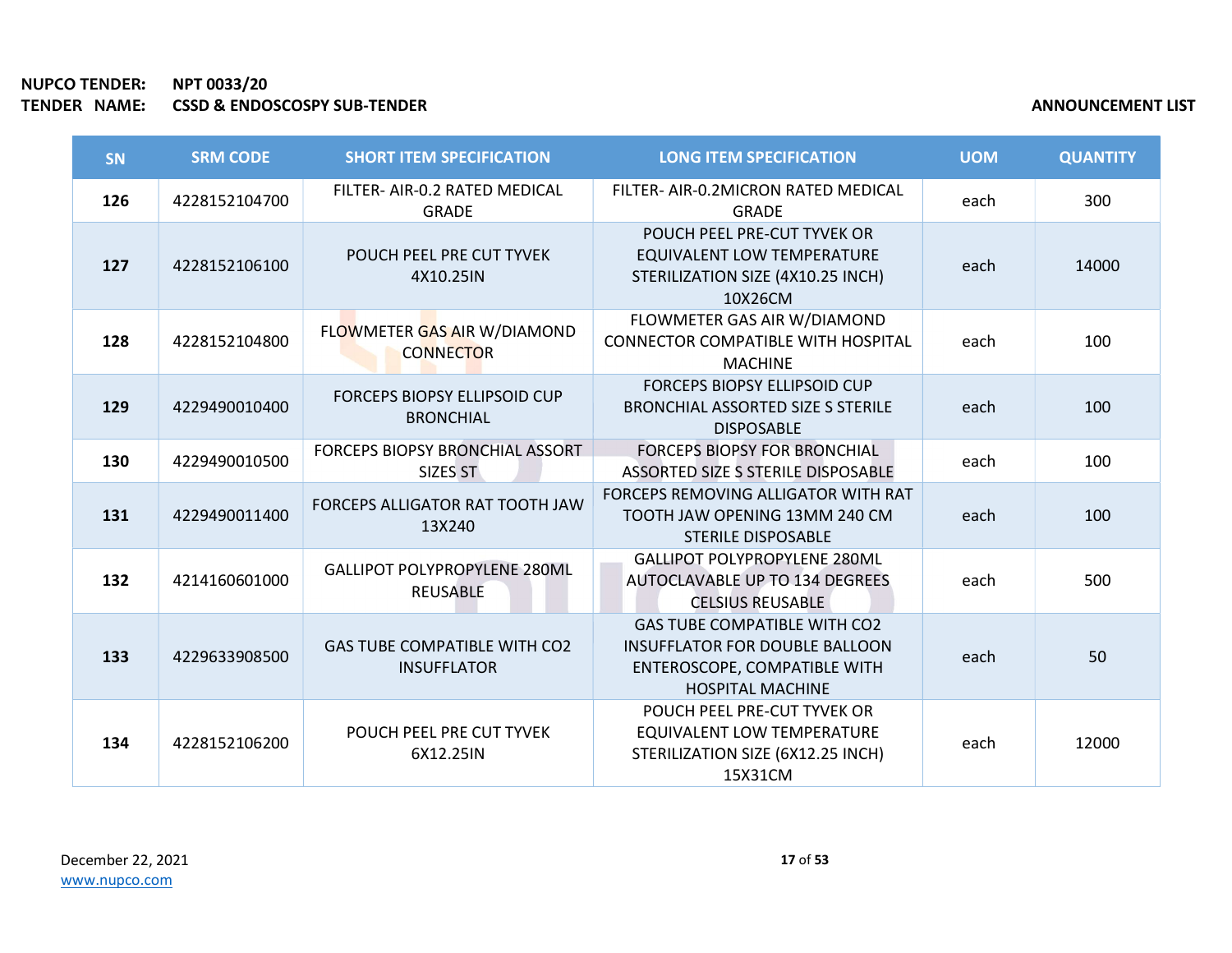| SN  | <b>SRM CODE</b> | <b>SHORT ITEM SPECIFICATION</b>                           | <b>LONG ITEM SPECIFICATION</b>                                                                                                                                                           | <b>UOM</b> | <b>QUANTITY</b> |
|-----|-----------------|-----------------------------------------------------------|------------------------------------------------------------------------------------------------------------------------------------------------------------------------------------------|------------|-----------------|
| 135 | 4229633903600   | GLUBRAN/HISTOACRYL INJECT<br><b>FUNDAL VARICES</b>        | <b>GLUBRAN OR HISTOACRYL INJECTION FOR</b><br><b>FUNDAL VARICES</b>                                                                                                                      | each       | 250             |
| 136 | 4231200501700   | GLUE SYNTHETIC FLUID IODIZED 10ML<br><b>AMP</b>           | GLUE, SYNTHETIC, FDA APPROVED, FOR<br>INTERNAL USE, OIL FLUID IODIZED<br><b>INJECTION 10 ML AMPOULE</b>                                                                                  | each       | 400             |
| 137 | 4228190701000   | <b>GUARD TIP DUO VENTED</b><br>1.5X19.1MM                 | <b>GUARD PROTECTION TIP INSTRUMENTS</b><br>DUO VENTED 1.5 X 19.1MM                                                                                                                       | each       | 1000            |
| 138 | 4228190701100   | <b>GUARD TIP DUO VENTED 1.5X9.7MM</b>                     | <b>GUARD PROTECTION TIP INSTRUMENTS</b><br>DUO VENTED 1.5 X 9.7MM                                                                                                                        | each       | 1000            |
| 139 | 4228190701200   | <b>GUARD TIP DUO VENTED</b><br>10.4X19.1MM                | <b>GUARD PROTECTION TIP INSTRUMENTS</b><br><b>DUO VENTED 10.4 X 19.1MM</b>                                                                                                               | each       | 1000            |
| 140 | 4228190701300   | GUARD TIP DUO VENTED 2.0X16MM                             | <b>GUARD PROTECTION TIP INSTRUMENTS</b><br>DUO VENTED 2.0 X 16MM                                                                                                                         | each       | 1000            |
| 141 | 4228190701400   | <b>GUARD TIP DUO VENTED</b><br>2.0X19.1MM                 | <b>GUARD PROTECTION TIP INSTRUMENTS</b><br>DUO VENTED 2.0 X 19.1MM                                                                                                                       | each       | 1000            |
| 142 | 4228190701500   | <b>GUARD TIP DUO VENTED</b><br>2.8X19.1MM                 | <b>GUARD PROTECTION TIP INSTRUMENTS</b><br>DUO VENTED 2.8 X 19.1MM                                                                                                                       | each       | 1000            |
| 143 | 4228190701600   | <b>GUARD TIP DUO VENTED</b><br>3.3X25.4MM                 | <b>GUARD PROTECTION TIP INSTRUMENTS</b><br>DUO VENTED 3.3 X 25.4MM                                                                                                                       | each       | 1000            |
| 144 | 4228190701700   | <b>GUARD TIP DUO VENTED</b><br>4.8X25.4MM                 | <b>GUARD PROTECTION TIP INSTRUMENTS</b><br>DUO VENTED 4.8 X 25.4MM                                                                                                                       | each       | 1000            |
| 145 | 4229633908700   | <b>GUIDEWIRE ESOPHAGEAL MECH</b><br><b>DILATORS DISPO</b> | <b>GUIDE WIRE DISPOSABLE FOR GRADUATED</b><br>ESOPHAGEAL MECHANICAL DILATORS                                                                                                             | each       | 100             |
| 146 | 4228190200400   | <b>GUSSETED STERILIZATION POUCH</b><br>25X8X40CM          | <b>GUSSETED PRECUT STERILIZATION STEAM</b><br>POUCH, MEDICAL GRADE PAPER FACE<br>POROUS MATERIAL AND ONE LAMINATED<br>POLYESTER AND POLYPROPYLENE FA CE<br>TRANSPARENT FILM, INFORMATION | Bag        | 2000            |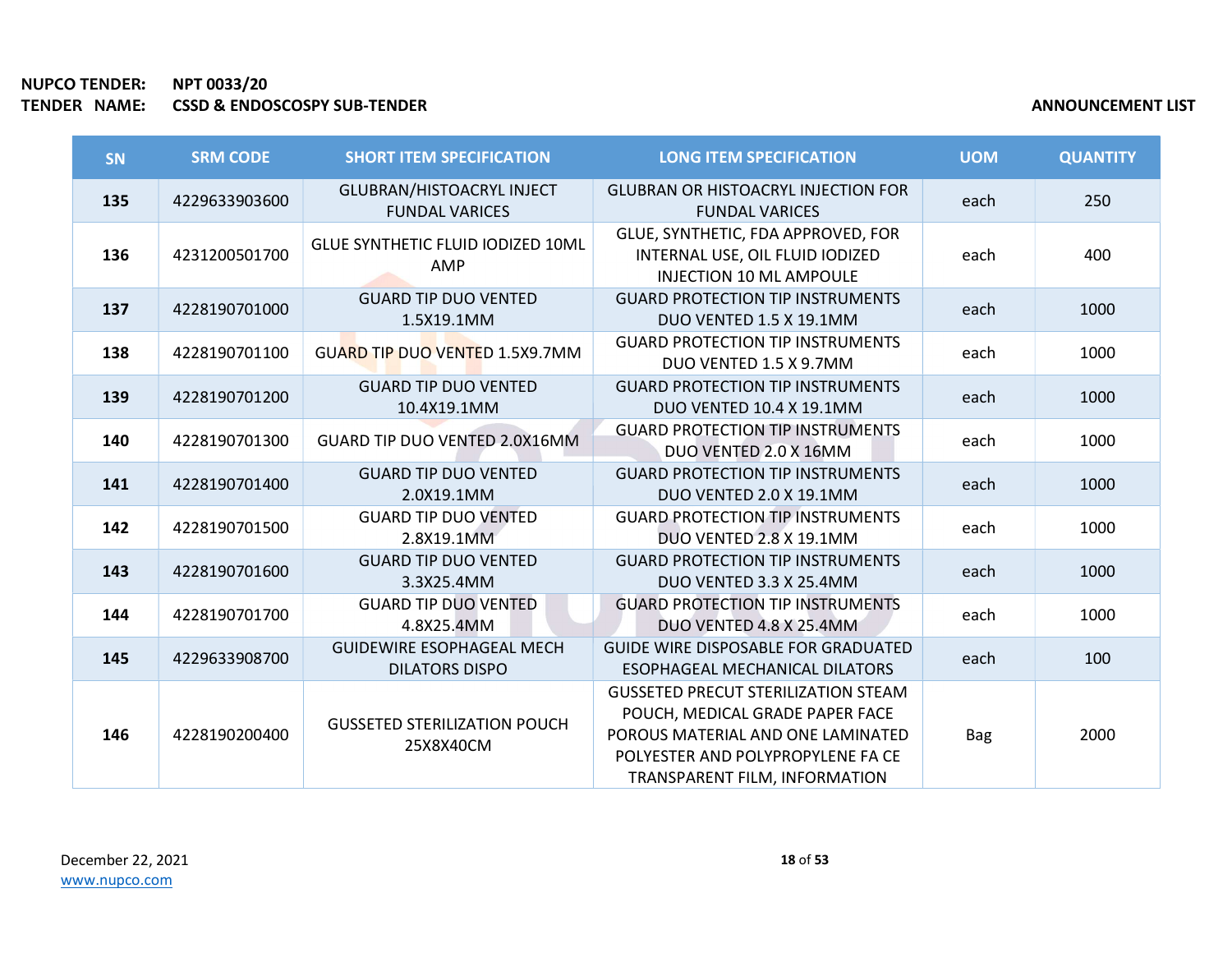# NUPCO TENDER: NPT 0033/20 TENDER NAME: CSSD & ENDOSCOSPY SUB-TENDER

|  | <b>ANNOUNCEMENT LIST</b> |
|--|--------------------------|
|--|--------------------------|

| SN  | <b>SRM CODE</b> | <b>SHORT ITEM SPECIFICATION</b>                   | <b>LONG ITEM SPECIFICATION</b>                                                                                                                                                                                                                                                                                                                                                                                                                                                                                   | <b>UOM</b>        | <b>QUANTITY</b> |
|-----|-----------------|---------------------------------------------------|------------------------------------------------------------------------------------------------------------------------------------------------------------------------------------------------------------------------------------------------------------------------------------------------------------------------------------------------------------------------------------------------------------------------------------------------------------------------------------------------------------------|-------------------|-----------------|
|     |                 |                                                   | PRINTED IN THE POUCH AS PER EN 868-5<br>AND ISO 11607-1, PROCESS STEAM<br><b>EXPOSURE INDICATORS SHOULD BE P</b><br>RINTED AT DISTANCE NOT MORE THAN 15<br>CM, SHELF LIFE SHOULD BE NOT LESS THAN<br>2 YEARS, NO PRINTABLE WORDS ON<br>TRANSPARENT FILM SURFACE, THE<br>FOLLOWING INFORMATION SHOULD BE<br>PRINTED ON: THE WORDS (DO NOT USE IF<br>THE STERILE BARRIER IS DAMAGED) OR<br>OTHER EQUIVALENT PHRASE, TRADE<br>NAME OR MANUFACTURES NAME, LOT<br>NUMBER, NOMINAL DIMENSIONS, SIZE: 25<br>X 8 X 40 CM |                   |                 |
| 147 | 4228190200600   | <b>GUSSETED STERILIZATION POUCH</b><br>9X5X12.5CM | <b>GUSSETED STERILIZATION WRAPPING</b><br>POUCH ONE SBS MEDICAL GRADE PAPER<br>FACE (POROUS MATERIAL) AND ONE<br>LAMINATED POLYESTER AND POLYPROPYL<br>ENE FACE (TRANSPARENT FILM) .SIZE : 9 X 5<br>X 12.5 CM. PROCESS STEAM AND ETO<br><b>EXPOSURE INDICATORS: SHOULD BE</b><br>PRINTED AT DISTANCE NOT MO RE THAN<br>15 CM CONFORM W ITH ISO 11607 - 1 AND<br>EN 868 - 5.                                                                                                                                      | items<br>(Pieces) | 2000            |
| 148 | 4228190200500   | <b>GUSSETED STERILIZATION POUCH</b><br>40X13X60CM | <b>GUSSETED STERILIZATION WRAPPING</b><br>POUCH, MEDICAL GRADE PAPER FACE<br>POROUS MATERIAL AND ONE LAMINATED<br>POLYESTER AND POLYPROPYLENE FACE T<br>RANSPARENT FILM, INFORMATION                                                                                                                                                                                                                                                                                                                             | <b>Bag</b>        | 2000            |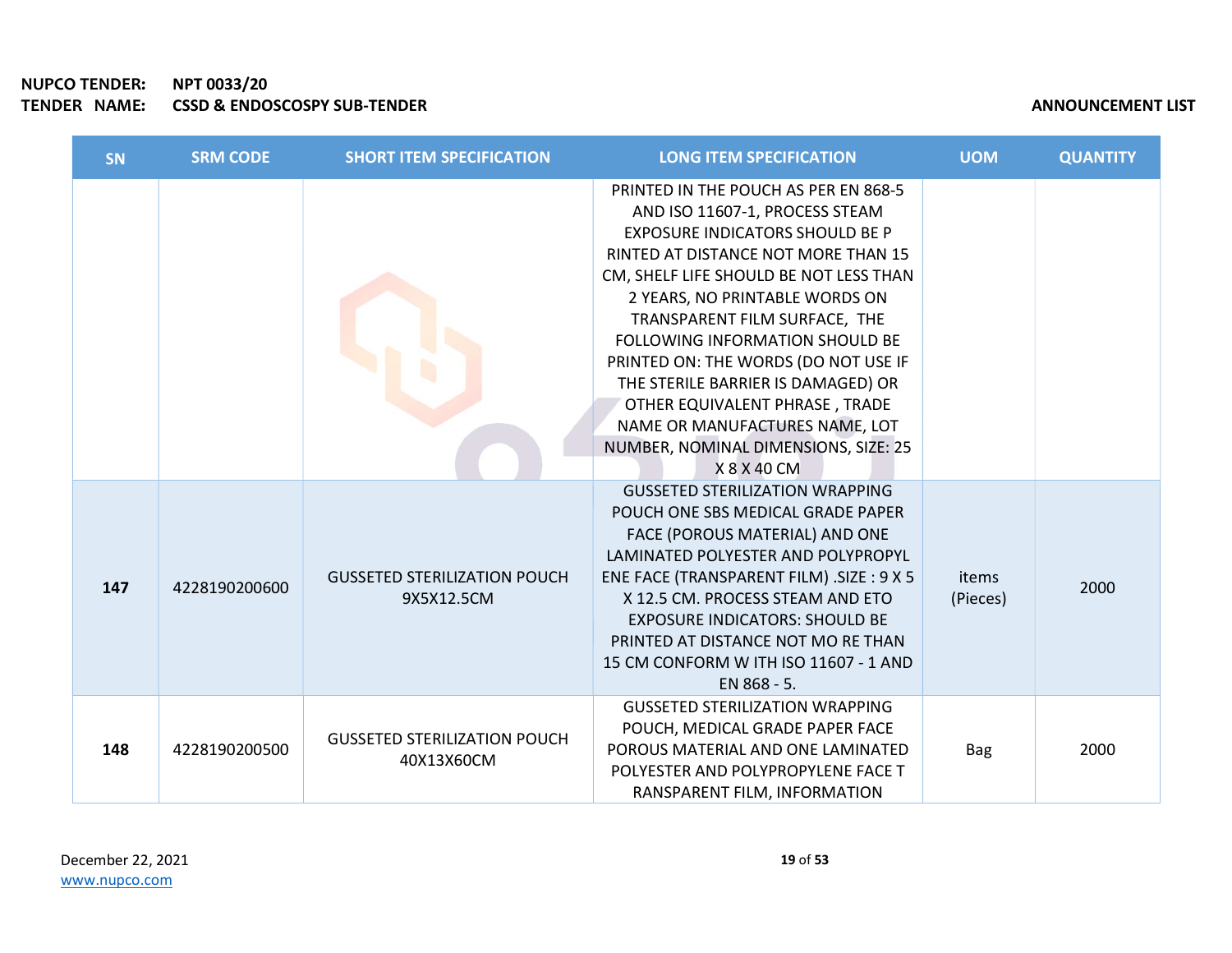×

| SN  | <b>SRM CODE</b> | <b>SHORT ITEM SPECIFICATION</b>                  | <b>LONG ITEM SPECIFICATION</b>                                                                                                                                                                                                                                                                                                                                                                                                                                                                              | <b>UOM</b> | <b>QUANTITY</b> |
|-----|-----------------|--------------------------------------------------|-------------------------------------------------------------------------------------------------------------------------------------------------------------------------------------------------------------------------------------------------------------------------------------------------------------------------------------------------------------------------------------------------------------------------------------------------------------------------------------------------------------|------------|-----------------|
|     |                 |                                                  | PRINTED IN THE POUCH AS PER EN 868-5<br>AND ISO 11607-1, PROCESS STEAM<br>EXPOSURE INDICATORS SHOULD BE PRINT<br>ED AT DISTANCE NOT MORE THAN 15 CM,<br>SHELF LIFE SHOULD BE NOT LESS THAN 2<br>YEARS, NO PRINTABLE WORDS ON<br>TRANSPARENT FILM SURFACE, THE<br>FOLLOWING INFORMATION SHOULD BE<br>PRINTED ON: THE WORDS (DO NOT USE IF<br>THE STERILE BARRIER IS DAMAGED) OR<br>OTHER EQUIVALENT PHRASE, TR ADE<br>NAME OR MANUFACTURES NAME, LOT<br>NUMBER, NOMINAL DIMENSIONS, SIZE: 40<br>X 13 X 60 CM |            |                 |
| 149 | 4228152104900   | HANDHELD MANUAL LEAK TESTER-<br><b>KARLSTORZ</b> | HANDHELD MANUAL LEAK TESTER-<br><b>KARLSTORZ</b>                                                                                                                                                                                                                                                                                                                                                                                                                                                            | each       | 50              |
| 150 | 4228152105000   | HANDHELD MANUAL LEAK TESTER-<br><b>OLYMPUS</b>   | HANDHELD MANUAL LEAK TESTER-<br><b>OLYMPUS</b>                                                                                                                                                                                                                                                                                                                                                                                                                                                              | each       | 100             |
| 151 | 4228152105100   | HANDHELD MANUAL LEAK TESTER-<br><b>PENTAX</b>    | HANDHELD MANUAL LEAK TESTER- PENTAX                                                                                                                                                                                                                                                                                                                                                                                                                                                                         | each       | 100             |
| 152 | 4228152102900   | <b>HEALTHCARE WORKER FOOT</b><br>PROTECTOR 35    | HEALTHCARE WORKER FOOT PROTECTOR,<br>ANTI-SLIPPERY, WATER PROOF, PUNCTURE<br>RESISTANT, ANTISTATIC, COVERING THE<br>FEET AND TOES WITH REINFO RCEMENT<br>HEEL, LATERAL VENTILATION PORTS,<br>COMFORTABLE, ERGONOMIC DESIGN TO<br>RELIEVE TENSION IN FEET AND LOWER<br>BACK, LIGHT WEIGHT (NOT MORE THAN<br>90G PER PIECE), EASY TO CLEAN AND                                                                                                                                                                | each       | 500             |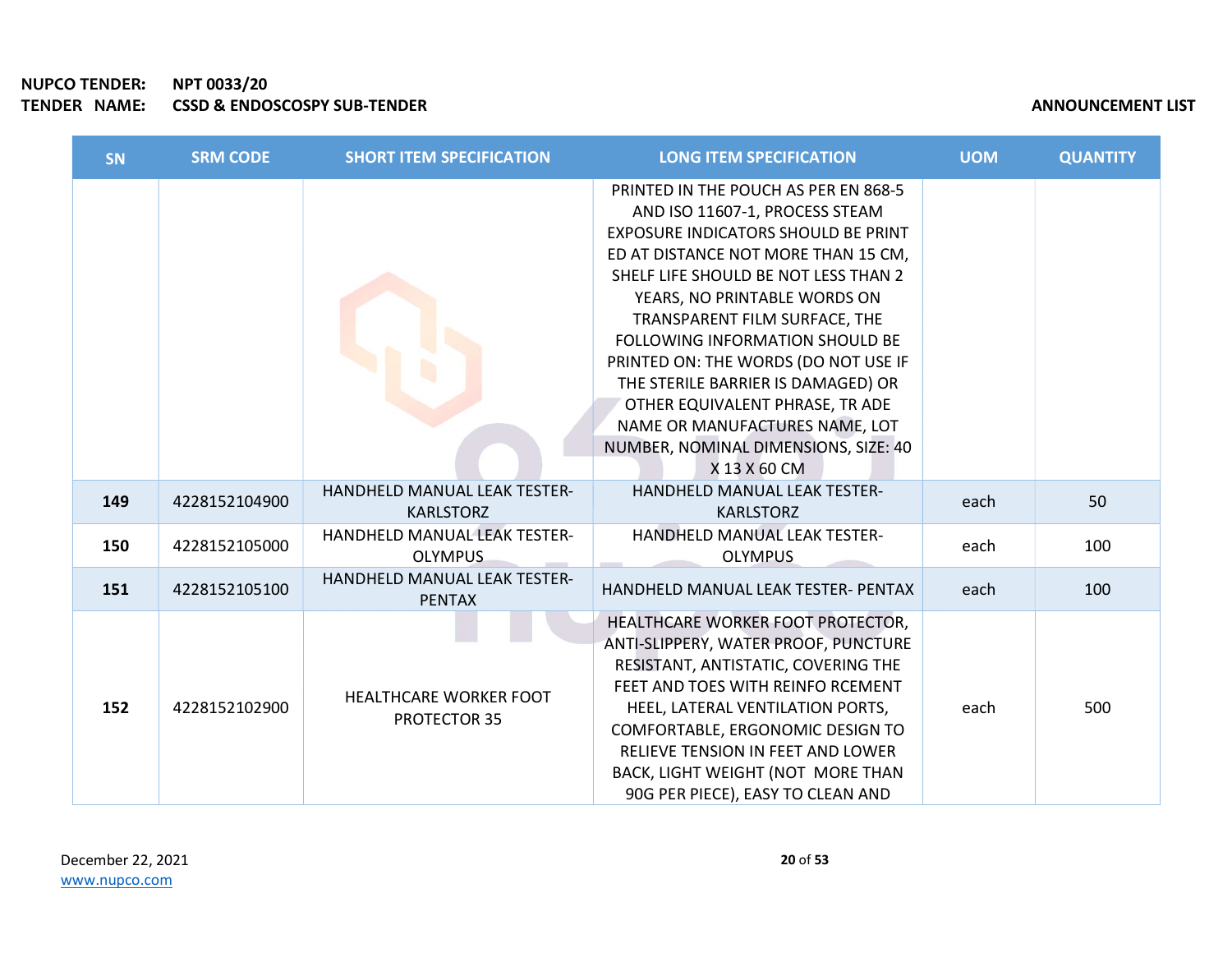| <b>SN</b> | <b>SRM CODE</b> | <b>SHORT ITEM SPECIFICATION</b>                      | <b>LONG ITEM SPECIFICATION</b>                                                                                                                                                                                                                                                                                                                                                                                                                                                          | <b>UOM</b> | <b>QUANTITY</b> |
|-----------|-----------------|------------------------------------------------------|-----------------------------------------------------------------------------------------------------------------------------------------------------------------------------------------------------------------------------------------------------------------------------------------------------------------------------------------------------------------------------------------------------------------------------------------------------------------------------------------|------------|-----------------|
|           |                 |                                                      | DISINFECT (COMPATIBLE WITH WASHER<br>DISINFECTOR HOT CYCLES AND CAN BE<br>WIPED WITH CHLORINE BASED<br>DISINFECTANT), COLOR CODED FOR THREE<br>DIFFERENT WORKING AREAS, COMPLIES<br>WITH EN ISO 20347, SIZE 35, PAIR<br>HEALTHCARE WORKER FOOT PROTECTOR,<br>ANTI-SLIPPERY, WATER PROOF, PUNCTURE                                                                                                                                                                                       |            |                 |
| 153       | 4228152103000   | <b>HEALTHCARE WORKER FOOT</b><br><b>PROTECTOR 36</b> | RESISTANT, ANTISTATIC, COVERING THE<br>FEET AND TOES WITH REINFO RCEMENT<br>HEEL, LATERAL VENTILATION PORTS,<br>COMFORTABLE, ERGONOMIC DESIGN TO<br>RELIEVE TENSION IN FEET AND LOWER<br>BACK, LIGHT WEIGHT (NOT MORE THAN<br>90G PER PIECE), EASY TO CLEAN AND<br>DISINFECT (COMPATIBLE WITH WASHER<br>DISINFECTOR HOT CYCLES AND CAN BE<br>WIPED WITH CHLORINE BASED<br>DISINFECTANT), COLOR CODED FOR THREE<br>DIFFERENT WORKING AREAS, COMPLIES<br>WITH EN ISO 20347, SIZE 36, PAIR | each       | 500             |
| 154       | 4228152103100   | <b>HEALTHCARE WORKER FOOT</b><br>PROTECTOR 37        | HEALTHCARE WORKER FOOT PROTECTOR,<br>ANTI-SLIPPERY, WATER PROOF, PUNCTURE<br>RESISTANT, ANTISTATIC, COVERING THE<br>FEET AND TOES WITH REINFO RCEMENT<br>HEEL, LATERAL VENTILATION PORTS,<br>COMFORTABLE, ERGONOMIC DESIGN TO<br>RELIEVE TENSION IN FEET AND LOWER<br>BACK, LIGHT WEIGHT (NOT MORE THAN                                                                                                                                                                                 | each       | 500             |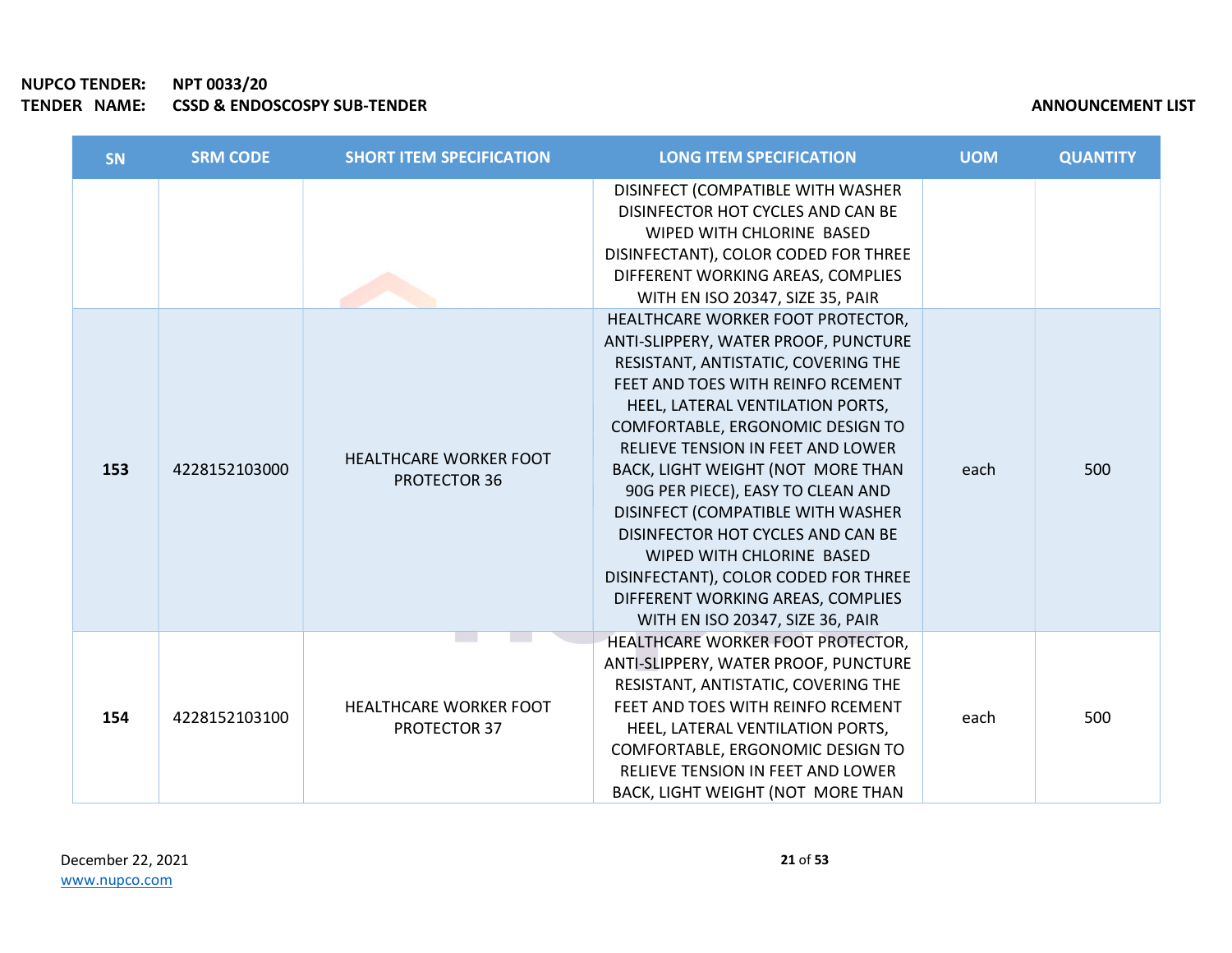# NUPCO TENDER: NPT 0033/20<br>TENDER NAME: CSSD & ENDO TENDER NAMES ON DER NAMES AND CONSERVANCE OF THE SERVICE OF THE SERVICE OF THE SERVICE OF THE SERVICE OF THE SERVICE OF THE SERVICE OF THE SERVICE OF THE SERVICE OF THE SERVICE OF THE SERVICE OF THE SERVICE OF THE SERVICE

| <b>ANNOUNCEMENT LIST</b> |
|--------------------------|
|--------------------------|

| <b>SN</b> | <b>SRM CODE</b> | <b>SHORT ITEM SPECIFICATION</b>                      | <b>LONG ITEM SPECIFICATION</b>                                                                                                                                                                                                                                                                                                                                                                                                                                                                                                                                       | <b>UOM</b> | <b>QUANTITY</b> |
|-----------|-----------------|------------------------------------------------------|----------------------------------------------------------------------------------------------------------------------------------------------------------------------------------------------------------------------------------------------------------------------------------------------------------------------------------------------------------------------------------------------------------------------------------------------------------------------------------------------------------------------------------------------------------------------|------------|-----------------|
|           |                 |                                                      | 90G PER PIECE), EASY TO CLEAN AND<br>DISINFECT (COMPATIBLE WITH WASHER<br>DISINFECTOR HOT CYCLES AND CAN BE<br>WIPED WITH CHLORINE BASED<br>DISINFECTANT), COLOR CODED FOR THREE<br>DIFFERENT WORKING AREAS, COMPLIES<br>WITH EN ISO 20347, SIZE 37, PAIR                                                                                                                                                                                                                                                                                                            |            |                 |
| 155       | 4228152103200   | <b>HEALTHCARE WORKER FOOT</b><br><b>PROTECTOR 39</b> | HEALTHCARE WORKER FOOT PROTECTOR,<br>ANTI-SLIPPERY, WATER PROOF, PUNCTURE<br>RESISTANT, ANTISTATIC, COVERING THE<br>FEET AND TOES WITH REINFO RCEMENT<br>HEEL, LATERAL VENTILATION PORTS,<br>COMFORTABLE, ERGONOMIC DESIGN TO<br>RELIEVE TENSION IN FEET AND LOWER<br>BACK, LIGHT WEIGHT (NOT MORE THAN<br>90G PER PIECE), EASY TO CLEAN AND<br>DISINFECT (COMPATIBLE WITH WASHER<br>DISINFECTOR HOT CYCLES AND CAN BE<br>WIPED WITH CHLORINE BASED<br>DISINFECTANT), COLOR CODED FOR THREE<br>DIFFERENT WORKING AREAS, COMPLIES<br>WITH EN ISO 20347, SIZE 39, PAIR | each       | 500             |
| 156       | 4228152103300   | <b>HEALTHCARE WORKER FOOT</b><br>PROTECTOR 40        | HEALTHCARE WORKER FOOT PROTECTOR,<br>ANTI-SLIPPERY, WATER PROOF, PUNCTURE<br>RESISTANT, ANTISTATIC, COVERING THE<br>FEET AND TOES WITH REINFO RCEMENT<br>HEEL, LATERAL VENTILATION PORTS,<br>COMFORTABLE, ERGONOMIC DESIGN TO<br>RELIEVE TENSION IN FEET AND LOWER                                                                                                                                                                                                                                                                                                   | each       | 500             |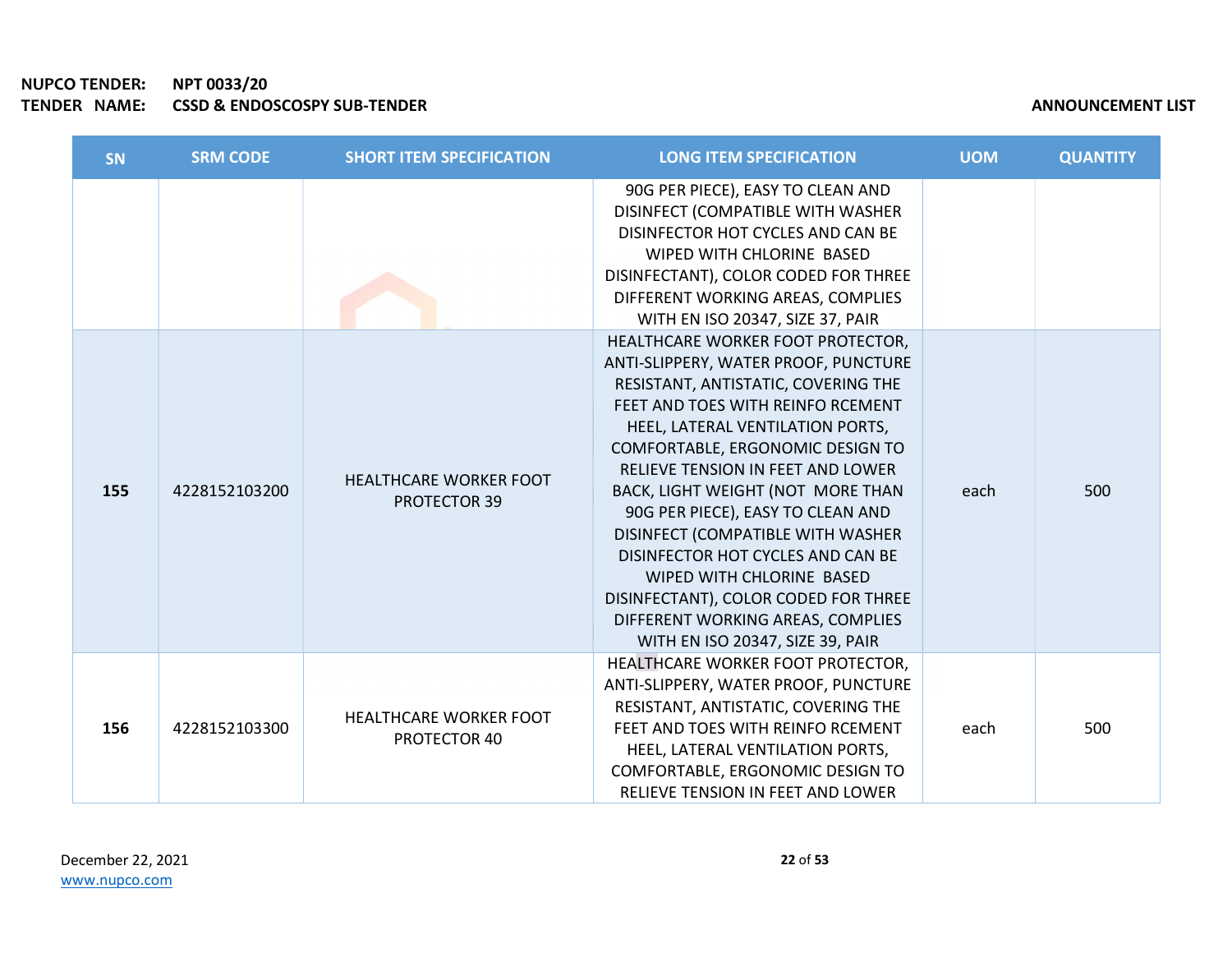| <b>SN</b> | <b>SRM CODE</b> | <b>SHORT ITEM SPECIFICATION</b>               | <b>LONG ITEM SPECIFICATION</b>                                                                                                                                                                                                                                                                                                                                                                                                                                                                                                                                       | <b>UOM</b> | <b>QUANTITY</b> |
|-----------|-----------------|-----------------------------------------------|----------------------------------------------------------------------------------------------------------------------------------------------------------------------------------------------------------------------------------------------------------------------------------------------------------------------------------------------------------------------------------------------------------------------------------------------------------------------------------------------------------------------------------------------------------------------|------------|-----------------|
|           |                 |                                               | BACK, LIGHT WEIGHT (NOT MORE THAN<br>90G PER PIECE), EASY TO CLEAN AND<br>DISINFECT (COMPATIBLE WITH WASHER<br>DISINFECTOR HOT CYCLES AND CAN BE<br>WIPED WITH CHLORINE BASED<br>DISINFECTANT), COLOR CODED FOR THREE<br>DIFFERENT WORKING AREAS, COMPLIES<br>WITH EN ISO 20347, SIZE 40.                                                                                                                                                                                                                                                                            |            |                 |
| 157       | 4228152103400   | <b>HEALTHCARE WORKER FOOT</b><br>PROTECTOR 42 | HEALTHCARE WORKER FOOT PROTECTOR,<br>ANTI-SLIPPERY, WATER PROOF, PUNCTURE<br>RESISTANT, ANTISTATIC, COVERING THE<br>FEET AND TOES WITH REINFO RCEMENT<br>HEEL, LATERAL VENTILATION PORTS,<br>COMFORTABLE, ERGONOMIC DESIGN TO<br>RELIEVE TENSION IN FEET AND LOWER<br>BACK, LIGHT WEIGHT (NOT MORE THAN<br>90G PER PIECE), EASY TO CLEAN AND<br>DISINFECT (COMPATIBLE WITH WASHER<br>DISINFECTOR HOT CYCLES AND CAN BE<br>WIPED WITH CHLORINE BASED<br>DISINFECTANT), COLOR CODED FOR THREE<br>DIFFERENT WORKING AREAS, COMPLIES<br>WITH EN ISO 20347, SIZE 42, PAIR | each       | 500             |
| 158       | 4228152103500   | HEALTHCARE WORKER FOOT<br>PROTECTOR 44        | HEALTHCARE WORKER FOOT PROTECTOR,<br>ANTI-SLIPPERY, WATER PROOF, PUNCTURE<br>RESISTANT, ANTISTATIC, COVERING THE<br>FEET AND TOES WITH REINFO RCEMENT<br>HEEL, LATERAL VENTILATION PORTS,<br>COMFORTABLE, ERGONOMIC DESIGN TO                                                                                                                                                                                                                                                                                                                                        | each       | 500             |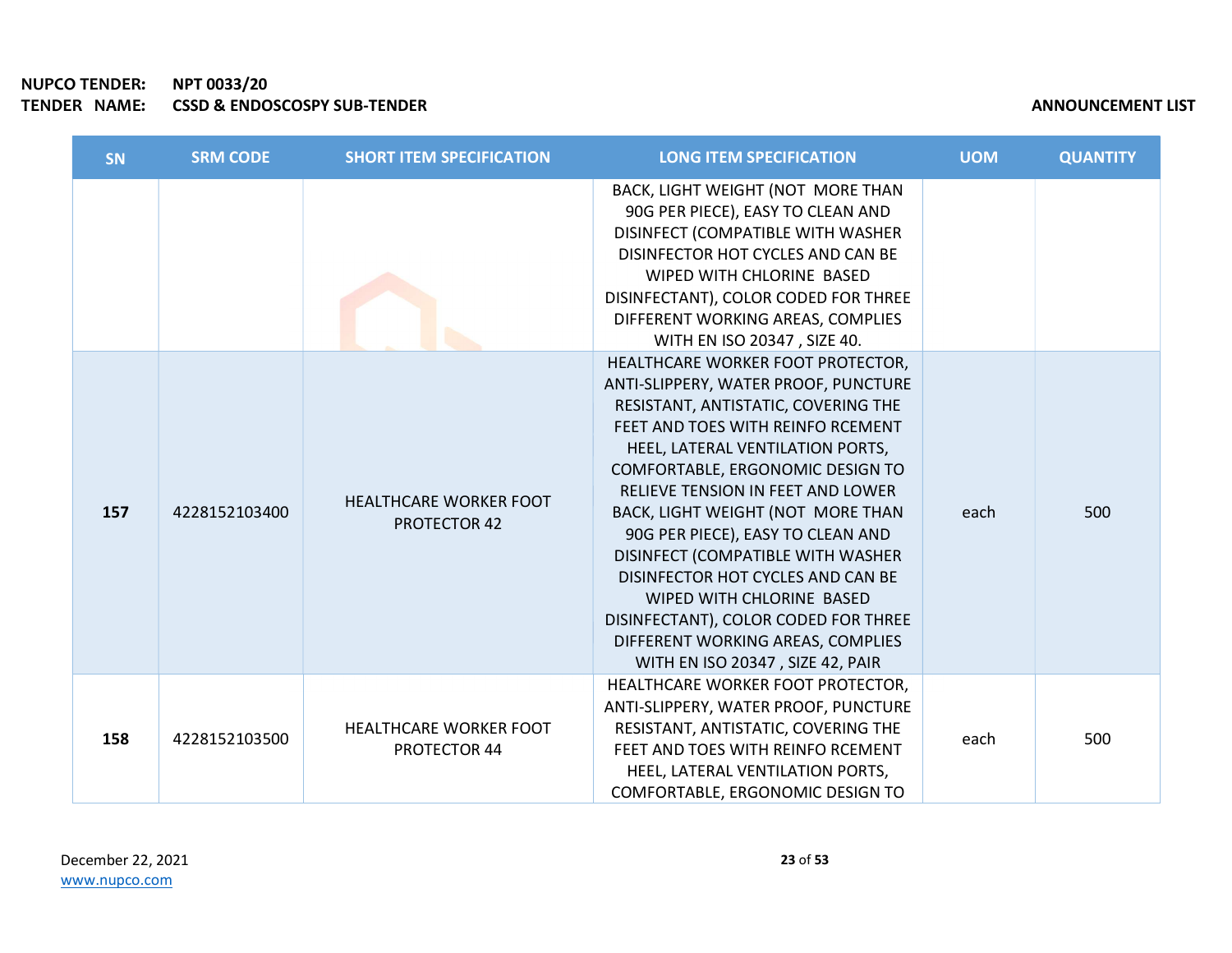| <b>SN</b> | <b>SRM CODE</b> | <b>SHORT ITEM SPECIFICATION</b>                      | <b>LONG ITEM SPECIFICATION</b>                                                                                                                                                                                                                                                                                                                                                                                                                                                                                                                                       | <b>UOM</b> | <b>QUANTITY</b> |
|-----------|-----------------|------------------------------------------------------|----------------------------------------------------------------------------------------------------------------------------------------------------------------------------------------------------------------------------------------------------------------------------------------------------------------------------------------------------------------------------------------------------------------------------------------------------------------------------------------------------------------------------------------------------------------------|------------|-----------------|
|           |                 |                                                      | RELIEVE TENSION IN FEET AND LOWER<br>BACK, LIGHT WEIGHT (NOT MORE THAN<br>90G PER PIECE), EASY TO CLEAN AND<br>DISINFECT (COMPATIBLE WITH WASHER<br>DISINFECTOR HOT CYCLES AND CAN BE<br>WIPED WITH CHLORINE BASED<br>DISINFECTANT), COLOR CODED FOR THREE<br>DIFFERENT WORKING AREAS, COMPLIES<br>WITH EN ISO 20347, SIZE 44, PAIR                                                                                                                                                                                                                                  |            |                 |
| 159       | 4228152103600   | <b>HEALTHCARE WORKER FOOT</b><br><b>PROTECTOR 45</b> | HEALTHCARE WORKER FOOT PROTECTOR,<br>ANTI-SLIPPERY, WATER PROOF, PUNCTURE<br>RESISTANT, ANTISTATIC, COVERING THE<br>FEET AND TOES WITH REINFO RCEMENT<br>HEEL, LATERAL VENTILATION PORTS,<br>COMFORTABLE, ERGONOMIC DESIGN TO<br>RELIEVE TENSION IN FEET AND LOWER<br>BACK, LIGHT WEIGHT (NOT MORE THAN<br>90G PER PIECE), EASY TO CLEAN AND<br>DISINFECT (COMPATIBLE WITH WASHER<br>DISINFECTOR HOT CYCLES AND CAN BE<br>WIPED WITH CHLORINE BASED<br>DISINFECTANT), COLOR CODED FOR THREE<br>DIFFERENT WORKING AREAS, COMPLIES<br>WITH EN ISO 20347, SIZE 45, PAIR | each       | 500             |
| 160       | 4228152100300   | MEDICAL BOOT ANT SLIPPERY 30CM<br>UNIVERSAL          | HEALTHCARE WORKER MEDICAL BOOT,<br>ANTI-SLIPPERY, WATERPROOF, WASHABLE<br>AND DISINFECTANTS, MADE OF<br>POLYURETHANE OR LIGHT RUBBER OR<br>LIGHT PVC, COMFORTABLE, PUNCTURE                                                                                                                                                                                                                                                                                                                                                                                          | each       | 1000            |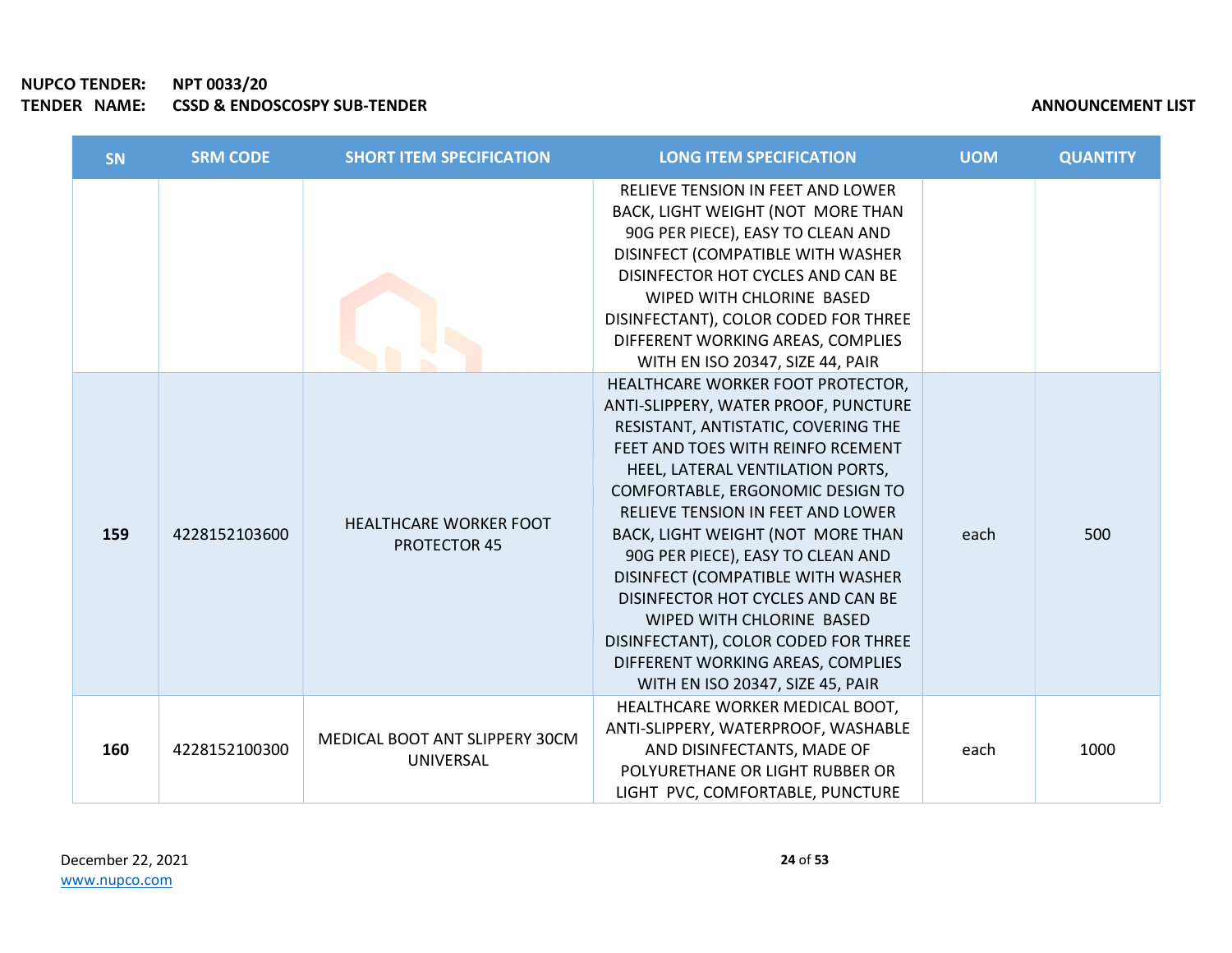| <b>SN</b> | <b>SRM CODE</b> | <b>SHORT ITEM SPECIFICATION</b>                           | <b>LONG ITEM SPECIFICATION</b>                                                                                                                                                                                                                                                                                     | <b>UOM</b> | <b>QUANTITY</b> |
|-----------|-----------------|-----------------------------------------------------------|--------------------------------------------------------------------------------------------------------------------------------------------------------------------------------------------------------------------------------------------------------------------------------------------------------------------|------------|-----------------|
|           |                 |                                                           | RESISTANT, WASHABLE, LENGTH OF NECK<br>MINIMUM 30 CM, UNIVERSAL SIZES.                                                                                                                                                                                                                                             |            |                 |
| 161       | 4228152100100   | <b>HEAVY DUTY GLOVES MEDICAL</b><br><b>GRADE XL</b>       | HEAVY DUTY GLOVES, MEDICAL GRADE<br>NITRILE OR NATURAL RUBBER LATEX,<br>POWDER FREE, FINGER THICKNESS 15 MM,<br>PALM THICKNESS 13 MM, LONG CUFFS 29<br>CM FROM THE INDEX FINGER, COMPLIANT<br>TO PUNCTURE RESISTANCE TEST ASTM.<br>F1342-91, AMBIDEXTROUS, DISPOSABLE,<br>SINGLE USE, NON-S TERILE, SIZE: X-LARGE. | each       | 5000            |
| 162       | 4228152100200   | <b>HEAVY DUTY GLOVES MEDICAL</b><br><b>GRADE XXL</b>      | HEAVY DUTY GLOVES, MEDICAL GRADE<br>NITRILE OR NATURAL RUBBER LATEX,<br>POWDER FREE, FINGER THICKNESS 15 MM,<br>PALM THICKNESS 13 MM, LONG CUFFS 29<br>CM FROM THE INDEX FINGER, COMPLIANT<br>TO PUNCTURE RESISTANCE TEST ASTM<br>F1342-91, AMBIDEXTROUS, DISPOSABLE,<br>SINGLE USE, NON-S TERILE, SIZE: XX-LARGE. | each       | 5000            |
| 163       | 4229633903700   | <b>ESOPHAGEAL MANOMETRY REGULAR</b><br><b>REUSE</b>       | HIGH RESOLUTION ESOPHAGEAL<br><b>MANOMETRY WITHOUT IMPEDANCE</b><br>CATHETER REGULAR DIAMETER REUSABLE                                                                                                                                                                                                             | each       | 100             |
| 164       | 4229633903800   | <b>ESOPHAGEAL MANOMETRY SMALL</b><br><b>REUSE</b>         | HIGH RESOLUTION ESOPHAGEAL<br>MANOMETRY WITHOUT IMPEDANCE<br>CATHETER SMALL DIAMETER REUSABLE                                                                                                                                                                                                                      | each       | 100             |
| 165       | 4228190100100   | HOLDER COUNTING SHEET SLOTTED                             | HOLDER COUNTING SHEET SLOTTED                                                                                                                                                                                                                                                                                      | each       | 1000            |
| 166       | 4215168500800   | <b>HOOKUP ADAPTOR OLYMPUS</b><br><b>FLEXIBLE ENDOSCOP</b> | <b>HOOKUP ADAPTOR FOR THE OLYMPUS "OR</b><br>EQUIVALENT" FLEXIBLE ENDOSCOPES<br>FROM THE AIR/ WATER AND SUCTION<br>PORTS TO THE BASIN                                                                                                                                                                              | each       | 100             |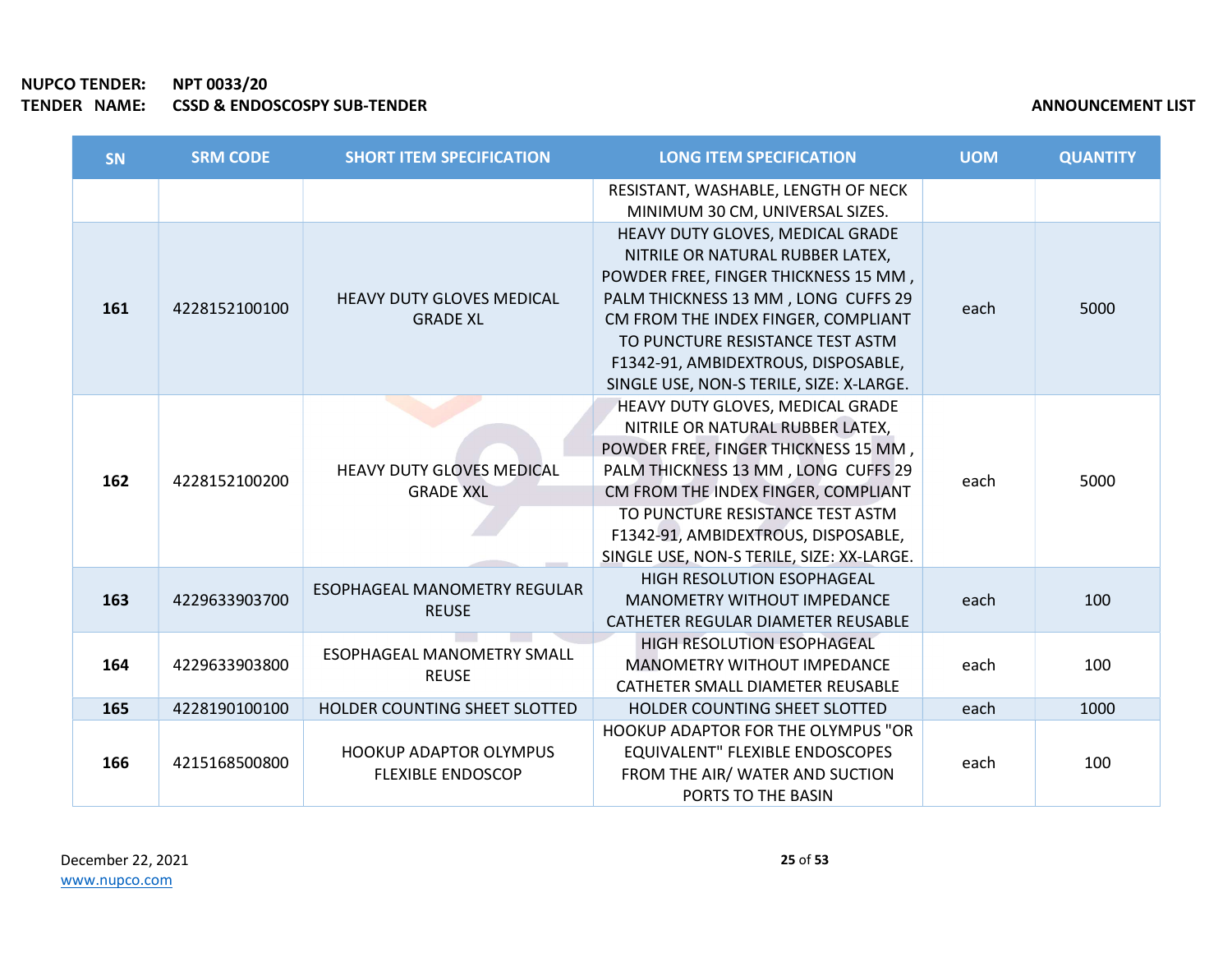| <b>SN</b> | <b>SRM CODE</b> | <b>SHORT ITEM SPECIFICATION</b>                           | <b>LONG ITEM SPECIFICATION</b>                                                                                                                                                                                                                                                                                                                                                                                                                                                                                                                                                                                                                                                                                                                                                                                                                                                                                       | <b>UOM</b> | <b>QUANTITY</b> |
|-----------|-----------------|-----------------------------------------------------------|----------------------------------------------------------------------------------------------------------------------------------------------------------------------------------------------------------------------------------------------------------------------------------------------------------------------------------------------------------------------------------------------------------------------------------------------------------------------------------------------------------------------------------------------------------------------------------------------------------------------------------------------------------------------------------------------------------------------------------------------------------------------------------------------------------------------------------------------------------------------------------------------------------------------|------------|-----------------|
| 167       | 4229633903900   | <b>IMPLANT STENT DANIS ESOPHAGEAL</b><br><b>SXELLA</b>    | <b>IMPLANT STENT DANIS ESOPHAGEAL FOR</b><br>STOPPING ACUTE ESOPHAGEAL BLEEDING<br>SX-ELLA                                                                                                                                                                                                                                                                                                                                                                                                                                                                                                                                                                                                                                                                                                                                                                                                                           | each       | 100             |
| 168       | 4228152600000   | INCUBATOR BIOLOGICAL INDICATOR<br><b>FAST TEST</b>        | INCUBATOR BIOLOGICAL INDICATOR FAST<br>TEST READING DEVICE FOR STEAM<br><b>STERILIZATION</b>                                                                                                                                                                                                                                                                                                                                                                                                                                                                                                                                                                                                                                                                                                                                                                                                                         | Case       | 1000            |
| 169       | 4228152801200   | <b>INDICATOR CHEMICAL STERILIZER 7.5-</b><br><b>10 CM</b> | <b>INDICATOR CHEMICAL FOR STERRAD</b><br>STERILIZER AN INTERNAL PACK CHEMICAL<br><b>INDICATOR FOR USE IN HYDROGEN</b><br>PEROXIDE STERILIZATION SYSTEMS (CO<br><b>MPATIBLE WITH HYDROGEN PEROXIDE</b><br>STERILIZATION SYSTEMS PROVIDED BY<br>SECTORS) LEAD FREE COLOUR STABLE<br><b>INDICATOR INK THAT PROVIDES DISTI NCT</b><br><b>COLOUR CHANGE S WHEN EXPOSED TO</b><br>VAPORIZED HYDROGEN PEROXIDE. END<br>POINT COLOUR STANDARD ON EACH STRIP<br>TO FACILITATE COLOUR COMPARISON THE<br>PRODUCT PROVIDES ASSURANCE THAT<br><b>ITEMS INSIDE A PACK HAVE BEEN EXPOSED</b><br>TO STERILANT EVEN WITH RELATIVELY LOW<br><b>HYDROGEN PEROXI DE CONCENTRATIONS</b><br>(IT DOES NOT INDICATE MEDICAL DEVICE<br>STERILIZATION) MEETS ISO 11140 - 1 CLASS<br>1 REQUIREMENTS FOR HYDROGEN<br>PEROXIDE VAPOUR PROCESS INDICATORS<br>SIZE: 1.52 CM 7.5 - 10 CM MATERIAL<br>SAFETY DATA SHEET (SDS) SHOULD BE<br>SUBMITTED. | each       | 5000            |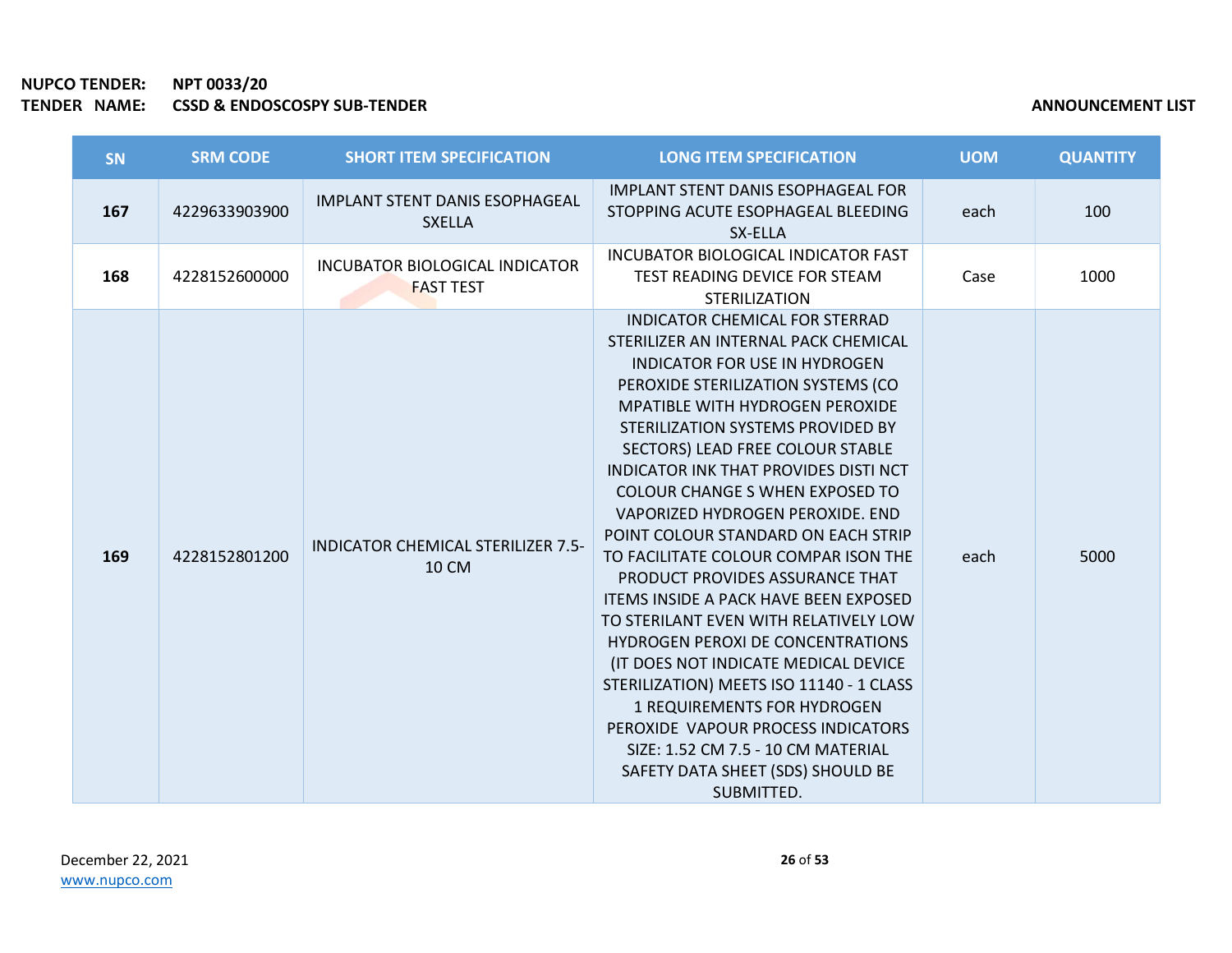| SN  | <b>SRM CODE</b> | <b>SHORT ITEM SPECIFICATION</b>                           | <b>LONG ITEM SPECIFICATION</b>                                                                                     | <b>UOM</b> | <b>QUANTITY</b> |
|-----|-----------------|-----------------------------------------------------------|--------------------------------------------------------------------------------------------------------------------|------------|-----------------|
| 170 | 4228180601500   | <b>INDICATOR STERILZTN CHEM STRIP</b><br><b>STEAM 4IN</b> | INDICATOR STERILIZATION CHEMICAL STRIP<br>STEAM 4 INCH DETECTING STERILIZING<br><b>FAILURE BOX/480</b>             | Box        | 1000            |
| 171 | 4228180601300   | <b>INDICATOR STRIP TEST ORTH</b><br>PHTHALALDEHYDE        | <b>INDICATOR STRIP TEST FOR ORTH -</b><br>PHTHALALDEHYDE SOLUTION<br><b>EFFECTIVENESS</b>                          | each       | 12000           |
| 172 | 4229633904000   | <b>INJECTION TUBE LINEAR</b><br>ULTRASOUND ENDOSCO        | INJECTION TUBE FOR LINEAR ULTRASOUND<br><b>ENDOSCOPE</b>                                                           | each       | 100             |
| 173 | 4214254300600   | <b>FORCEPS BIOPSY OVAL CUP</b><br><b>BRONCHO DISPOS</b>   | <b>INSTRUMENT FORCEPS BIOPSY WITH</b><br>NEEDLE OVAL CUP FENESTRATED FOR<br><b>BRONCHOSCOPY DISPOSABLE</b>         | each       | 100             |
| 174 | 4214254300700   | <b>FORCEPS BIOPSY ALLIGATOR CUP</b><br><b>BRONCHO DIS</b> | <b>INSTRUMENT FORCEPS BIOPSY WITHOUT</b><br>NEEDLE ALLIGATOR CUP FENESTRATED FOR<br><b>BRONCHOSCOPY DISPOSABLE</b> | each       | 100             |
| 175 | 4214254300800   | <b>FORCEPS BIOPSY OVAL</b><br><b>BRONCHOSCOPY DISPOS</b>  | <b>INSTRUMENT FORCEPS BIOPSY WITHOUT</b><br>NEEDLE OVAL CUP FENESTRATED FOR<br><b>BRONCHOSCOPY DISPOSABLE</b>      | each       | 100             |
| 176 | 4228190206000   | <b>INSTRUMENT REPAIR TAG 100/PACK</b>                     | <b>INSTRUMENT REPAIR TAG 100/PK</b>                                                                                | each       | 1000            |
| 177 | 4228152105200   | <b>INSTRUMENT STRINGER</b><br>100MMX60MM                  | INSTRUMENT STRINGER FOR JOINTED<br>INSTRUMENTS 100MMX60MM BALL<br><b>CLOSURE</b>                                   | each       | 100             |
| 178 | 4228152105300   | <b>INSTRUMENT STRINGER</b><br>150MMX60MM                  | <b>INSTRUMENT STRINGER FOR JOINTED</b><br><b>INSTRUMENTS 150MMX60MM BALL</b><br><b>CLOSURE</b>                     | each       | 100             |
| 179 | 4228152105400   | <b>INSTRUMENT STRINGER</b><br>200MMX60MM                  | INSTRUMENT STRINGER FOR JOINTED<br><b>INSTRUMENTS 200MMX60MM BALL</b><br><b>CLOSURE</b>                            | each       | 100             |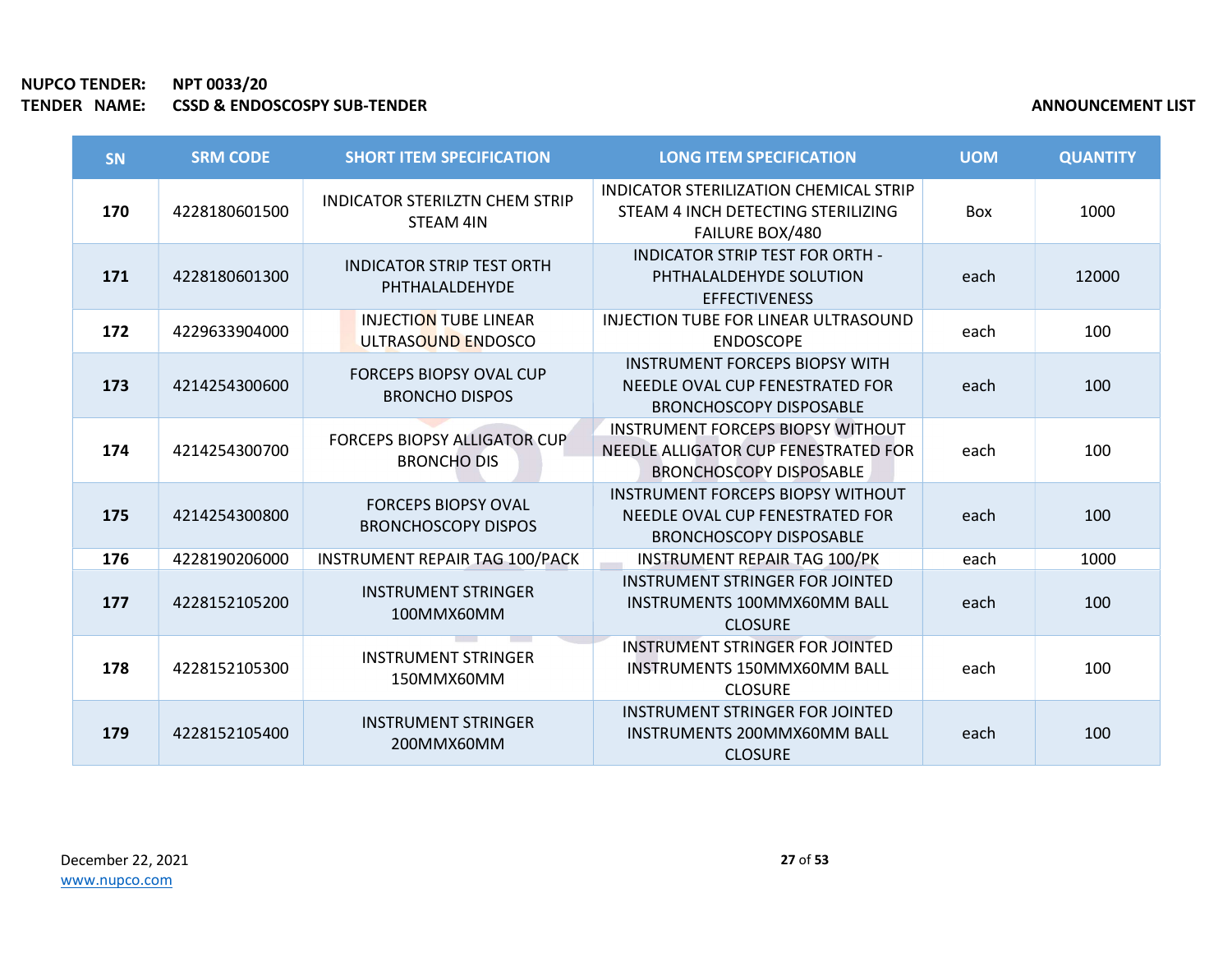| <b>SN</b> | <b>SRM CODE</b> | <b>SHORT ITEM SPECIFICATION</b>                          | <b>LONG ITEM SPECIFICATION</b>                                                                                                                                                         | <b>UOM</b> | <b>QUANTITY</b> |
|-----------|-----------------|----------------------------------------------------------|----------------------------------------------------------------------------------------------------------------------------------------------------------------------------------------|------------|-----------------|
| 180       | 4228152105500   | <b>INSTRUMENT STRINGER</b><br>250MMX60MM                 | INSTRUMENT STRINGER FOR JOINTED<br>INSTRUMENTS 250MMX60MM BALL<br><b>CLOSURE</b>                                                                                                       | each       | 100             |
| 181       | 4229633908300   | <b>INTRODUCER PANCREATIC</b><br>STENT(PUSHER) 3F         | <b>INTRODUCER FOR PANCREATIC STENT</b><br>(PUSHER) SIZE 3 F                                                                                                                            | each       | 100             |
| 182       | 4229633908400   | <b>INTRODUCER PANCREATIC</b><br>STENT(PUSHER) 5F         | <b>INTRODUCER FOR PANCREATIC</b><br>STENT(PUSHER) SIZE 5 F                                                                                                                             | each       | 150             |
| 183       | 4229530602400   | IRRIG TUBE KIT FLEXIBLE ENDOSCOPE                        | IRRIGATION TUBE KIT- ATTACHES TO THE<br>VENTING CONNECTOR, FORWARD WATER<br>JET CONNECTOR, SUCTION PORT AND<br>LIGHT GUIDE ON THE ELECTRICAL<br>CONNECTOR OF THE FLEXIBLE ENDOSCOPE    | each       | 500             |
| 184       | 4229633904100   | IRRIGATION TUBE CHOLANGIOSCOPE                           | <b>IRRIGATION TUBE SET FOR DIRECT</b><br><b>VISUALIZATION SYSTEM OF</b><br><b>CHOLANGIOSCOPE</b>                                                                                       | each       | 300             |
| 185       | 4110151500000   | <b>JUGMEASURING WATER POLYPROP</b><br><b>1L AUTOCLAV</b> | JUG MEASURING WATER POLYPROPYLENE<br><b>1 LITER AUTOCLAVABLE</b>                                                                                                                       | each       | 100             |
| 186       | 4228152102500   | <b>CLEANING BRUSH NYLON 17-18CM</b><br>6X3 CM            | LARGE CLEANING BRUSH, SINGLE-ENDED,<br>HIGH QUALITY WHITE MEDICAL GRADE<br>SOFT NYLON BRISTLES, OVERALL LENGTH<br>17-18 CM, BRISTLE DIAMETER APPROX 6X3<br>CM, DISPOSABLE, NON-STERILE | each       | 1000            |
| 187       | 4229631701400   | LASER FIBER CHOLANGIOSCOPE<br><b>REUSE</b>               | LASER FIBER FOR DIRECT VISUALIZATION<br>SYSTEM OF CHOLANGIOSCOPE REUSABLE                                                                                                              | each       | 100             |
| 188       | 4229631701500   | LASER FIBER STRIP CHOLANGIOSCOPE<br><b>REUSE</b>         | LASER FIBER STRIP FOR DIRECT<br><b>VISUALIZATION SYSTEM OF</b><br><b>CHOLANGIOSCOPE REUSABLE</b>                                                                                       | each       | 100             |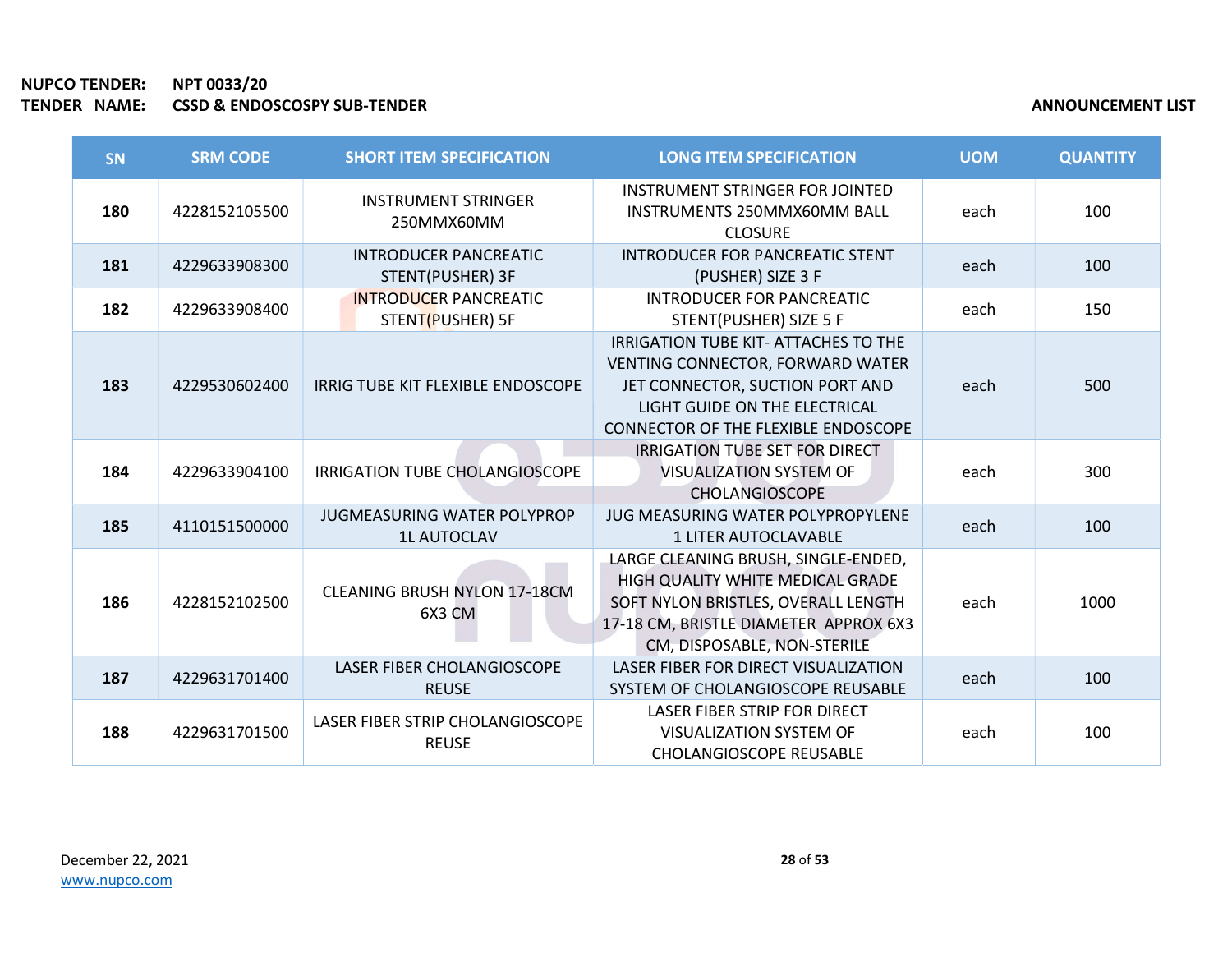| <b>SN</b> | <b>SRM CODE</b> | <b>SHORT ITEM SPECIFICATION</b>                    | <b>LONG ITEM SPECIFICATION</b>                                                                                                         | <b>UOM</b> | <b>QUANTITY</b> |
|-----------|-----------------|----------------------------------------------------|----------------------------------------------------------------------------------------------------------------------------------------|------------|-----------------|
| 189       | 4229633904200   | LIFTING SUBMUCOSA MATERIAL<br><b>POLYPS</b>        | LIFTING SUBMUCOSA MATERIAL FOR<br>POLYPS OR LESION REMOVAL                                                                             | each       | 100             |
| 190       | 4229633904300   | LIGATOR SET, HARM ONLY                             | <b>LIGATOR SET HARM ONLY</b>                                                                                                           | each       | 100             |
| 191       | 4228190800700   | LINER PACK COLOR GREEN RED<br>TRANSPARENT          | LINER PACK COLOR CODED GREEN RED<br>AND TRANSPARENT DISPOSABLE FOR<br>REUSABLE ENDOSCOPE TRANSPORT TRAY                                | each       | 1000            |
| 192       | 4228190206100   | LINT REMOVER ROLLER ADHESIVE<br><b>WITH HANDLE</b> | LINT REMOVER ROLLER ADHESIVE WITH<br><b>HANDLE</b>                                                                                     | each       | 1000            |
| 193       | 4229490014200   | LOTION BOWL POLYPROPYLENE<br>1500ML                | LOTION BOWL POLYPROPYLENE 1500ML<br>AUTOCLAVABLE UP TO 134 DEGREES<br><b>CELSIUS REUSABLE</b>                                          | each       | 500             |
| 194       | 4229490014300   | LOTION BOWL POLYPROPYLENE<br>3000ML                | LOTION BOWL POLYPROPYLENE 3000ML<br>AUTOCLAVABLE UP TO 134 DEGREES<br><b>CELSIUS REUSABLE</b>                                          | each       | 500             |
| 195       | 4229490014400   | LOTION BOWL POLYPROPYLENE<br>750ML                 | LOTION BOWL POLYPROPYLENE 750ML<br>AUTOCLAVABLE UP TO 134 DEGREES<br><b>CELSIUS REUSABLE</b>                                           | each       | 500             |
| 196       | 4229633904400   | LUMEN APPOSING METAL STENT 2CM<br>10MM             | LUMEN APPOSING METAL STENT WITH<br>ELECTROCAUTERY ENHANCED DELIVERY<br>SYSTEM HOT FOR PSEUDOCYST DRAINAGE<br>2 CM AND 10MM DIAMETER    | each       | 500             |
| 197       | 4229633904500   | LUMEN APPOSING METAL STENT 2CM<br>15-16MM          | LUMEN APPOSING METAL STENT WITH<br>ELECTROCAUTERY ENHANCED DELIVERY<br>SYSTEM HOT FOR PSEUDOCYST DRAINAGE<br>2 CM AND 15-16MM DIAMETER | each       | 500             |
| 198       | 4229633904600   | LUMEN APPOSING METAL STENT 2CM<br>6MM              | LUMEN APPOSING METAL STENT WITH<br>ELECTROCAUTERY ENHANCED DELIVERY                                                                    | each       | 50              |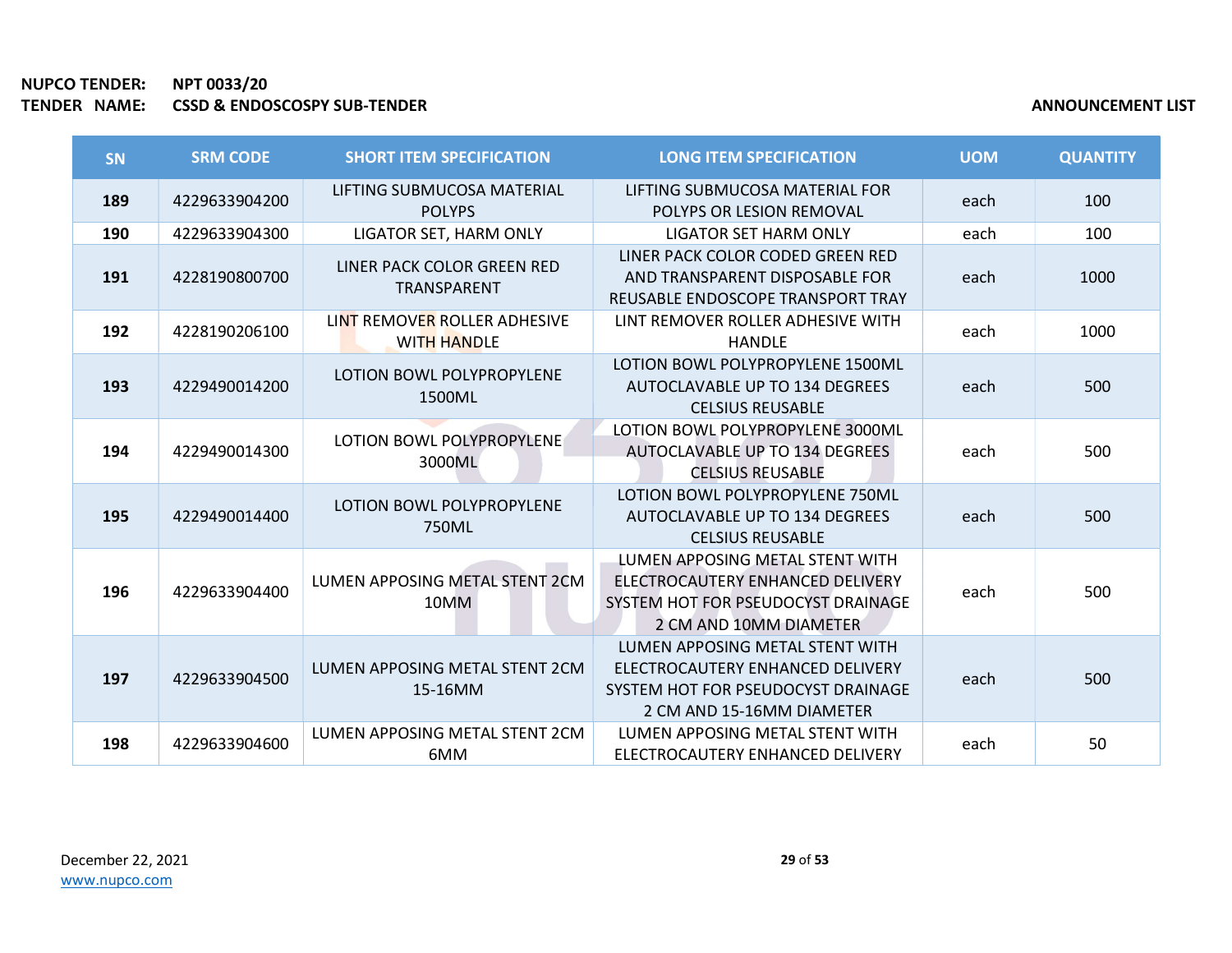**COL** 

| SN  | <b>SRM CODE</b> | <b>SHORT ITEM SPECIFICATION</b>                           | <b>LONG ITEM SPECIFICATION</b>                                                                                                                                                                                                                                                                 | <b>UOM</b> | <b>QUANTITY</b> |
|-----|-----------------|-----------------------------------------------------------|------------------------------------------------------------------------------------------------------------------------------------------------------------------------------------------------------------------------------------------------------------------------------------------------|------------|-----------------|
|     |                 |                                                           | SYSTEM HOT FOR PSEUDOCYST DRAINAGE<br>2 CM AND 6MM DIAMETER                                                                                                                                                                                                                                    |            |                 |
| 199 | 4229633904700   | LUMEN APPOSING METAL STENT 2CM<br>8MM                     | LUMEN APPOSING METAL STENT WITH<br>ELECTROCAUTERY ENHANCED DELIVERY<br>SYSTEM HOT FOR PSEUDOCYST DRAINAGE<br>2 CM AND 8MM DIAMETER                                                                                                                                                             | each       | 500             |
| 200 | 4229540201200   | MARKER FOR ENDOSCOPIC BOX/10                              | MARKER FOR ENDOSCOPIC BX/10                                                                                                                                                                                                                                                                    | each       | 500             |
| 201 | 4229540201300   | <b>MARKER TERILE CARBON BLACK</b><br><b>SUSPENSION EN</b> | <b>MARKER STERILE CARBON BLACK</b><br>SUSPENSION FOR ENDOSCOPIC TATTOOING<br><b>5ML SYRINGE PACK OF 10</b>                                                                                                                                                                                     | each       | 250             |
| 202 | 4228201000600   | MAT SILICON NUB FOR WASHER<br><b>DISINFECTOR</b>          | MAT SILICON NUB FLEXIBLE SUITABLE FOR<br><b>WASHER DISINFECTOR</b>                                                                                                                                                                                                                             | each       | 100             |
| 203 | 4229633904800   | MECHANICAL LITHOTRIPSY 25MM<br>400CM SINGLE               | <b>MECHANICAL LITHOTRIPSY SYSTEM</b><br><b>INCLUDES 4 WIRES EXTRACTION BASKET</b><br>OPENING DIAMETER 25MM 400 CM<br>LENGTH CONNECTED TO LITHOTRIPSY<br>HANDLE COMPLETE SET SINGLE USE                                                                                                         | each       | 100             |
| 204 | 4229633904900   | MECHANICAL LITHOTRIPTER HAND<br><b>CRUSH REUSE</b>        | MECHANICAL LITHOTRIPTER HANDLE FOR<br>CRUSHING STONES INSIDE THE SCOPE<br><b>REUSABLE</b>                                                                                                                                                                                                      | each       | 100             |
| 205 | 4228152100000   | <b>GOWN FOR INSTRUMENTS/SCOPS</b><br>130-140 XXL          | MEDICAL GOWN FOR INSTRUMENTS /<br>SCOPS DECONTAMINATION, NON-STERILE,<br>REINFORCED OUTER LAYER LIQUID<br>PENETRATION RESISTANT IN CRITICAL A<br>REAS CHEST AND SLEEVES, WITH CUFF,<br>COVERS ALL THE BODY AND BACK, FABRIC<br>NON-WOVEN MATERIAL SMS OR SMMS,<br>MINIMUM WEIGHT 45GSM, LENGTH | each       | 5000            |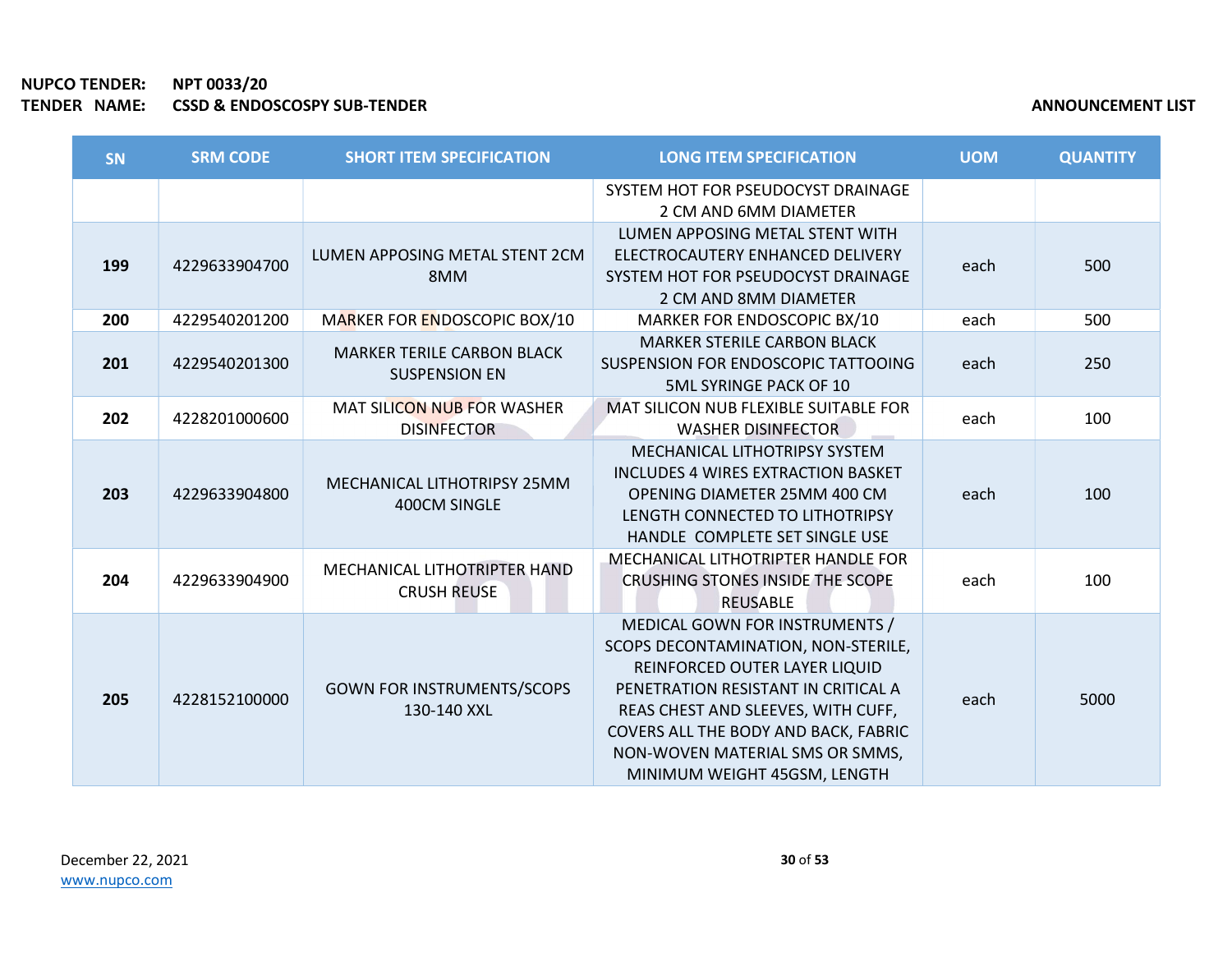| SN  | <b>SRM CODE</b> | <b>SHORT ITEM SPECIFICATION</b>           | <b>LONG ITEM SPECIFICATION</b>                                                                                                                                                                                                                                                                                                                                                                                                                                                                                                      | <b>UOM</b> | <b>QUANTITY</b> |
|-----|-----------------|-------------------------------------------|-------------------------------------------------------------------------------------------------------------------------------------------------------------------------------------------------------------------------------------------------------------------------------------------------------------------------------------------------------------------------------------------------------------------------------------------------------------------------------------------------------------------------------------|------------|-----------------|
|     |                 |                                           | FROM MIDDLE OF NECKLINE TO BOTTOM:<br>130 - 140 CM, NON-STERILE, COMPLY<br>WITH TEAR RESISTANCE ASTM D5587-<br>ASTM D1424, FLUID RESISTANT M EET THE<br>INTERNATIONAL SPECIFICATIONS, AAMI<br>LEVEL 4 OF PROTECTION AND<br>PERMEABILITY TO LIQUIDS, DISPOSABLE,<br>INDIVIDUALLY WRAPPED, DEEP BLUE<br>COLOR, SIZE XX-LARGE                                                                                                                                                                                                          |            |                 |
| 206 | 4227160018800   | MOUTHPIECE BREATH TEST<br><b>ANALYZER</b> | MOUTHPIECE BREATH TEST ANALYZER IT<br>SHOULD BE COMPATIBLE WITH HOSPITAL<br><b>STANDARD</b>                                                                                                                                                                                                                                                                                                                                                                                                                                         | each       | 2000            |
| 207 | 4229490013100   | NEEDLE TRANSBROCHIAL HISTOLOGY<br>1.9MM   | NEEDLE TRANSBRONCHIAL HISTOLOGY<br>1.9MM 130 CM                                                                                                                                                                                                                                                                                                                                                                                                                                                                                     | each       | 100             |
| 208 | 4228152102300   | NEUTRALIZER DETERGENT ACIDIC 18-<br>25L   | NEUTRALIZER DETERGENT, ACIDIC<br>FORMULA, FOR RUST AND SCALE<br>REMOVAL, PHOSPHATE FREE FORMULA<br>THAT RESTORES AND MAINTAINS THE<br>PROTECTIVE PASSIVE LAYER INTEGRITY OF<br>STAINLESS-STEEL SURFACES, RESISTANT TO<br><b>CORROSION AND PITTING, REMOVING</b><br>STAINS, RUST, HARD WATER SCALE DE<br>POSITS, EASY TO RINSE LEAVING RESIDUE-<br>FREE SURFACE, FOR AUTOMATED PROCESS.<br>SDS MUST BE PROVIDED, NEUTRALIZER<br>DETERGENT MUST COMPLY W ITH THE<br><b>ENZYMATIC AND ALKALINE SOLUTION</b><br>SAME PROVIDER, 18 - 25L | each       | 500             |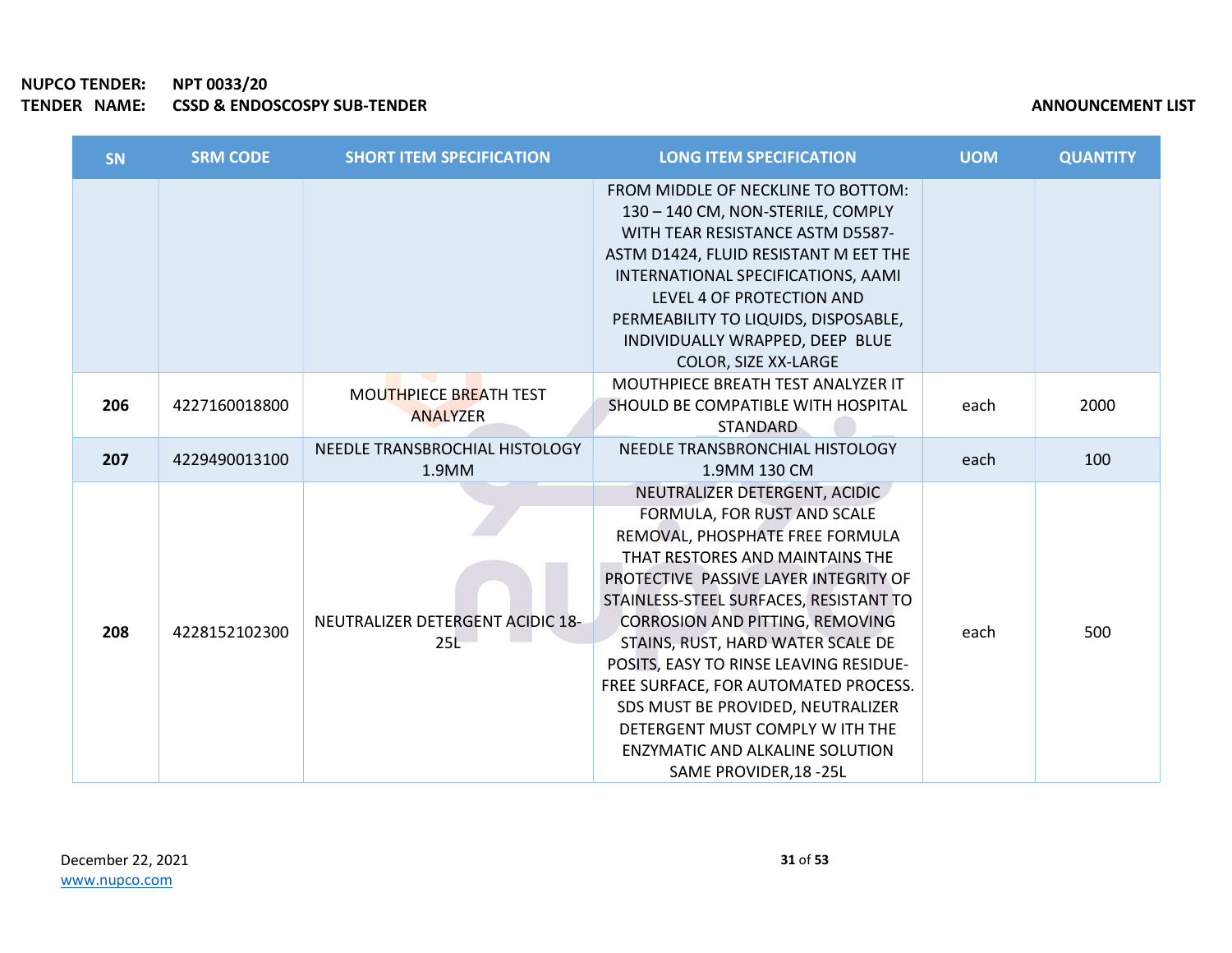| SN  | <b>SRM CODE</b> | <b>SHORT ITEM SPECIFICATION</b>                         | <b>LONG ITEM SPECIFICATION</b>                                                                                                                           | <b>UOM</b>    | <b>QUANTITY</b> |
|-----|-----------------|---------------------------------------------------------|----------------------------------------------------------------------------------------------------------------------------------------------------------|---------------|-----------------|
| 209 | 4229633905000   | OLYMPUS KNIFE 2.8MM 230CM<br>2.0MM/1.5MM                | OLYMPUS DUAL KNIFE ELECTROSURGICAL<br>KNIFE CHANNEL DIAMETER 2.8MM<br>WORKING LENGTH 230CM CUTTING KNIFE<br>LENGTH 2.0MM/1.5MM TIP THICKNESS<br>$0.3$ MM | each          | 50              |
| 210 | 4216150401700   | <b>ONE TOUCH CONNECTOR SET 2</b><br><b>TUBES DOUBLE</b> | ONE - TOUCH - CONNECTOR SET 2 TUBES<br>FOR DOUBLE BALLOON ENDOSCOPY                                                                                      | each          | 100             |
| 211 | 4215245316300   | SYSTEM OVER THE SCOPE CLIP 8.5<br>11MM                  | OVER THE SCOPE CLIP(OTSC), TEETH WITH<br>SPIKES 6 MM CAB DEPTH FOR SCOPE SIZE<br>$8.5 - 11$                                                              | each          | 500             |
| 212 | 4215245316200   | SYSTEM OVER THE SCOPE CLIP 11.5<br>14MM                 | OVER THE SCOPE CLIP(OTSC), TEETH WITH<br>SPIKES 6MM CAB DEPTH FOR SCOPE SIZE<br>$11.5 - 14$                                                              | each          | 500             |
| 213 | 4229492600500   | <b>OVERTUBE ZENKERS DIVERTICULUM</b><br>22MMX30CM       | <b>OVER TUBE ZENKER'S DIVERTICULUM</b><br>22MM X 30CM DISPOSABLE                                                                                         | each          | 100             |
| 214 | 4228152701400   | P TOUCH COMPATIBLE LABELMESH<br>30X40MM                 | P TOUCH COMPATIBLE LABEL WITH MESH<br>TRAY LABEL FOR LASER MARKING BAR<br>CODING 30 X 40MM                                                               | each          | 1000            |
| 215 | 4228181000000   | PACK STERILIZATION TEST BOWIE<br><b>DICK</b>            | <b>PACK STERILIZATION TEST BOWIE DICK</b><br>PROVEN EQUIVALENT SINGLE WRAP AIR<br><b>LEAK DETECTION</b>                                                  | each          | 1000            |
| 216 | 4228170401300   | PAD FOR REMOVING STAINS AND<br><b>RUST</b>              | <b>PAD FOR REMOVING STAINS AND RUST</b>                                                                                                                  | <b>Bottle</b> | 1000            |
| 217 | 4228152105600   | PAPER IMPACT PRINTER LARGE<br>DSD/SSD                   | PAPER- IMPACT PRINTER- LARGE WITH<br>SPINDLE DSD/SSD MEDIVATOR RANGE                                                                                     | each          | 1000            |
| 218 | 4228152105700   | PAPER IMPACT PRINTER SMALL<br>DSD/SSD                   | PAPER- PRINTER IMPACT PRINTER- SMALL<br>WITH SPINDLE DSD/SSD MEDIVATOR<br><b>RANGE</b>                                                                   | each          | 1000            |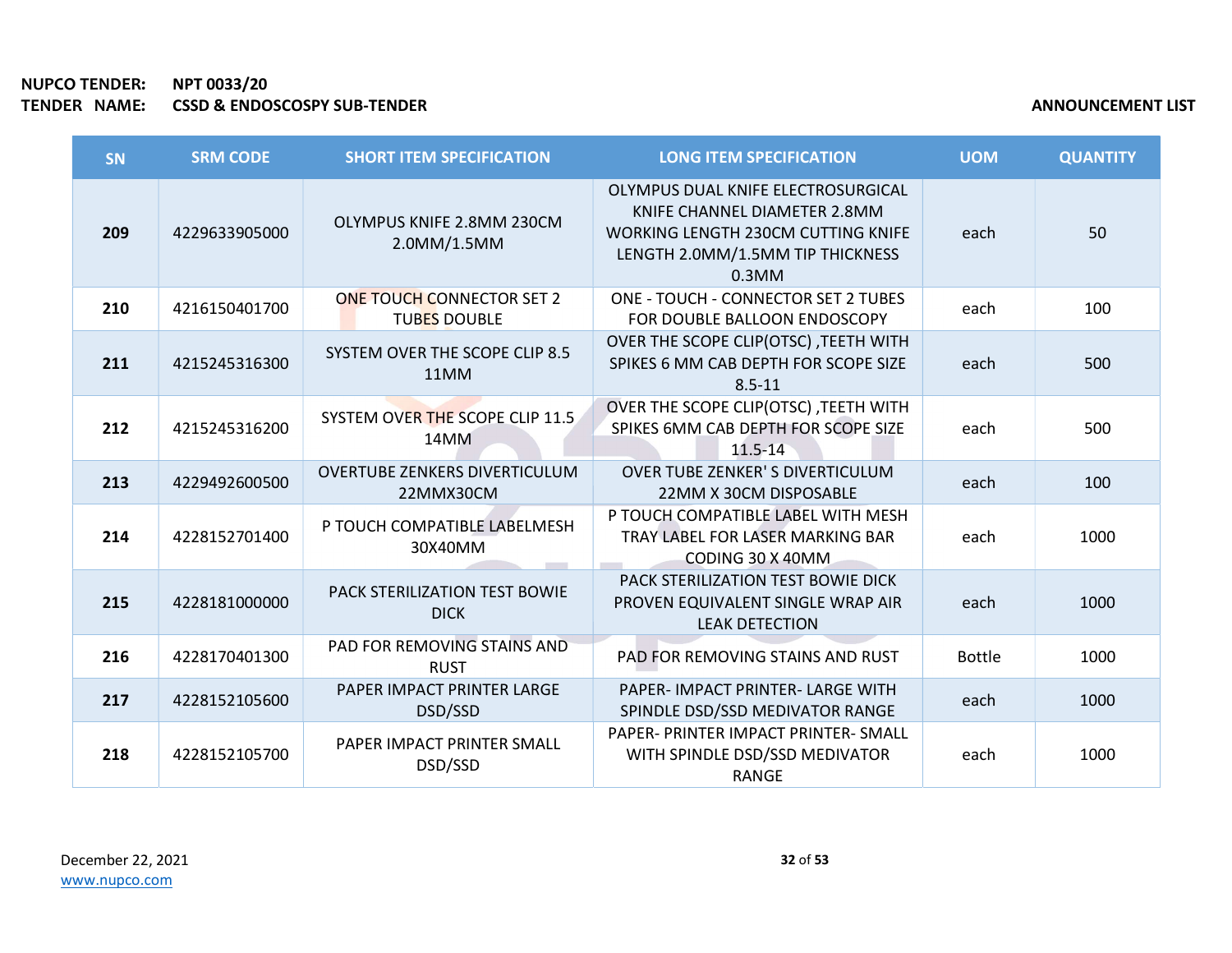| <b>SN</b> | <b>SRM CODE</b> | <b>SHORT ITEM SPECIFICATION</b>                    | <b>LONG ITEM SPECIFICATION</b>                                                                                                                                                                                                            | <b>UOM</b> | <b>QUANTITY</b> |
|-----------|-----------------|----------------------------------------------------|-------------------------------------------------------------------------------------------------------------------------------------------------------------------------------------------------------------------------------------------|------------|-----------------|
| 219       | 4228152105800   | PAPER PRINTER 86 46 SERIES<br>57MMX25M             | PAPER PRINTER ROLL FOR GETINGE 86 AND<br><b>GETINGE 46 SERIES THERMAL 57MMX25M</b>                                                                                                                                                        | each       | 1000            |
| 220       | 4228180800500   | STERI. PAPER 60CMX60CM                             | PAPER STERILIZATION PLAIN/CREPE WHITE<br>60 CM X 60 CM                                                                                                                                                                                    | Sheet      | 1000            |
| 221       | 4214254300900   | PEDIATRIC BIOPSY FORCEP LOWER 2.8                  | PEDIATRIC DISPOSABLE BIOPSY FORCEPS -<br>LOWER 2.8MM CHANNEL WITHOUT<br><b>NEEDLE</b>                                                                                                                                                     | each       | 100             |
| 222       | 4214254301100   | PEDIATRIC BIOPSY FORCEPS UPPER<br>2.0MM            | <b>PEDIATRIC DISPOSABLE BIOPSY FORCEPS -</b><br>UPPER 2.0MM CHANNEL WITHOUT NEEDLE                                                                                                                                                        | each       | 50              |
| 223       | 4214254301000   | PEDIATRIC BIOPSY FORCEP UPPER 2.8                  | PEDIATRIC DISPOSABLE BIOPSY FORCEPS -<br>UPPER 2.8MM CHANNEL WITHOUT NEEDLE                                                                                                                                                               | each       | 50              |
| 224       | 4229633905100   | PEPTIDE HEMOSTAT GEL SELF<br><b>ASSEMBLING ASS</b> | PEPTIDE-BASED HEMOSTAT GEL SELF<br>ASSEMBLING PREFILLED SYRINGE<br><b>ASSORTED SIZE</b>                                                                                                                                                   | each       | 50              |
| 225       | 4228150906300   | PLASTIC CONTAINER 585MM X<br>255MM X 145MM         | PLASTIC CONTAINER, FOR STERILIZING AND<br>STORAGE PERFORATED, WITH LID, FOR<br>TWO-LEVEL STORAGE, EXTERNAL<br>DIMENSIONS (WXDXH): 585MM X<br>255MM X 145MM, FOR USE WITH 30 CM<br>AND 36 CM CLICKLINE-INSTRUMENTS OR<br><b>EQUIVALENT</b> | each       | 50              |
| 226       | 4229550503200   | PLUG IRRIGATION CHANNEL SET<br><b>FLEXIBLE</b>     | PLUG AND IRRIGATION CHANNEL SET-<br>ATTACHES TO PORT VALVES, SUCTION<br>PORT, LIGHT SOURCE AND FORWARD<br>WATER JET CONNECTOR ON A FLEXIBLE E<br>NDOSCOPE, USED IN THE MANUAL<br><b>CLEANING WORK ZONE</b>                                | each       | 500             |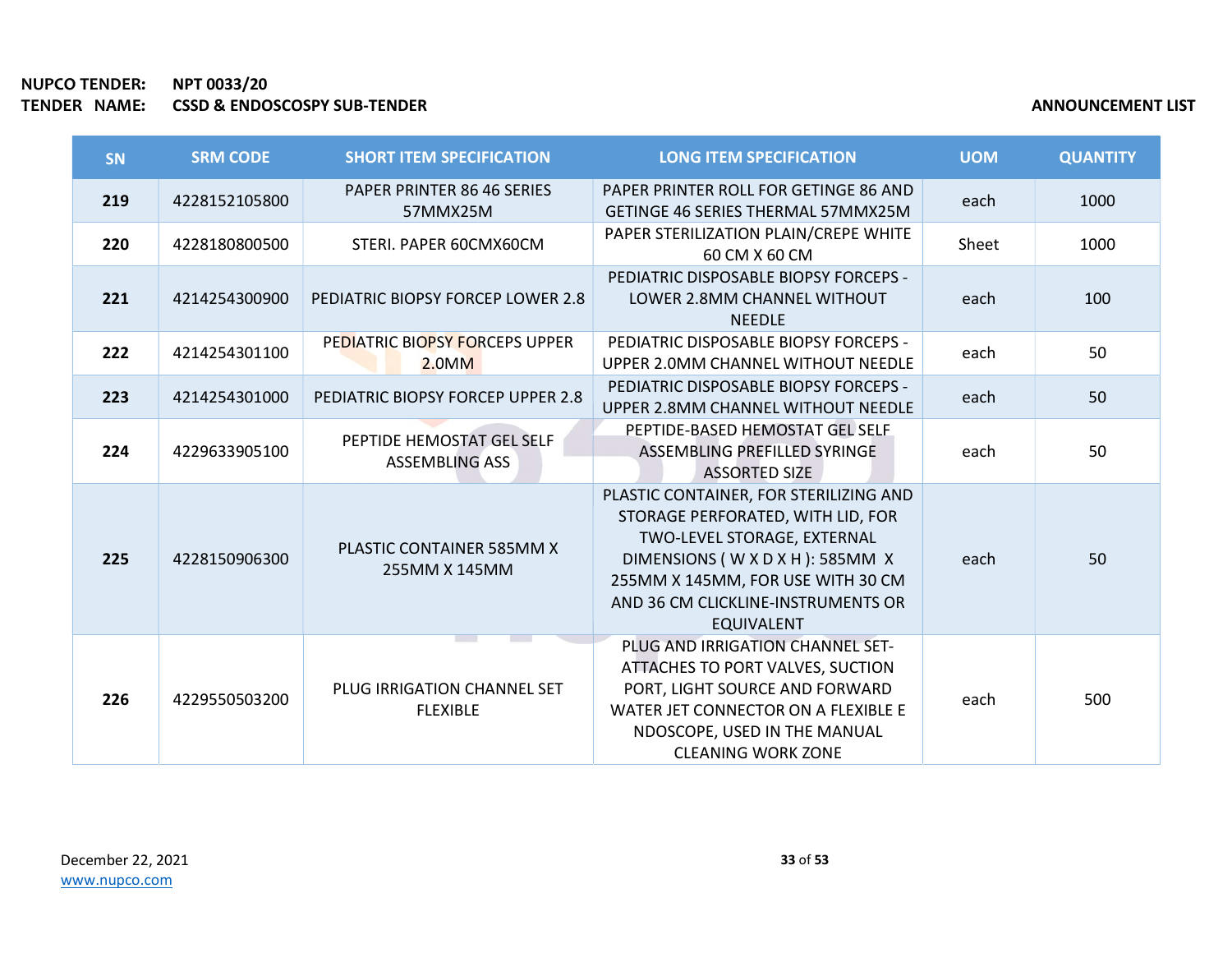| <b>SN</b> | <b>SRM CODE</b> | <b>SHORT ITEM SPECIFICATION</b>                    | <b>LONG ITEM SPECIFICATION</b>                                                                                                                                                                                                                                                                                                                                                                                      | <b>UOM</b> | <b>QUANTITY</b> |
|-----------|-----------------|----------------------------------------------------|---------------------------------------------------------------------------------------------------------------------------------------------------------------------------------------------------------------------------------------------------------------------------------------------------------------------------------------------------------------------------------------------------------------------|------------|-----------------|
| 227       | 4228152105900   | PLUG VENTING CONNECTOR FLEXIBLE<br><b>ENDOSCOP</b> | PLUG-ATTACHES TO A VENTING<br><b>CONNECTOR FORWARD WATER JET</b><br>CONNECTOR AND SUCTION PORT ON THE<br>ELECTRICAL CONNECTOR OF THE FLEXIBLE<br><b>ENDOSC OPE</b>                                                                                                                                                                                                                                                  | each       | 100             |
| 228       | 4229550503000   | PLUG CHANNEL FLEXIBL ENDOSCOPE<br><b>AUTOMATED</b> | PLUG-CHANNEL, ATTACHES TO THE PORT<br>VALVES AND THE INSTRUMENT CHANNEL<br>INLET ON THE CONTROL HEAD OF THE<br>FLEXIBLE ENDOSCOPE, IN THE AUT<br>OMATED ENDOSCOPE REPROCESSOR                                                                                                                                                                                                                                       | each       | 100             |
| 229       | 4228190700300   | POINT PROTECTOR INSTRUMENT<br>30MM                 | POINT PROTECTOR INSTRUMENT 30MM<br><b>TRANSPARENT POINT</b>                                                                                                                                                                                                                                                                                                                                                         | each       | 1000            |
| 230       | 4228152109800   | POUCH PLASMA 200MMX200MM                           | POUCH FOR PLASMA SIZE 200MMX200MM<br><b>ROLL</b>                                                                                                                                                                                                                                                                                                                                                                    | each       | 1000            |
| 231       | 4228152109900   | POUCH STEAM STERILIZATION<br>300MMX200MM           | POUCH FOR STEAM STERILIZATION SIZE<br>300MMX200MM ROLL                                                                                                                                                                                                                                                                                                                                                              | each       | 1000            |
| 232       | 4231210804300   | POUCH STERILIZATION SIZE 9 CMX10                   | POUCH FOR STERILIZATION SIZE 9 CM X 10<br>CM GUSSETED STERILIZATION WRAPPING<br>POUCH SELF SEAL ONE SBS MEDICAL<br><b>GRADE PAPER FA = CE POROUS MATERIAL</b><br>AND ONE LAMINATED POLYESTER AND<br>POLYPROPYLENE FACE TRANSPARENT FILM<br>SIZE 5 X 9 CM PROCESS STEAM AND ETO<br><b>EXPOSURE INDICATOR S SHOULD BE</b><br>PRINTED AT DISTANCE NOT MORE THAN 5<br>CM CONFORM WITH ISO 11607 - 1 AND EN<br>$868 - 5$ | each       | 5000            |
| 233       | 4231210806000   | POUCH PEEL STERILIZATION<br>W/GUSSET 250MM         | POUCH PEEL FOR STERILIZATION WITH<br>GUSSET 250MM X 50 - 65MM X 100M                                                                                                                                                                                                                                                                                                                                                | each       | 1000            |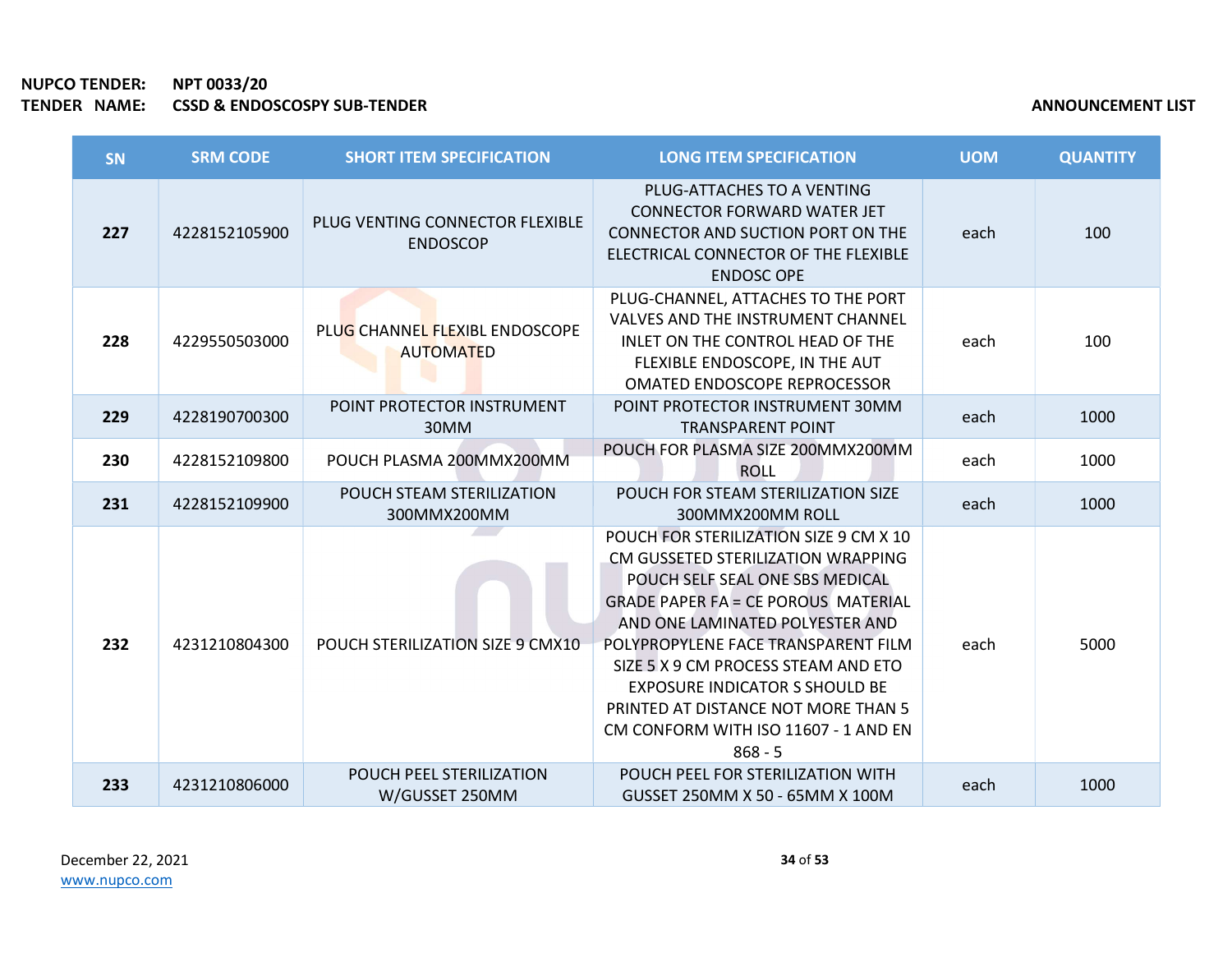×

| SN  | <b>SRM CODE</b> | <b>SHORT ITEM SPECIFICATION</b>                           | <b>LONG ITEM SPECIFICATION</b>                                                                                        | <b>UOM</b> | <b>QUANTITY</b> |
|-----|-----------------|-----------------------------------------------------------|-----------------------------------------------------------------------------------------------------------------------|------------|-----------------|
|     |                 |                                                           | LONG WITH STERILIZATION INDICATOR<br><b>STEAM</b>                                                                     |            |                 |
| 234 | 4231210806200   | POUCH PEEL PRECUT 2X12INCH<br>50X250MM                    | POUCH PEEL PRECUT 2 X 12INCH 50 X<br>250MM                                                                            | each       | 120000          |
| 235 | 4231210806300   | POUCH PEEL PRECUT 3X12IN<br>75X300MM                      | POUCH PEEL PRECUT 3 X 12INCH 75 X<br>300MM                                                                            | each       | 400000          |
| 236 | 4231210806100   | <b>POUCH PEEL PRECUT TYVEK</b><br>12X25.5IN               | POUCH PEEL PRE-CUT TYVEK (LOW<br>TEMPERATURE STERILIZATION) SIZE<br>12X25.5IN / 30X65CM                               | each       | 16000           |
| 237 | 4228152106000   | POUCH PEEL PRE-CUT TYVEK<br>10X19/25X48CM                 | POUCH PEEL PRE-CUT TYVEK OR<br><b>EQUIVALENT LOW TEMPERATURE</b><br>STERILIZATION SIZE 10X19 IN/25X48CM               | each       | 15000           |
| 238 | 4228152108200   | <b>WRAP STERILIZATION 24X24IN</b><br><b>POLYPROPYLENE</b> | <b>WRAP STERILIZATION SURGICAL</b><br>INSTRUMENT BONDED 2-TONE 24X24 INCH<br>POLYPROPYLENE REGULAR WEIGHT             | each       | 1000            |
| 239 | 4228152108300   | <b>WRAP STERILIZATION 36X36IN</b><br>POLYPROPYLENE        | <b>WRAP STERILIZATION SURGICAL</b><br><b>INSTRUMENT BONDED 2-TONE 36X36 INCH</b><br>POLYPROPYLENE MEDIUM WEIGHT CS/75 | each       | 1000            |
| 240 | 4228190409400   | POUCH ROLL STERILIZATION TYVEK<br>200MMX70M               | POUCH ROLL STERILIZATION TYVEK<br>200MMX 70M                                                                          | each       | 5000            |
| 241 | 4228190409700   | POUCH ROLL STERILIZATION TYVEK<br>420MMX70M               | POUCH ROLL STERILIZATION TYVEK<br>420MMX70M                                                                           | each       | 5000            |
| 242 | 4228152106300   | POUCH ROLL TYVEK<br>8X76YDS/20CMX70M                      | POUCH ROLL TYVEK OR EQUIVALENT LOW<br>TEMPERATURE STERILIZATION SIZE 8 IN X76<br>YDS/20CMX70M                         | each       | 1000            |
| 243 | 4228152103700   | POUCH STERILIZATION 10X35CM<br>STEAM/ETO                  | POUCH STERILIZATION 10X35CM DUAL<br>STEAM/ETO LAMINATED FILM DAMP<br>RESISTANT BX/2000                                | Box        | 1000            |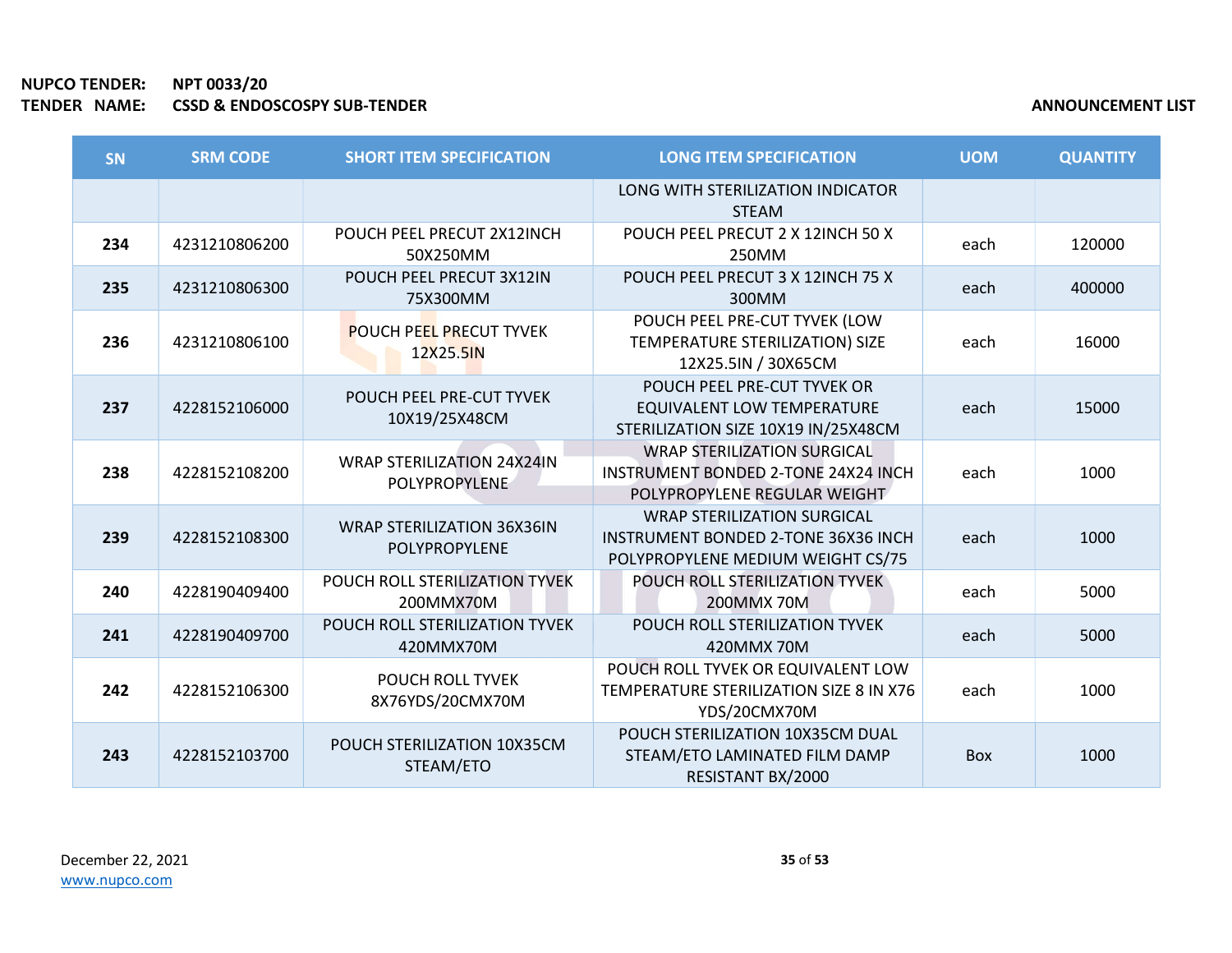| <b>SN</b> | <b>SRM CODE</b> | <b>SHORT ITEM SPECIFICATION</b>                      | <b>LONG ITEM SPECIFICATION</b>                                                                 | <b>UOM</b> | <b>QUANTITY</b> |
|-----------|-----------------|------------------------------------------------------|------------------------------------------------------------------------------------------------|------------|-----------------|
| 244       | 4228152103800   | POUCH STERILIZATION 150X300MM<br>STEAM/ETO           | POUCH STERILIZATION 150X300MM DUAL<br>STEAM/ETO LAMINATED FILM DAMP<br>RESISTANT PAPER BX/1000 | <b>Box</b> | 1000            |
| 245       | 4228152103900   | POUCH STERILIZATION 20X40X5CM<br>STEAM/ETO           | POUCH STERILIZATION 20X40X5CM<br>W/GUSSET DUAL STEAM/ETO LAMINATED<br>FILM DAMP RESIST BX/1000 | <b>Box</b> | 1000            |
| 246       | 4228152104000   | POUCH STERILIZATION 25X50CM<br>STEAM/ETO             | POUCH STERILIZATION 25X50CM DUAL<br>STEAM/ETO LAMINATED FILM PAPER<br>BX/500                   | Box        | 1000            |
| 247       | 4228152104100   | POUCH STERILIZATION 7.5X30CM<br>/ETO                 | POUCH STERILIZATION 7.5X30CM DUAL<br>STEAM/ETO LAMINATED FILM DAMP<br>RESISTANT PAPER BX/1200  | <b>Box</b> | 1000            |
| 248       | 4228152106400   | POUCH TUBU STERILIZATION<br>100X50MMX100MTR          | POUCH TUBULAR STERILIZATION PEEL<br>STEAM/ETO W/GUSSET<br>100X50MMX100MTR                      | each       | 1000            |
| 249       | 4228152106500   | POUCH TUBU STERILIZATION<br>150X50MMX100MTR          | POUCH TUBULAR STERILIZATION PEEL<br>STEAM/ETO W/GUSSET<br>150X50MMX100MTR                      | each       | 1000            |
| 250       | 4228152106600   | POUCH TUBU STERILIZATION<br>200X50MMX100MTR          | POUCH TUBULAR STERILIZATION PEEL<br>STEAM/ETO W/GUSSET<br>200X50MMX100MTR                      | each       | 1000            |
| 251       | 4228152106700   | POUCH TUBU STERILIZATION<br>75X38MMX100MTR           | POUCH TUBULAR STERILIZATION PEEL<br>STEAM/ETO W/GUSSET<br>75X38MMX100MTR                       | each       | 1000            |
| 252       | 4231210807600   | POUCH STERILIZATION PAPER<br>150X200MM               | POUCH, FOR STEAM STERILIZATION, SIZE:<br>150MM X 200MM ROLL                                    | each       | 1000            |
| 253       | 4228160300200   | <b>POWDER ENZYMATIC DETERGENT 3</b><br><b>ENZYME</b> | <b>POWDER ENZYMATIC DETERGENT 3</b><br><b>ENZYME EFFECTIVE ON BLOOD RESIDUES</b>               | each       | 50              |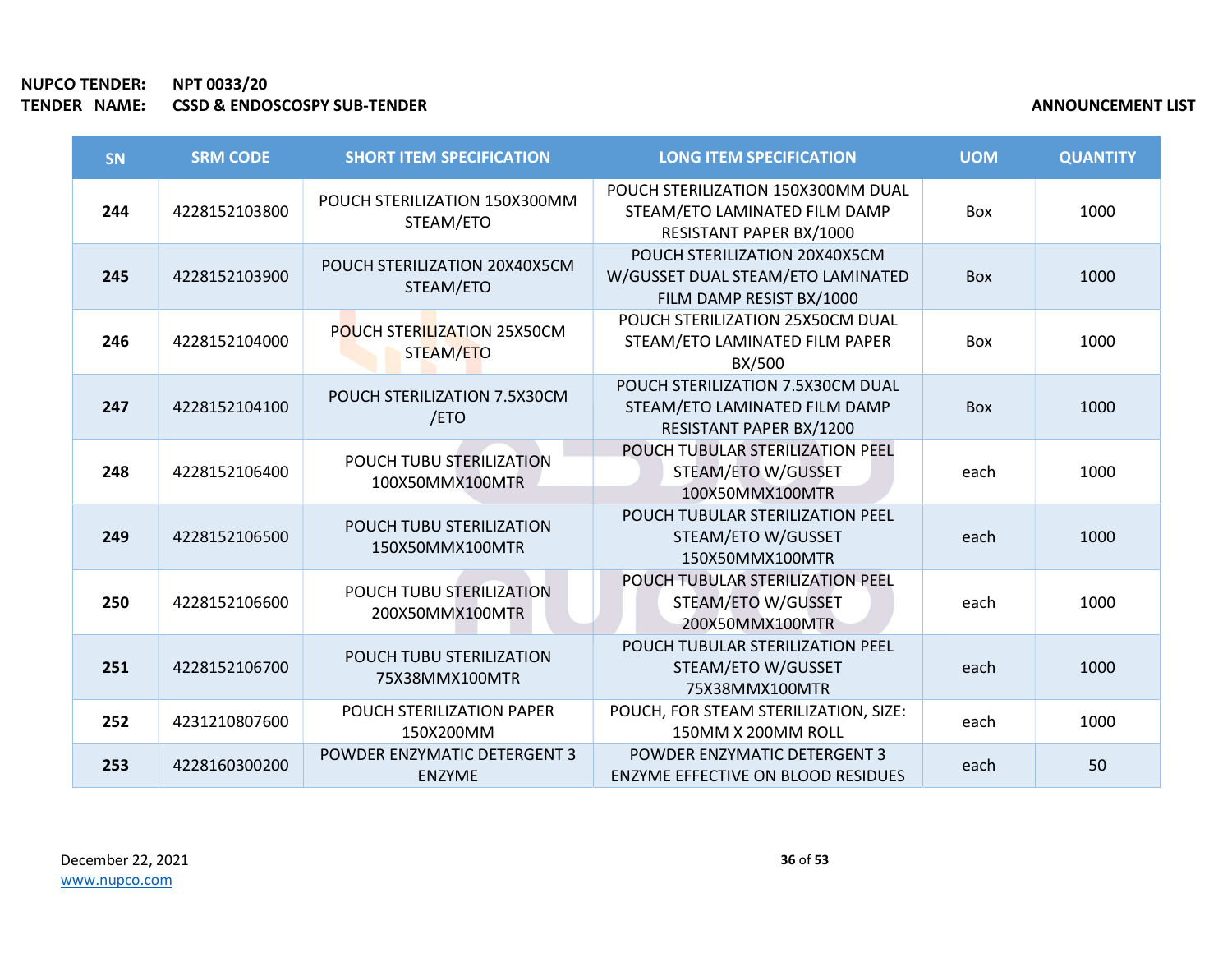| SN  | <b>SRM CODE</b> | <b>SHORT ITEM SPECIFICATION</b>                    | <b>LONG ITEM SPECIFICATION</b>                                                                                                                                                                                                                                                                                                                                                                                                                                                                                                                                                                                                                       | <b>UOM</b> | <b>QUANTITY</b> |
|-----|-----------------|----------------------------------------------------|------------------------------------------------------------------------------------------------------------------------------------------------------------------------------------------------------------------------------------------------------------------------------------------------------------------------------------------------------------------------------------------------------------------------------------------------------------------------------------------------------------------------------------------------------------------------------------------------------------------------------------------------------|------------|-----------------|
|     |                 |                                                    | OF TISSUE AND BIOFILM BROAD RANGE OF<br>WATER QUALITY AND TYPE DISSOLVE S<br><b>COMPLETELY IN HARD OR SOFT WATER</b><br>AND EASY TO RINSE LOW FOAMING AND<br>SUITABLE FOR AUTOMATIC CLEANING<br>EQUIPMENTS SUITABLE FOR PRE - S OAK<br>AND MANUAL CLEANING APPLICATIONS<br>AFTER ADEQUATE DILUTION<br><b>BIODEGRADABLE EPA REGISTERED MUST</b><br>BE COMPATIBLE WITH ALL<br><b>MANUFACTURES U LTRASONIC WASHERS</b><br>WASHER/DISINFECTORS AND OTHER<br>AUTOMATIC MECHANICAL WASHER<br>APPLICATIONS USED IN EACH SECTOR THE<br><b>BIDDER MUST PROVIDE LETTER TO</b><br><b>CONFIRM COMPATIBILITY CONFORMS TO</b><br>RELEVANT WITH EN STANDARDS SACHET |            |                 |
| 254 | 4228190700900   | PROTECTOR PLASTIC POINT 15MM<br><b>DISPOSABLE</b>  | PROTECTOR PLASTIC POINT 15MM<br><b>TRANSPARENT DISPOSABLE</b><br>AUTOCLAVABLE                                                                                                                                                                                                                                                                                                                                                                                                                                                                                                                                                                        | each       | 1000            |
| 255 | 4228152102100   | PROTECTORS/GUARD TIP STANDARD<br><b>SIZES</b>      | PROTECTORS/GUARD TIP, CLEAR, VENTED,<br>PLASTIC, ALL STANDARD SIZES                                                                                                                                                                                                                                                                                                                                                                                                                                                                                                                                                                                  | each       | 1000            |
| 256 | 4231154608800   | PULL THRU BRUSH CLEANING<br><b>CHANNEL ENDO</b>    | PULL THRU BRUSH FOR CLEANING<br><b>WORKING CHANNEL OF ENDOSCOPE</b><br>ASSORTED SIZE, DISPOSABLE                                                                                                                                                                                                                                                                                                                                                                                                                                                                                                                                                     | each       | 100             |
| 257 | 4229498302200   | PUMP CARTRIDGE WATER JET OF<br><b>HYBRID KNIFE</b> | PUMP CARTRIDGE FOR WATER JET OF<br><b>HYBRID KNIFE</b>                                                                                                                                                                                                                                                                                                                                                                                                                                                                                                                                                                                               | each       | 300             |
| 258 | 4229633905300   | RFA CATHETER THROUGH ENDO<br><b>BILIARY PANCR</b>  | RADIOFREQUENCY ABLATION RFA<br>CATHETER THROUGH ENDOSCOPE FOR                                                                                                                                                                                                                                                                                                                                                                                                                                                                                                                                                                                        | each       | 100             |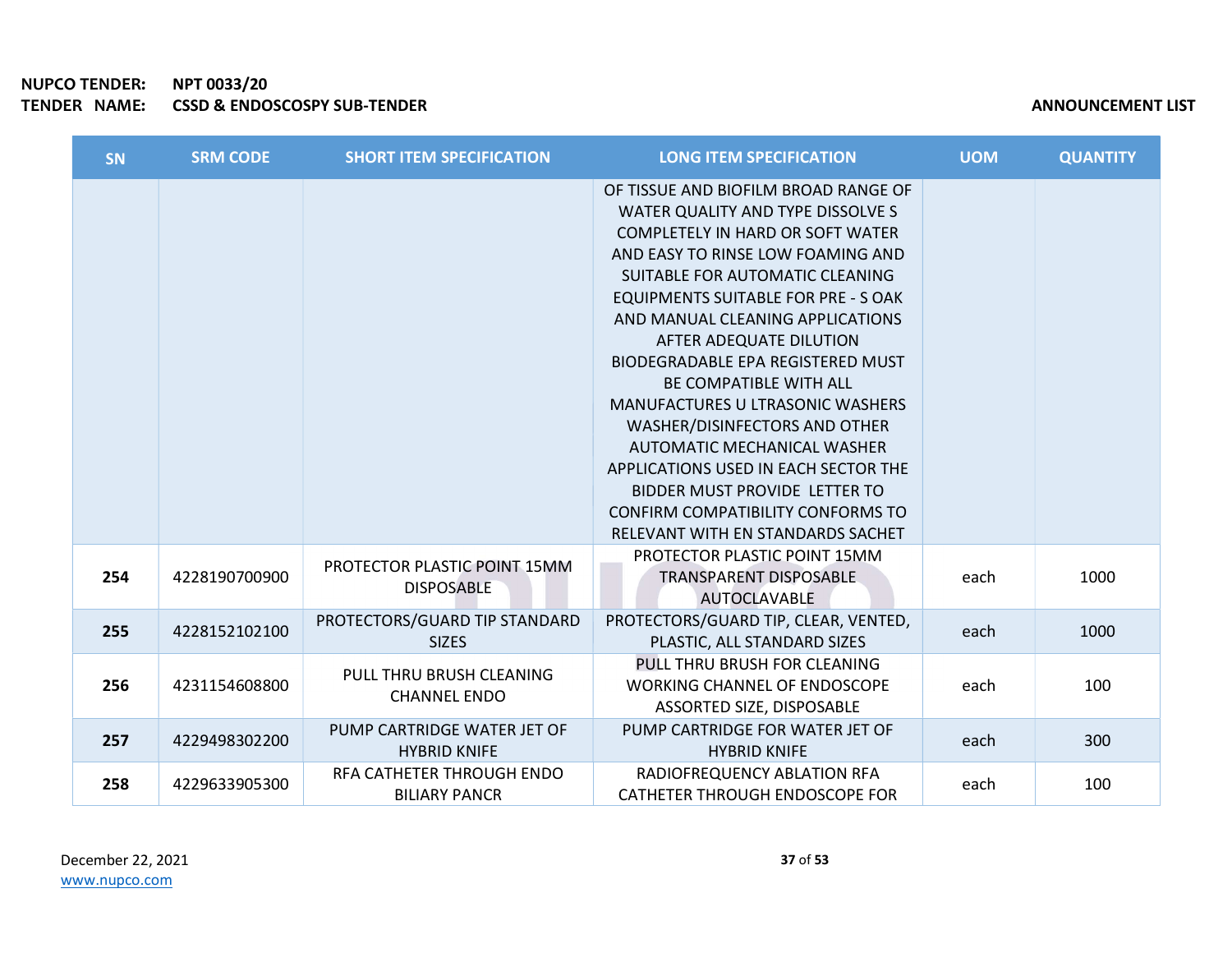| <b>SN</b> | <b>SRM CODE</b> | <b>SHORT ITEM SPECIFICATION</b>                | <b>LONG ITEM SPECIFICATION</b>                                                                                                                                                                                                                                                                                                                                                                                                                                                                                                                                                                                                                                                                                 | <b>UOM</b>    | <b>QUANTITY</b> |
|-----------|-----------------|------------------------------------------------|----------------------------------------------------------------------------------------------------------------------------------------------------------------------------------------------------------------------------------------------------------------------------------------------------------------------------------------------------------------------------------------------------------------------------------------------------------------------------------------------------------------------------------------------------------------------------------------------------------------------------------------------------------------------------------------------------------------|---------------|-----------------|
|           |                 |                                                | BILIARY AND PANCREATIC DUCT ASSORTED<br>SIZE AND LENGTH                                                                                                                                                                                                                                                                                                                                                                                                                                                                                                                                                                                                                                                        |               |                 |
| 259       | 4229633905200   | RFA CATHETER EUS SCOPE 1F<br><b>PANCREATIC</b> | RADIOFREQUENCY ABLATION RFA<br>CATHETER THROUGH EUS SCOPE THROUGH<br>FNA NEEDLE 1F DIAMETER FOR SOLID<br><b>MALIGNANCY PANCREATIC</b>                                                                                                                                                                                                                                                                                                                                                                                                                                                                                                                                                                          | each          | 100             |
| 260       | 4228170400300   | <b>LUBRICANT SPRAY FOR METAL</b>               | <b>READY TO USE LUBRICANT SPRAY FOR</b><br>METAL INSTRUMENT. NON - SILICON<br><b>BASED PHOSPHATE FREE AND PATIENT -</b><br>SAFE FORMULA FOR MANUAL APPLICA<br>TION CONTAINS CORROSION INHIBITORS<br>THAT PREVENT RUST. DOES NOT INTERFERE<br>WITH STEAM OR GAS STERILIZATION DOES<br>NOT LEAVE ANY OILY RES IDUE. NEUTRAL<br>PH COMPATIBLE WITH ALL TYPES OF<br>METAL INSTRUMENTS THAT HAVE MOVING<br>PARTS INCLUDING CARBON STEEL AND<br>ALUMINUM. CONTAINS PRESERVATIVES<br>TO ENSURE THAT THE PRODUCT WILL NOT<br><b>SUPPORT THE GROWTH OF</b><br>MICROORGANISMS BOTTLE 250 - 500 ML -<br><b>CONFORMS TO RELEVANT INTERNATIONAL</b><br>STANDARDS. MATERIAL SAFETY DATA<br>SHEET (MSDS) SHOULD BE SUBMITTED. | <b>Bottle</b> | 1000            |
| 261       | 4229633905400   | RECTAL TUBE 24 FR/CH 8MMX20<br><b>INCH</b>     | RECTAL TUBE 24 FR/CH 8MMX20INCH                                                                                                                                                                                                                                                                                                                                                                                                                                                                                                                                                                                                                                                                                | each          | 500             |
| 262       | 4228152101700   | STERILIZATION STEAM POUCH<br>10X20CM           | REGULAR PRECUT STERILIZATION STEAM<br>POUCH, MEDICAL GARDE PAPER FACE<br>POROUS MATERIAL AND ONE LAMINATED                                                                                                                                                                                                                                                                                                                                                                                                                                                                                                                                                                                                     | each          | 2000            |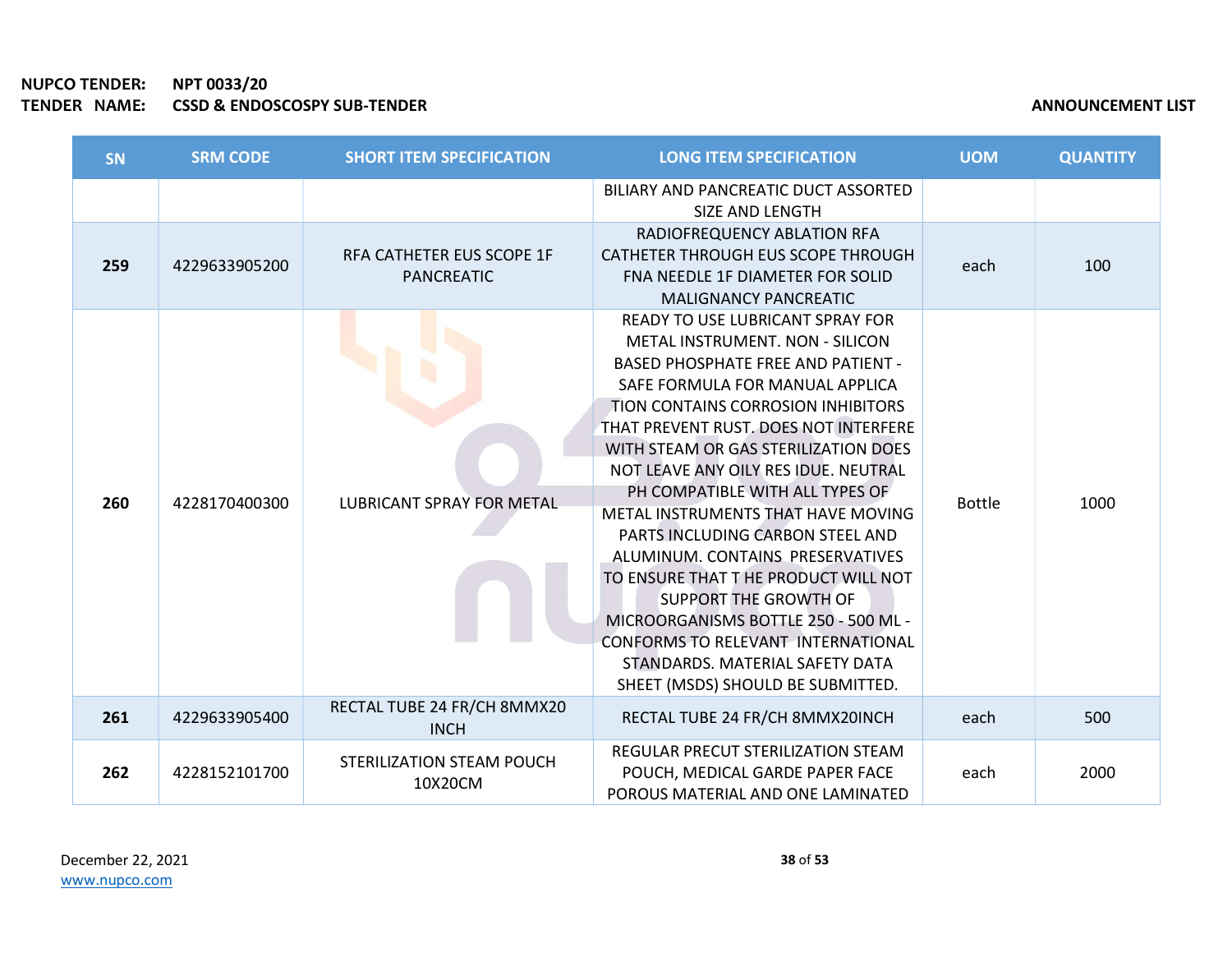# NUPCO TENDER: NPT 0033/20 TENDER NAME: CSSD & ENDOSCOSPY SUB-TENDER

| <b>SN</b> | <b>SRM CODE</b> | <b>SHORT ITEM SPECIFICATION</b>          | <b>LONG ITEM SPECIFICATION</b>                                                                                                                                                                                                                                                                                                                                                                                                                                                                                                                                            | <b>UOM</b> | <b>QUANTITY</b> |
|-----------|-----------------|------------------------------------------|---------------------------------------------------------------------------------------------------------------------------------------------------------------------------------------------------------------------------------------------------------------------------------------------------------------------------------------------------------------------------------------------------------------------------------------------------------------------------------------------------------------------------------------------------------------------------|------------|-----------------|
|           |                 |                                          | POLYESTER AND POLYPROPYLENE FAC E<br>TRANSPARENT FILM, INFORMATION<br>PRINTED IN THE POUCH AS PER EN 868-5<br>AND ISO 11607-1, PROCESS STEAM<br>EXPOSURE INDICATORS SHOULD BE PR<br>INTED AT DISTANCE NOT MORE THAN 15<br>CM, SHELF LIFE SHOULD BE NOT LESS THAN<br>2 YEARS, NO PRINTABLE WORDS ON<br>TRANSPARENT FILM SURFACE, THE<br>FOLLOWING INFORMATION SHOULD BE<br>PRINTED ON: THE WORDS (DO NOT USE IF<br>THE STERILE BARRIER IS DAMAGED) OR<br>OTHER EQUIVALENT PHRASE, TRADE<br>NAME OR MANUFACTURES NAME, LOT<br>NUMBER, NOMINAL DIMENSIONS, SIZE:<br>10X20 CM |            |                 |
| 263       | 4228152101600   | STERILIZATION STEAM POUCH ROLL<br>15X100 | REGULAR ROLL STERILIZATION STEAM<br>POUCH, MEDICAL GARDE PAPER FACE<br>POROUS MATERIAL AND ONE LAMINATED<br>POLYESTER AND POLYPROPYLENE FACE<br>TRANSPARENT FILM, INFORMATION<br>PRINTED IN THE POUCH AS PER EN 868-5<br>AND ISO 11607-1, PROCESS STEAM<br><b>EXPOSURE INDICATORS SHOULD BE PRI</b><br>NTED AT DISTANCE NOT MORE THAN 15<br>CM, SHELF LIFE SHOULD BE NOT LESS THAN<br>2 YEARS, NO PRINTABLE WORDS ON<br>TRANSPARENT FILM SURFACE, TH E<br><b>FOLLOWING INFORMATION SHOULD BE</b>                                                                          | each       | 2000            |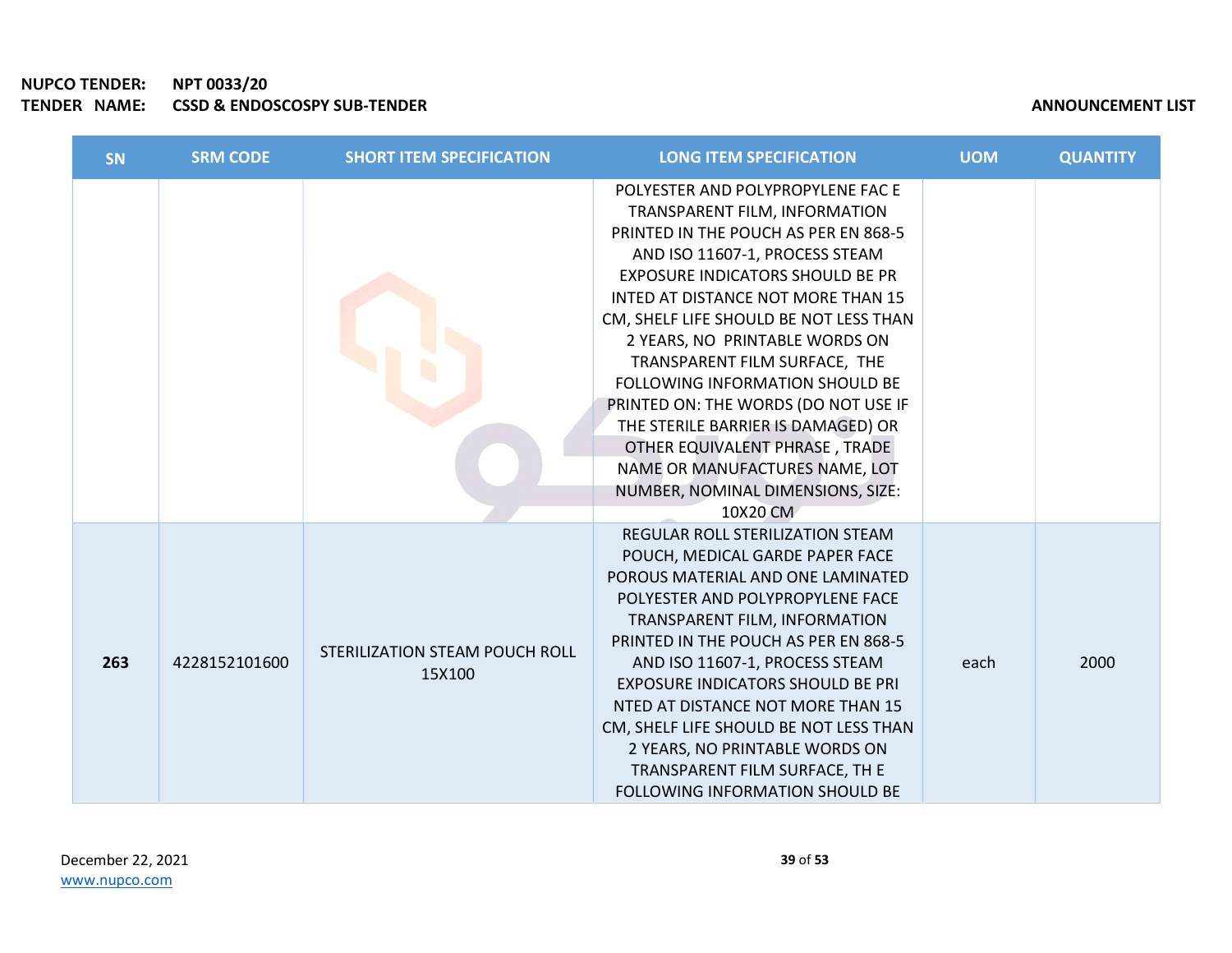**COL** 

| SN  | <b>SRM CODE</b> | <b>SHORT ITEM SPECIFICATION</b>                    | <b>LONG ITEM SPECIFICATION</b>                                                                                                                                                                         | <b>UOM</b> | <b>QUANTITY</b> |
|-----|-----------------|----------------------------------------------------|--------------------------------------------------------------------------------------------------------------------------------------------------------------------------------------------------------|------------|-----------------|
|     |                 |                                                    | PRINTED ON: THE WORDS (DO NOT USE IF<br>THE STERILE BARRIER IS DAMAGED) OR<br>OTHER EQUIVALENT PHRASE, T RADE<br>NAME OR MANUFACTURES NAME, LOT<br>NUMBER, NOMINAL DIMENSIONS, SIZE: 15<br>CM X 100 M. |            |                 |
| 264 | 4229633905500   | REMOVING FORCEPS 120CM 1.8MM<br><b>REUSE</b>       | REMOVING FORCEPS LENGTH 120CM<br>DIAMETER 1.8MM ALLIGATOR/COCODRILO<br><b>REUSABLE</b>                                                                                                                 | each       | 50              |
| 265 | 4229633905600   | REMOVING FORCEPS 230CM 2.3MM<br><b>REUSE</b>       | REMOVING FORCEPS LENGTH 230CM<br>DIAMETER 2.3MM ALLIGATOR/COCODRILO<br><b>REUSABLE</b>                                                                                                                 | each       | 50              |
| 266 | 4229631701600   | RETRIEVAL BASKET CHOLANGIO<br>1.2MM 286CM          | RETRIEVAL BASKET FOR DIRECT<br><b>VISUALIZATION SYSTEM OF</b><br><b>CHOLANGIOSCOPE WORKING CHANNEL</b><br>1.2MM 286 CM LENGTH                                                                          | each       | 100             |
| 267 | 4229631701700   | RETRIEVAL SNARE CHOLANGIO<br>1.2MM 286CM           | RETRIEVAL SNARE FOR DIRECT<br><b>VISUALIZATION SYSTEM OF</b><br><b>CHOLANGIOSCOPE WORKING CHANNEL</b><br>1.2MM 286 CM LENGTH                                                                           | each       | 100             |
| 268 | 4229633905700   | <b>RETRIEVER STENT 10FR</b>                        | <b>RETRIEVER STENT 10FR</b>                                                                                                                                                                            | each       | 50              |
| 269 | 4229633905800   | <b>RETRIEVER STENT 7FR</b>                         | <b>RETRIEVER STENT 7FR</b>                                                                                                                                                                             | each       | 50              |
| 270 | 4214254301200   | BIOPSY FORCEPS 230CM 2.3MM<br>7.4MM 3.4MM          | <b>REUSABLE BIOPSY FORCEPS LENGTH</b><br>230CM DIAMETER 2.3MM CUP OPENING<br>7.4MM CUP LENGTH 3.4MM                                                                                                    | each       | 50              |
| 271 | 4222161001100   | RING"O" REPLACE "COLDER"<br><b>CONNECTOR ELBOW</b> | RING "O", REPLACEMENT ON THE<br>"COLDER" CONNECTOR, ELBOWED,<br><b>COMPATIBLE WITH HOSPITAL SCOPE</b>                                                                                                  | each       | 500             |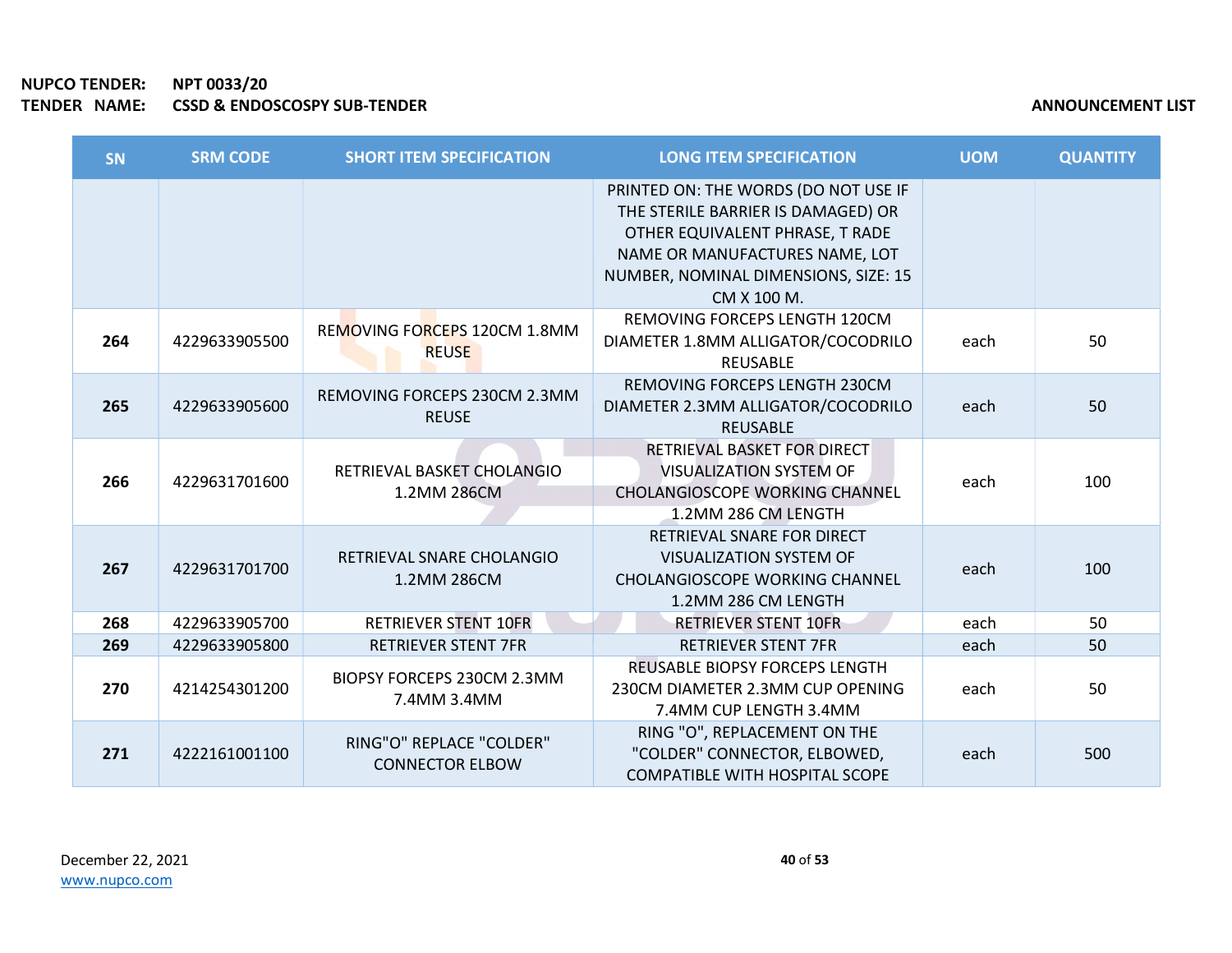**COL** 

| <b>SN</b> | <b>SRM CODE</b> | <b>SHORT ITEM SPECIFICATION</b>                    | <b>LONG ITEM SPECIFICATION</b>                                                                                                                                                                                                                                                                                                                                                                                | <b>UOM</b> | <b>QUANTITY</b> |
|-----------|-----------------|----------------------------------------------------|---------------------------------------------------------------------------------------------------------------------------------------------------------------------------------------------------------------------------------------------------------------------------------------------------------------------------------------------------------------------------------------------------------------|------------|-----------------|
| 272       | 4229633905900   | ROTH NET 1.8MM CHANNEL,<br><b>ASSORTED LENGTH</b>  | ROTH NET 1.8MM CHANNEL ASSORTED<br><b>LENGTH</b>                                                                                                                                                                                                                                                                                                                                                              | each       | 50              |
| 273       | 4229633906000   | ROTH NET 2.5MM CHANNEL,<br><b>ASSORTED LENGTH</b>  | ROTH NET 2.5MM CHANNEL ASSORTED<br><b>LENGTH</b>                                                                                                                                                                                                                                                                                                                                                              | each       | 50              |
| 274       | 4229633906100   | GRASPING FORCEPS 2MM 160-180CM<br><b>PEDIA UP</b>  | <b>RUBBER TIPPED GRASPING FORCEPS</b><br>MINIMAL WORKING CHANNEL 2MM 160-<br>180 CM WORKING LENGTH FOR PEDIATRIC<br><b>UPPER SCOPE REUSABLE</b>                                                                                                                                                                                                                                                               | each       | 100             |
| 275       | 4228152102200   | RUST REMOVER W/PHOSPHORIC<br>ACID 3-5L             | RUST REMOVER, WITH PHOSPHORIC ACID,<br>PHOSPHATE-FREE FORMULA THAT<br><b>RESTORES AND MAINTAINS THE</b><br>PROTECTIVE PASSIVE LAYER INTEGRITY OF<br>STA INLESS-STEEL SURFACES, RESISTANT TO<br>CORROSION, PITTING, STAINS, LIMESCALE,<br>EFFECTIVE IN HARD WATER SCALE, EASY TO<br>RINSE LEAVING RESI DUE-FREE SURFACE, IT<br>CAN BE USED FOR MANUAL AND<br>AUTOMATED PROCESS, SDS MUST BE<br>PROVIDED, 3-5 L | each       | 500             |
| 276       | 4231153700700   | <b>SCISSOR LISTER BANDAGE 14.5CM</b><br><b>SUD</b> | <b>SCISSORS LISTER BANDAGE 14.5 CM SUD</b>                                                                                                                                                                                                                                                                                                                                                                    | each       | 50              |
| 277       | 4231153700800   | SCISSOR LISTER BANDAGE 18CM SUD                    | <b>SCISSORS LISTER BANDAGE 18 CM SUD</b>                                                                                                                                                                                                                                                                                                                                                                      | each       | 50              |
| 278       | 4228181101200   | SEAL TAMPER FORMARTIN<br><b>CONTAINERS DISPO</b>   | SEAL TAMPER PROOF PLASTIC FOR MARTIN<br><b>CONTAINERS WITH STEAM INDICATOR</b><br><b>DISPOSABLE</b>                                                                                                                                                                                                                                                                                                           | each       | 1000            |
| 279       | 4228181100600   | SEAL TAMPER STEAM INDICATOR<br><b>GREEN DISPO</b>  | SEAL TAMPER PROOF PLASTIC SURGICAL<br><b>CONTAINERS WITH STEAM INDICATOR</b><br><b>GREEN UNIVERSAL DISPOSABLE</b>                                                                                                                                                                                                                                                                                             | each       | 5000            |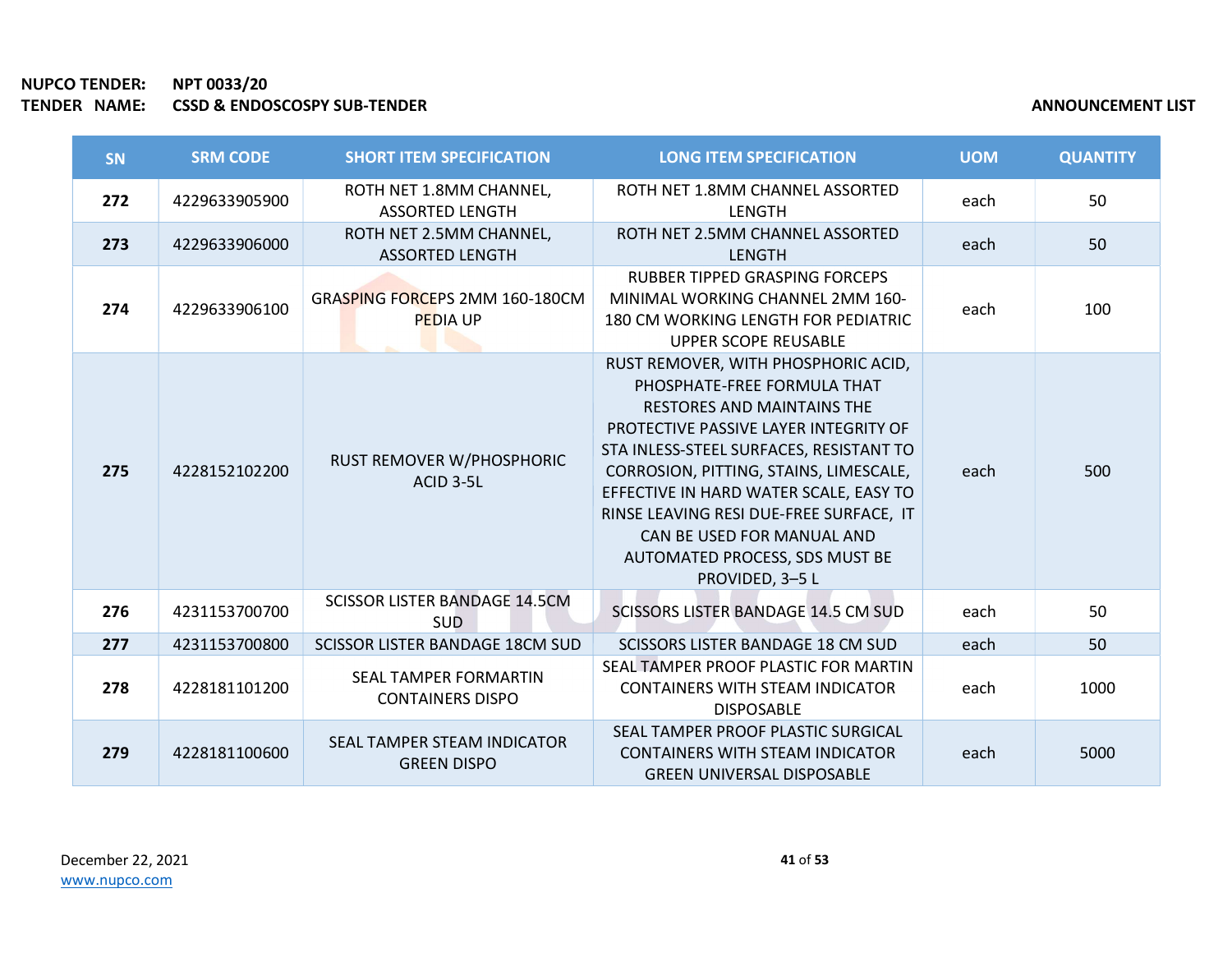| <b>SN</b> | <b>SRM CODE</b> | <b>SHORT ITEM SPECIFICATION</b>                    | <b>LONG ITEM SPECIFICATION</b>                                                                                                                                                                                                                                                                                                                                                                                                                                                                                                         | <b>UOM</b> | <b>QUANTITY</b> |
|-----------|-----------------|----------------------------------------------------|----------------------------------------------------------------------------------------------------------------------------------------------------------------------------------------------------------------------------------------------------------------------------------------------------------------------------------------------------------------------------------------------------------------------------------------------------------------------------------------------------------------------------------------|------------|-----------------|
| 280       | 4228181100700   | SEAL TAMPER STEAM INDICATOR<br><b>ORANGE DISPO</b> | SEAL TAMPER PROOF PLASTIC SURGICAL<br><b>CONTAINERS WITH STEAM INDICATOR</b><br>ORANGE UNIVERSAL DISPOSABLE                                                                                                                                                                                                                                                                                                                                                                                                                            | each       | 5000            |
| 281       | 4228181100800   | SEAL TAMPER STEAM INDICATOR RED<br><b>DISPO</b>    | SEAL TAMPER PROOF PLASTIC SURGICAL<br><b>CONTAINERS WITH STEAM INDICATOR RED</b><br><b>DISPOSABLE</b>                                                                                                                                                                                                                                                                                                                                                                                                                                  | each       | 1000            |
| 282       | 4228181100900   | SEAL TAMPER STEAM INDICATOR<br><b>VIOLET DISPO</b> | SEAL TAMPER PROOF PLASTIC SURGICAL<br><b>CONTAINERS WITH STEAM INDICATOR</b><br>VIOLET UNIVERSAL DISPOSABLE                                                                                                                                                                                                                                                                                                                                                                                                                            | each       | 1000            |
| 283       | 4228181101000   | SEAL TAMPER STEAM INDICATOR<br><b>WHITE DISPO</b>  | SEAL TAMPER PROOF PLASTIC SURGICAL<br><b>CONTAINERS WITH STEAM INDICATOR</b><br>WHITE UNIVERSAL DISPOSABLE                                                                                                                                                                                                                                                                                                                                                                                                                             | each       | 5000            |
| 284       | 4228181101100   | SEAL TAMPER STEAM INDICATOR<br>YELLOW DISPO        | SEAL TAMPER PROOF PLASTIC SURGICAL<br><b>CONTAINERS WITH STEAM INDICATOR</b><br>YELLOW UNIVERSAL DISPOSABLE                                                                                                                                                                                                                                                                                                                                                                                                                            | each       | 1000            |
| 285       | 4228152101500   | STERILIZATION STEAM POUCH 6.5 X<br>10 INCH         | SELF SEALING PRECUT STERILIZATION<br>STEAM POUCH, MEDICAL GARDE PAPER<br><b>FACE POROUS MATERIAL AND ONE</b><br>LAMINATED POLYSTER AND BLUE<br>POLYPRO PYLENE FACE TRANSPARENT<br>FILM, INFORMATION PRINTED IN THE<br>POUCH AS PER EN 868-5 AND ISO 11607-1,<br>PROCESS STEAM EXPOSURE INDICATORS<br>SH OULD BE PRINTED, SHELF LIFE SHOULD<br>BE NOT LESS THAN 2 YEARS, , NO<br>PRINTABLE WORDS ON TRANSPARENT FILM<br>SURFACE, THE FOLLOWING INFORM ATION<br>SHOULD BE PRINTED ON: THE WORDS (DO<br>NOT USE IF THE STERILE BARRIER IS | <b>Box</b> | 2000            |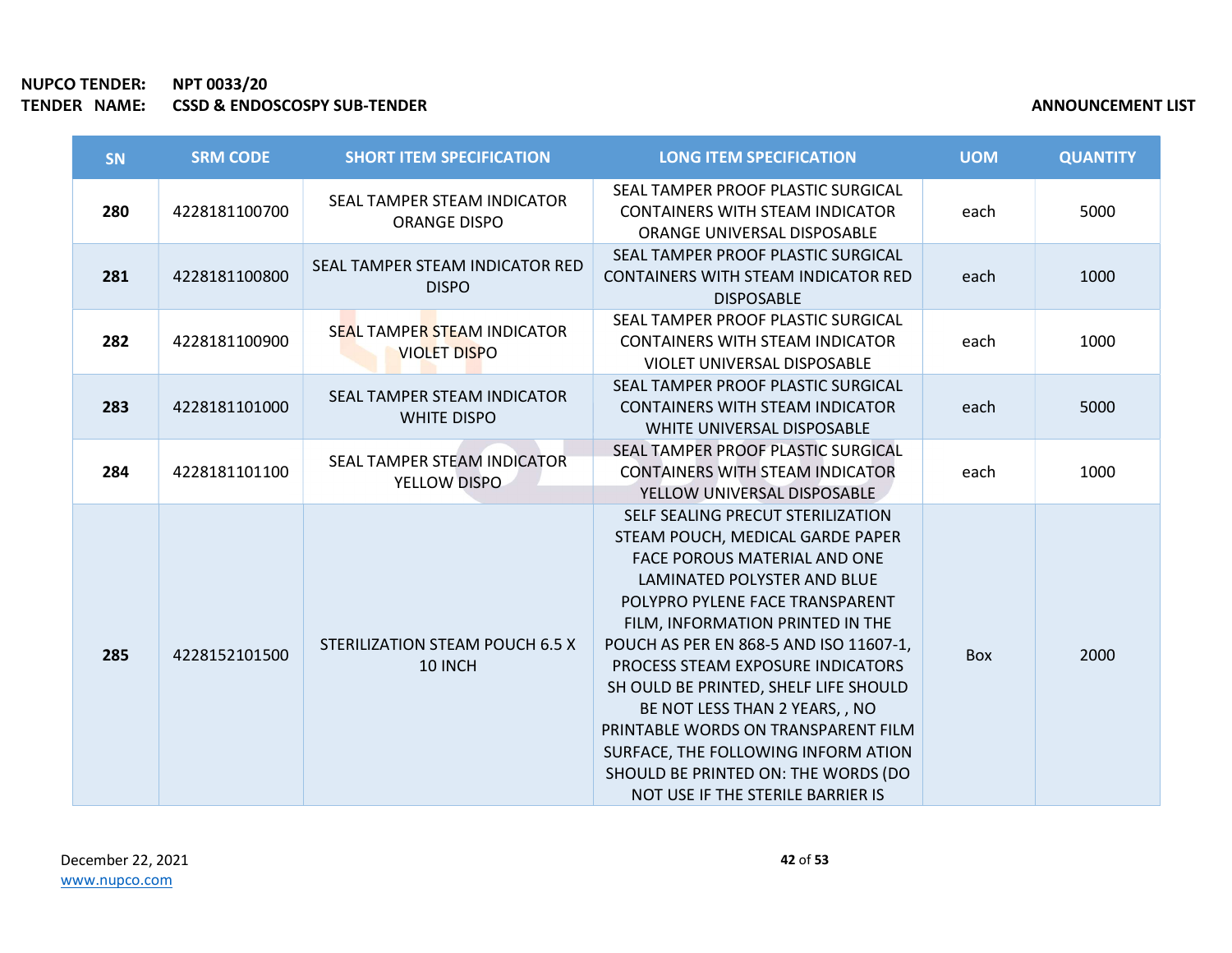| <b>SN</b> | <b>SRM CODE</b> | <b>SHORT ITEM SPECIFICATION</b>                       | <b>LONG ITEM SPECIFICATION</b>                                                                                                                                                                 | <b>UOM</b> | <b>QUANTITY</b> |
|-----------|-----------------|-------------------------------------------------------|------------------------------------------------------------------------------------------------------------------------------------------------------------------------------------------------|------------|-----------------|
|           |                 |                                                       | DAMAGED) OR OTHER EQUIVALENT<br>PHRASE, TRADE NAME OR MANUF<br>ACTURES NAME, LOT NUMBER, NOMINAL<br>DIMENSIONS, MULTIPLE SEAL FOR<br>MAXIMUM PROTECTION, SIZE 6.5 X 10<br>INCH1000 POUCH / BOX |            |                 |
| 286       | 4231200917900   | SET MUCOSECTOMY MULTI BAND                            | SET MUCOSECTOMY MULTI BAND 5 FR 9.5 -<br><b>13MM ENDOSCOPE OUTER DIAMETER</b><br><b>STERILE DISPOSABLE</b>                                                                                     | each       | 100             |
| 287       | 4229492600400   | SILICONE OVERTUBE STERILE SINGLE<br><b>USE</b>        | SILICONE OVER TUBE STERILE SINGLE - USE<br>FOR DOUBLE BALLOON ENTEROSCOPY                                                                                                                      | each       | 100             |
| 288       | 4229633906200   | SNARE CHANNEL 2.8MM 2300MM<br><b>REUSE</b>            | SNARE CHANNEL 2.8MM LENGTH 2300MM<br><b>REUSABLE</b>                                                                                                                                           | each       | 50              |
| 289       | 4229633906300   | <b>SNARE CHANNEL 2.8MM</b><br>3000MMMH-264            | SNARE CHANNEL 2.8MM LENGTH 3000MM<br>FOR USE WITH MH-264 SET CONTAINS 2<br><b>WIRES AND 1 SHEATHS REUSABLE</b>                                                                                 | each       | 50              |
| 290       | 4228170000700   | SOLUTION RUST REMOVING ACIDIC<br>5L NO-FOAM           | SOLUTION AUTOMATED AND MANUAL<br>RUST REMOVING APPLICATION ACIDIC 5L<br>NO-FOAM                                                                                                                | each       | 100             |
| 291       | 4228152106800   | SPRAY GUN SS WATER AIR 6 ATTACH<br><b>BRACKET</b>     | SPRAY GUN STAINLESS STEEL FOR WATER<br>AND AIR WITH 6 FULL ATTACHMENT AND<br><b>WALL BRACKET</b>                                                                                               | each       | 50              |
| 292       | 4229610024500   | <b>STENT FULLY COVERED</b><br><b>TRACHEOBRONCHIAL</b> | <b>STENT FULLY COVERED</b><br>TRACHEOBRONCHIAL POLYURETHANE<br>ASSORTED SIZE S STERILE DISPOSABLE                                                                                              | each       | 100             |
| 293       | 4229633900700   | STENT BILIARY DUODE BEND 10F<br>L10CM 0.035           | STENT PRELOADED BILIARY DUODENAL<br>BEND OD 10 FR, LENGTH 10CM, WIRE<br><b>GUIDE DIAMETER .035 INCH</b>                                                                                        | each       | 100             |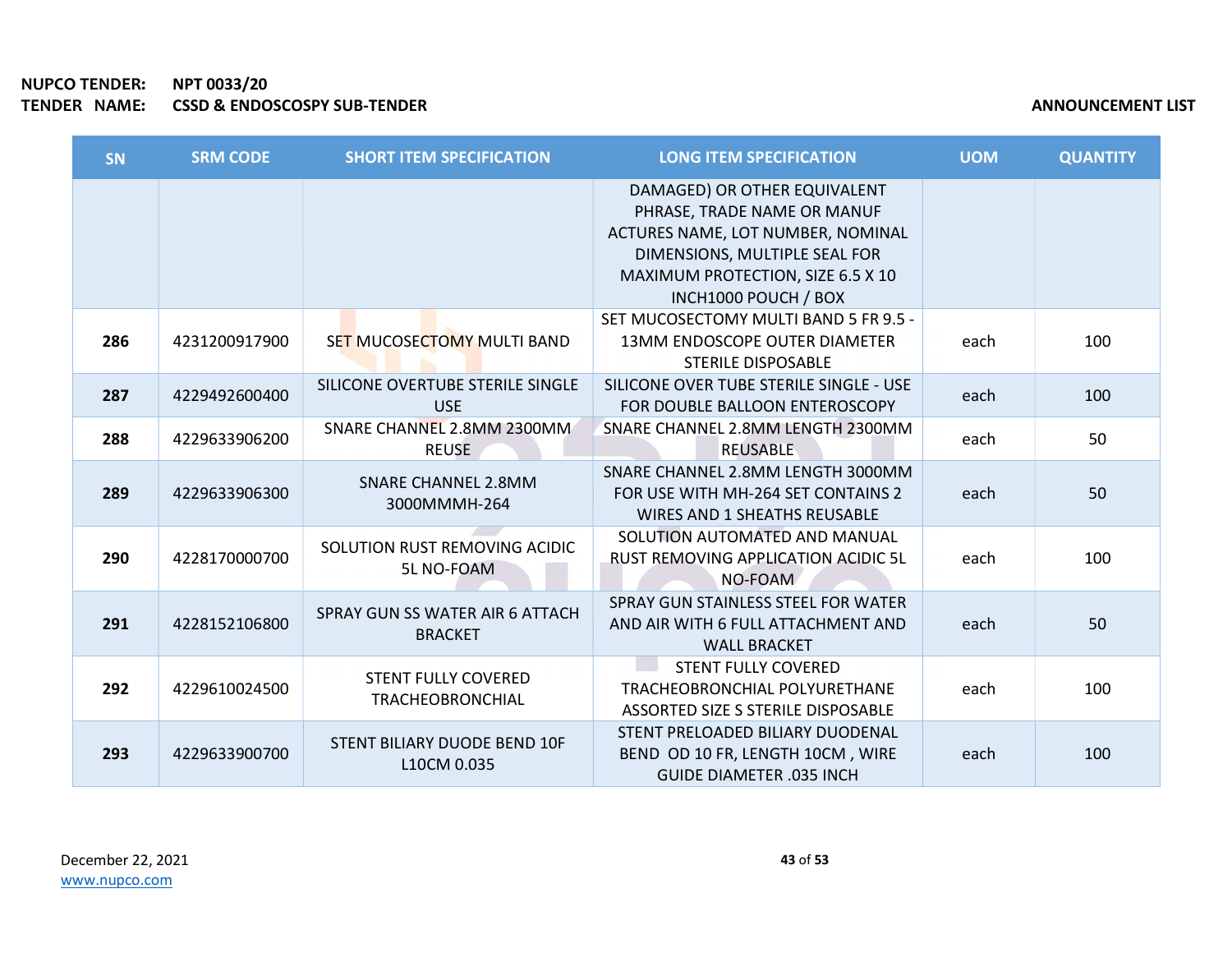| SN  | <b>SRM CODE</b> | <b>SHORT ITEM SPECIFICATION</b>                           | <b>LONG ITEM SPECIFICATION</b>                                                                                               | <b>UOM</b> | <b>QUANTITY</b> |
|-----|-----------------|-----------------------------------------------------------|------------------------------------------------------------------------------------------------------------------------------|------------|-----------------|
| 294 | 4229633900600   | STENT BILIARY DUODE BEND 10F<br>L9CM 0.035                | STENT PRELOADED BILIARY DUODENAL<br>PROXIMAL BEND OD 10 FR, LENGTH 9CM,<br>WIRE GUIDE DIAMETER 0.035 INCH                    | each       | 100             |
| 295 | 4229633900500   | STENT BILIARY DUODE BEND 7F<br>L15CM 0.035                | STENT PRELOADED BILIARY DUODENAL<br>PROXIMAL BEND OD 7 FR, LENGTH 15CM,<br><b>WIRE GUIDE DIAMETER .035 INCH</b>              | each       | 100             |
| 296 | 4229633906400   | STENT PSEUDOCYST DOUBLE PIGTAIL<br><b>10F 7CM</b>         | STENT PSEUDOCYST DOUBLE PIGTAIL SETS<br><b>10 FR 7CM</b>                                                                     | each       | 500             |
| 297 | 4229633906500   | STENT PSEUDOCYST DOUBLE PIGTAIL<br><b>10F 3CM</b>         | STENT PSEUDOCYST DOUBLE PIGTAIL SETS<br>10FR 3CM                                                                             | each       | 500             |
| 298 | 4229633906600   | STENT PSEUDOCYST DOUBLE PIGTAIL<br><b>10F 5CM</b>         | STENT PSEUDOCYST DOUBLE PIGTAIL SETS<br><b>10FR 5CM</b>                                                                      | each       | 500             |
| 299 | 4229633906700   | STENT PSEUDOCYST DOUBLE PIGTAIL<br>8.5F 3CM               | STENT PSEUDOCYST DOUBLE PIGTAIL SETS<br>8.5 FR 3CM                                                                           | each       | 500             |
| 300 | 4229633906800   | STENT PSEUDOCYST DOUBLE PIGTAIL<br>8.5F 5CM               | STENT PSEUDOCYST DOUBLE PIGTAIL SETS<br>8.5 FR 5CM                                                                           | each       | 500             |
| 301 | 4229633906900   | STENT PSEUDOCYST DOUBLE PIGTAIL<br>8.5F 7CM               | STENT PSEUDOCYST DOUBLE PIGTAIL SETS<br>8.5 FR 7CM                                                                           | each       | 500             |
| 302 | 4228152100400   | STERILE DRY WIPE LINT FREE 40X40<br><b>CM</b>             | STERILE DRY WIPE, LINT FREE, HIGH<br><b>EXTREME ABSORBENT</b><br>POLYESTER/CELLULOSE WIPE, SIZE:<br>40X40, CM 50 WIPE / PACK | each       | 500             |
| 303 | 4229633907000   | <b>STERILE LINER 3PART CLEAN</b><br><b>CONTAMINA EQUI</b> | STERILE LINER SET 3 PART PROCESS FOR<br>CLEAN AND CONTAMINATED EQUIPMENT                                                     | each       | 6000            |
| 304 | 4228152106900   | STERILIZATION STEAM/ETO<br>100MMX200MTR                   | STERILIZATION DUAL STEAM/ETO<br>LAMINATED FILM 100MMX200MTR ROLL<br>DAMP RESISTANT                                           | each       | 1000            |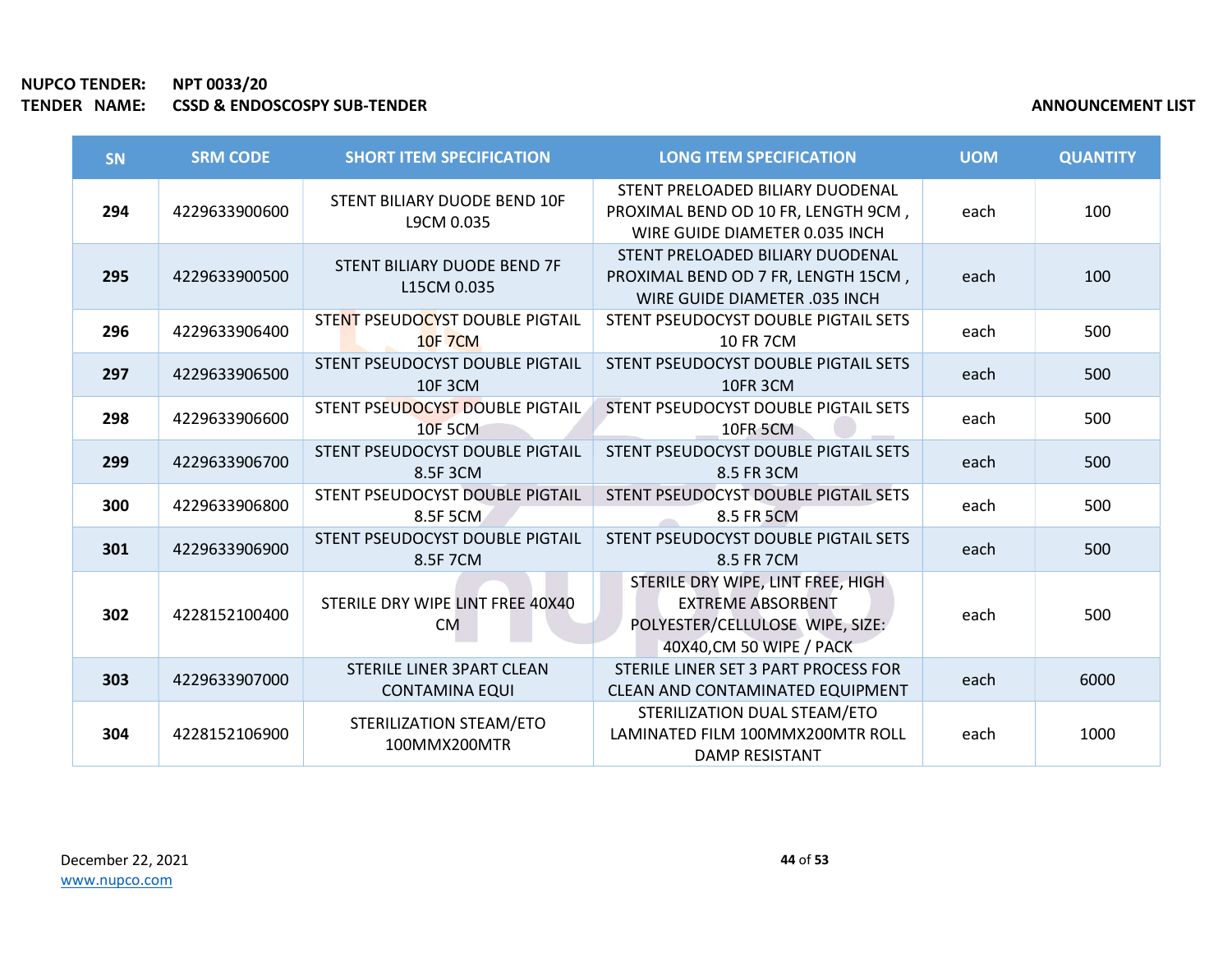| SN  | <b>SRM CODE</b> | <b>SHORT ITEM SPECIFICATION</b>                     | <b>LONG ITEM SPECIFICATION</b>                                                                                                                                                                                                                                                                                                                          | <b>UOM</b> | <b>QUANTITY</b> |
|-----|-----------------|-----------------------------------------------------|---------------------------------------------------------------------------------------------------------------------------------------------------------------------------------------------------------------------------------------------------------------------------------------------------------------------------------------------------------|------------|-----------------|
| 305 | 4228152107000   | STERILIZATION STEAM/ETO<br>150MMX100MTR             | STERILIZATION DUAL STEAM/ETO<br>LAMINATED FILM 150MMX100MTR ROLL<br><b>DAMP RESISTANT</b>                                                                                                                                                                                                                                                               | each       | 1000            |
| 306 | 4228152107100   | STERILIZATION STEAM/ETO<br>75MMX200MTR              | STERILIZATION DUAL STEAM/ETO<br>LAMINATED FILM 75MMX200MTR ROLL<br><b>DAMP RESISTANT</b>                                                                                                                                                                                                                                                                | each       | 1000            |
| 307 | 4228190200200   | STERILIZATION WRAPPING POUCH<br>10MMX20M            | STERILIZATION WRAPPING FLAT POUCH<br>ONE SBS MEDICAL GRADE PAPER FACE<br>POROUS MATERIAL AND ONE LAMINATED<br>POLYESTER AND POLYPROPYLENE FAC E<br>TRANS PARENT FILM .SIZE: 10 X 20 CM.<br>PROCESS STEAM AND ETO EXPOSURE<br>INDICATORS: SHOULD BE PRINTED AT<br>DISTANCE NOT MORE THAN 15 CM<br>CONFORM WITH ISO 11607 - 1 AND EN 868<br>$-5.$         | <b>Bag</b> | 5000            |
| 308 | 4228190200300   | STERILIZATION WRAPPING ROLL<br>15MMX100MM           | STERILIZATION WRAPPING FLAT ROLL ONE<br>SBS MEDICAL GRADE PAPER FACE POROUS<br>MATERIAL AND ONE LAMINATED<br>POLYESTER AND POLYPROPYLENE FACE<br>TRANS PARENT FILM .SIZE: 15 CM X 100M.<br>PROCESS STEAM AND ETO EXPOSURE<br><b>INDICATORS: SHOULD BE PRINTED AT</b><br>DISTANCE NOT MORE THAN 15 C M<br>CONFORM WITH ISO 11607 - 1 AND EN 868<br>$-5.$ | Role       | 5000            |
| 309 | 4229633907100   | <b>SUCTION VALVE ENTEROSCOPE</b><br><b>REUSABLE</b> | SUCTION VALVE FOR DOUBLE BALLOON<br><b>ENTEROSCOPE COMPATIBLE WITH</b><br><b>HOSPITAL MACHINE REUSABLE</b>                                                                                                                                                                                                                                              | each       | 100             |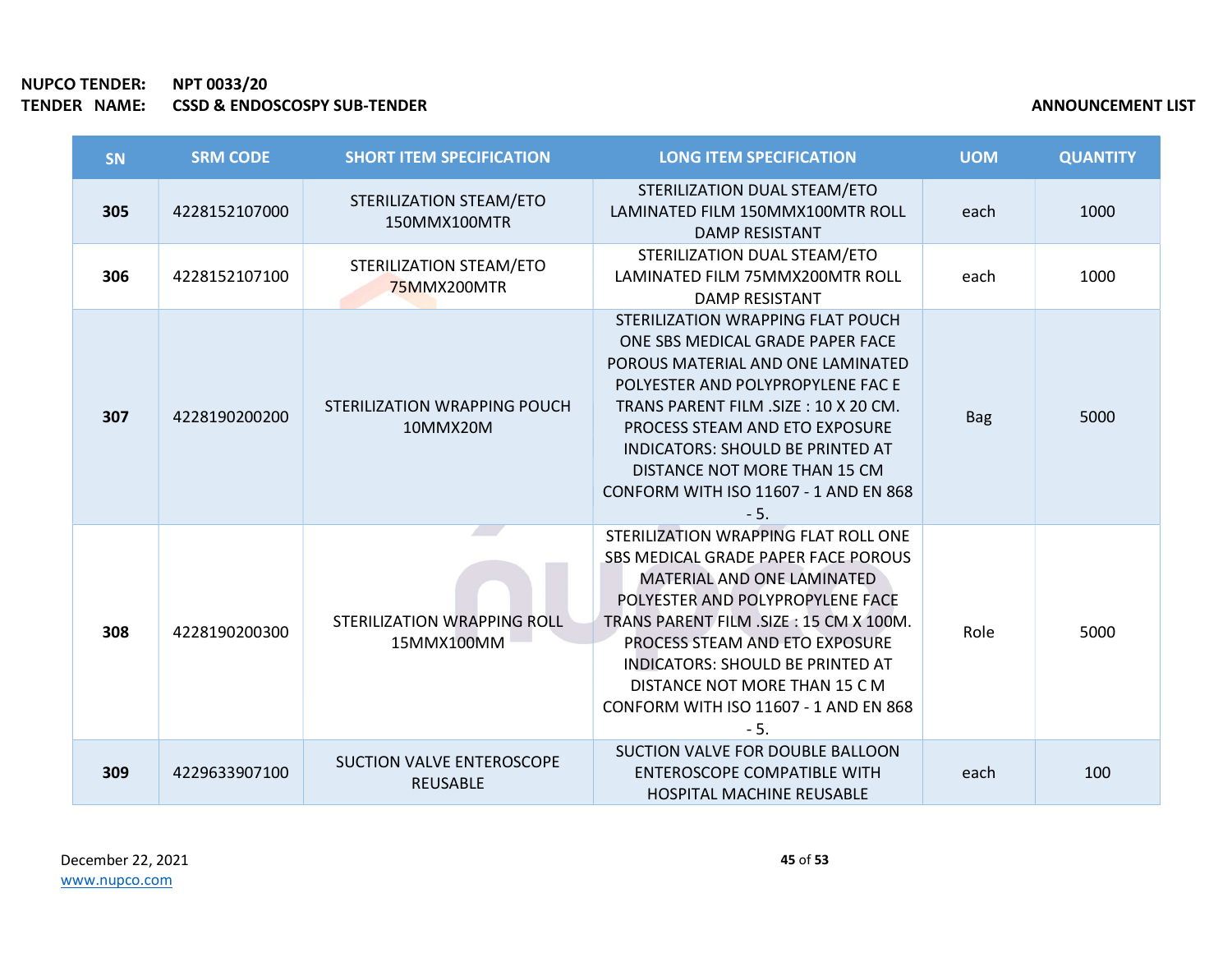| <b>SN</b> | <b>SRM CODE</b> | <b>SHORT ITEM SPECIFICATION</b>                         | <b>LONG ITEM SPECIFICATION</b>                                                                                                                                                                                      | <b>UOM</b> | <b>QUANTITY</b> |
|-----------|-----------------|---------------------------------------------------------|---------------------------------------------------------------------------------------------------------------------------------------------------------------------------------------------------------------------|------------|-----------------|
| 310       | 4229633907200   | <b>SUCTION VALVE ENTEROSCOPE</b><br>SINGLE USE          | SUCTION VALVE FOR DOUBLE BALLOON<br><b>ENTEROSCOPE COMPATIBLE WITH</b><br><b>HOSPITAL MACHINE SINGLE USE</b>                                                                                                        | each       | 1000            |
| 311       | 4227190908000   | SUCTION VALVE EUS SINGLE USE                            | SUCTION VALVE FOR ENDOSCOPES FOR<br>ENDOSCOPIC ULTRASOUND SCOPE(EUS),<br>COMPATIBLE WITH HOSPITAL MACHINE,<br><b>SINGLE USE</b>                                                                                     | each       | 1000            |
| 312       | 4229631701800   | SUCTION VALVE GASTRO/COLONO<br>SINGLE USE               | SUCTION VALVE FOR GASTROSCOPE AND<br>COLONOSCOPE AND DUODENOSCOPE<br>COMPATIBLE WITH HOSPITAL MACHINE<br>SINGLE USE                                                                                                 | each       | 1000            |
| 313       | 4227190907900   | SUCTION VALVE COLO-GASTRO-<br><b>DUODE REUSABLE</b>     | SUCTION VALVE FOR GASTROSCOPE AND<br>COLONOSCOPE AND DUODENOSCOPE,<br>COMPATIBLE WITH HOSPITAL MACHINE,<br><b>REUSABLE</b>                                                                                          | each       | 100             |
| 314       | 4111580610000   | WHITE THERMAL PAPER ROLL 57MM                           | THERMAL PAPER ROLL SIZE 57 MM<br><b>COMPATIBLE WITH SECTORS MACHINE</b>                                                                                                                                             | each       | 1000            |
| 315       | 4220341018000   | TRANSGASTRIC JEJUNAL FEEDING<br><b>TUBE</b>             | <b>TRANS GASTRIC - JEJUNAL FEEDING TUBE</b><br>ALLOWS FOR SIMULTANEOUS JEJUNAL<br>FEEDING AND GASTRIC DECOMPRESSION<br>FOR PEDIATRICS AND ADULTS STE RILE<br>SIZES AND LENGTHSACCORDING TO<br><b>CENTER REQUEST</b> | each       | 100             |
| 316       | 4228152101300   | <b>TRANSPORTATION BAG FOR</b><br><b>ENDOSCOPE LARGE</b> | TRANSPORTATION BAG FOR ENDOSCOPES,<br>USE FOR BOTH TRANSPORTATION DIRTY<br>ENDOSCOPES AND DISINFECTED<br><b>ENDOSCOPES WITH</b><br>CLEAN/CONTAMINATED M ARKINGS TO<br>EASILY IDENTIFY IF CLEAN OR DIRTY,            | each       | 100             |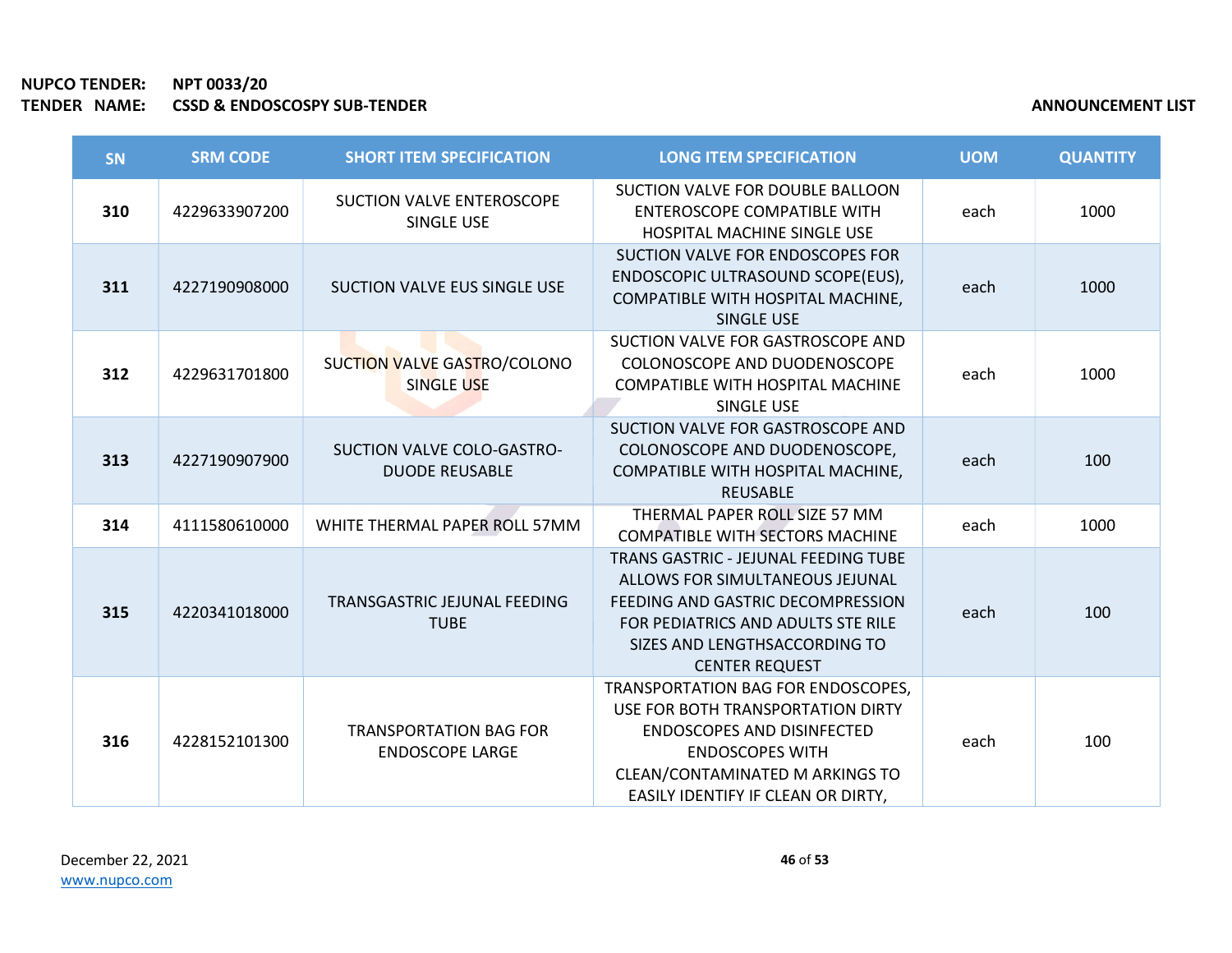| <b>SN</b> | <b>SRM CODE</b> | <b>SHORT ITEM SPECIFICATION</b>                          | <b>LONG ITEM SPECIFICATION</b>                                                                       | <b>UOM</b> | <b>QUANTITY</b> |
|-----------|-----------------|----------------------------------------------------------|------------------------------------------------------------------------------------------------------|------------|-----------------|
|           |                 |                                                          | SEALING HEAD, DISPOSABLE AND SINGLE<br>USE, SIZE: LARGE                                              |            |                 |
| 317       | 4228152107600   | TUBING CONNECTION FLUSHING<br><b>FUJINON SCOPE</b>       | TUBING- CONNECTION FLUSHING FOR<br><b>FUJINON SCOPES</b>                                             | each       | 500             |
| 318       | 4228152107200   | TUBING CONNECTION FLUSHING<br><b>OLYMPUS SCOPE</b>       | TUBING- CONNECTION FLUSHING FOR<br><b>OLYMPUS SCOPES</b>                                             | each       | 500             |
| 319       | 4228152107300   | TUBING CONNECTION FLUSHING<br>PENTAXSCOPE                | TUBING- CONNECTION FLUSHING FOR<br><b>PENTAX SCOPES</b>                                              | each       | 500             |
| 320       | 4228152107400   | <b>TUBING CONNECTION FLUSHING</b><br><b>STORZ SCOPE</b>  | TUBING- CONNECTION FLUSHING FOR<br><b>STORZ SCOPES</b>                                               | each       | 500             |
| 321       | 4228152107500   | <b>TUBING CONNECTION FLUSHING</b><br><b>WOLF SCOPE</b>   | TUBING- CONNECTION FLUSHING FOR<br><b>WOLF SCOPES</b>                                                | each       | 500             |
| 322       | 4228152108100   | <b>TUBING CONNECTION SUCTION</b><br><b>FUJINON SCOPE</b> | TUBING- CONNECTION SUCTION FOR<br><b>FUJINON SCOPES</b>                                              | each       | 500             |
| 323       | 4228152107700   | <b>TUBING CONNECTION SUCTION</b><br><b>OLYMPUS SCOPE</b> | <b>TUBING- CONNECTION SUCTION FOR</b><br><b>OLYMPUS SCOPES</b>                                       | each       | 500             |
| 324       | 4228152107800   | <b>TUBING CONNECTION SUCTION</b><br>PENTAXSCOPE          | TUBING- CONNECTION SUCTION FOR<br>PENTAX SCOPES                                                      | each       | 500             |
| 325       | 4228152107900   | <b>TUBING CONNECTION SUCTION</b><br><b>STORZ SCOPE</b>   | <b>TUBING- CONNECTION SUCTION FOR</b><br><b>STORZ SCOPES</b>                                         | each       | 500             |
| 326       | 4228152108000   | TUBING CONNECTION SUCTION WOLF<br><b>SCOPE</b>           | TUBING- CONNECTION SUCTION FOR WOLF<br><b>SCOPES</b>                                                 | each       | 500             |
| 327       | 4229631701900   | TWIN GRASPER FORCEP 165CM<br>GASTRO 220CM                | TWIN GRASPER FORCEPS TO BE USED WITH<br>CLIP 165 CM FOR GASTROSCOPE 220 CM<br><b>FOR COLONOSCOPE</b> | each       | 100             |
| 328       | 4228190203700   | <b>TYVEK COUNT SHEET</b>                                 | <b>TYVEK COUNT SHEET</b>                                                                             | each       | 1000            |
| 329       | 4229633907300   | <b>VALVE SUCTION ENDOSCOPE</b><br>ULTRASOUND PENTA       | <b>VALVE SUCTION ENDOSCOPE FOR</b><br>ULTRASOUND PENTAX SCOPES                                       | each       | 100             |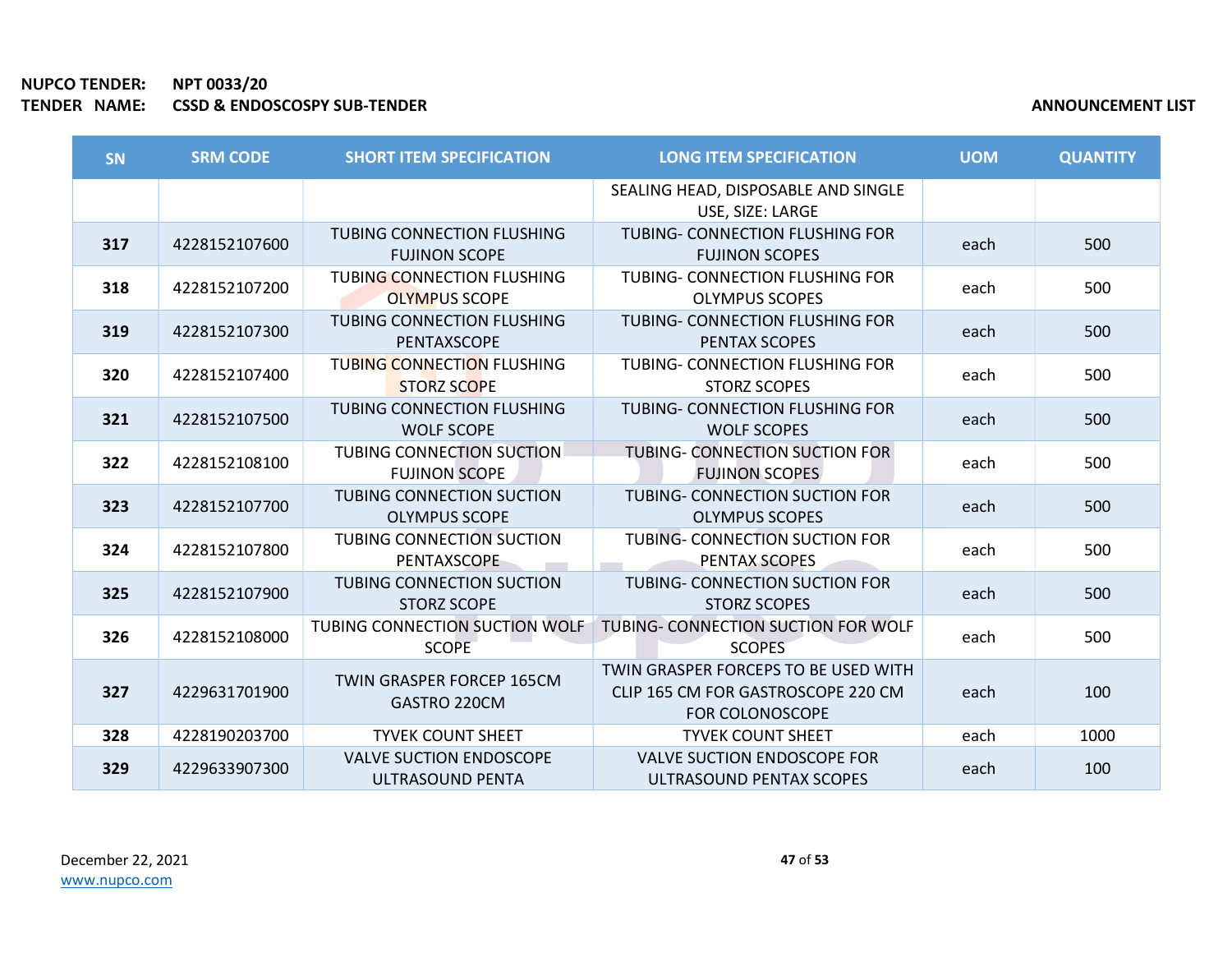| SN  | <b>SRM CODE</b> | <b>SHORT ITEM SPECIFICATION</b>                      | <b>LONG ITEM SPECIFICATION</b>                                                                                                                                                                                                                                                                                                                                                                                                                                                                                                                                                                                   | <b>UOM</b>        | <b>QUANTITY</b> |
|-----|-----------------|------------------------------------------------------|------------------------------------------------------------------------------------------------------------------------------------------------------------------------------------------------------------------------------------------------------------------------------------------------------------------------------------------------------------------------------------------------------------------------------------------------------------------------------------------------------------------------------------------------------------------------------------------------------------------|-------------------|-----------------|
| 330 | 4229633907400   | VALVES PENTAXGI ENDOSCOPES 90K<br><b>901 SER</b>     | VALVES AIR/WATER FOR PENTAXGI<br><b>ENDOSCOPES 90K 90I SERIES PURPLE</b>                                                                                                                                                                                                                                                                                                                                                                                                                                                                                                                                         | each              | 100             |
| 331 | 4229633907500   | VALVE PENTAXGI ENDOSCOPE VW<br><b>30K 40K KP</b>     | <b>VALVES SUCTION FOR PENTAX GI</b><br>ENDOSCOPES OF V W 30 K 40 K KP 90K 90I<br><b>SERIES RED</b>                                                                                                                                                                                                                                                                                                                                                                                                                                                                                                               | each              | 100             |
| 332 | 4229633907600   | <b>VALVES PENTAXVNL70K EB70K</b><br><b>ENDOSCOPE</b> | VALVES SUCTION FOR PENTAXVNL-70 K EB-<br>70 K ENDOSCOPES RED                                                                                                                                                                                                                                                                                                                                                                                                                                                                                                                                                     | each              | 100             |
| 333 | 4228190701800   | <b>VENTED INSTRUMENT GUARD</b><br>1.5X9.7MM          | <b>VENTED INSTRUMENT GUARD 1.5 X 9.7MM</b>                                                                                                                                                                                                                                                                                                                                                                                                                                                                                                                                                                       | each              | 1000            |
| 334 | 4228190701900   | <b>VENTED INSTRUMENT GUARD</b><br>2.0X16MM           | VENTED INSTRUMENT GUARD 2.0 X 16MM                                                                                                                                                                                                                                                                                                                                                                                                                                                                                                                                                                               | each              | 1000            |
| 335 | 4228190702100   | <b>VENTED INSTRUMENT GUARD</b><br>3.3X25.4MM         | <b>VENTED INSTRUMENT GUARD 3.3 X</b><br>25.4MM                                                                                                                                                                                                                                                                                                                                                                                                                                                                                                                                                                   | each              | 1000            |
| 336 | 4228180000000   | WASHER DISINFECTOR CLEANING<br><b>INDICATOR</b>      | WASHER DISINFECTOR CLEANING<br>INDICATOR (STF LOAD CHECK), TO DETECT<br>CHEMICAL AND MECHANICAL ACTIVITY<br>PROBLEMS, LEAD-FREE AND NO TOXIC<br>HEAVY METALS, PLASTIC OR STAINLESS<br>STEEL PLATE INDICATOR CONTAIN TOW<br>SOURCES OF PROTEIN, LIPIDS AND<br>POLYSACCHARIDES, PRINTED DIE (BLOOD<br>EQUIVALENT ) OR DRIED SOIL ( PORK FREE<br>FORMULA), TEST SHOULD BE SAFE TO<br>HANDLE, EASY TO RECOGNIZE HEAT,<br>DETERGENT DOSE, CLEAN ING PARAMETER,<br>WASHER DISINFECTOR CLEANING<br>INDICATOR MUST MET THE EN ISO 15883-5<br>STANDARD, SHELF LIFE MINIMUM 2 YEARS<br>AT THE TIME OF DELIVERY, STORAGE IN | items<br>(Pieces) | 5000            |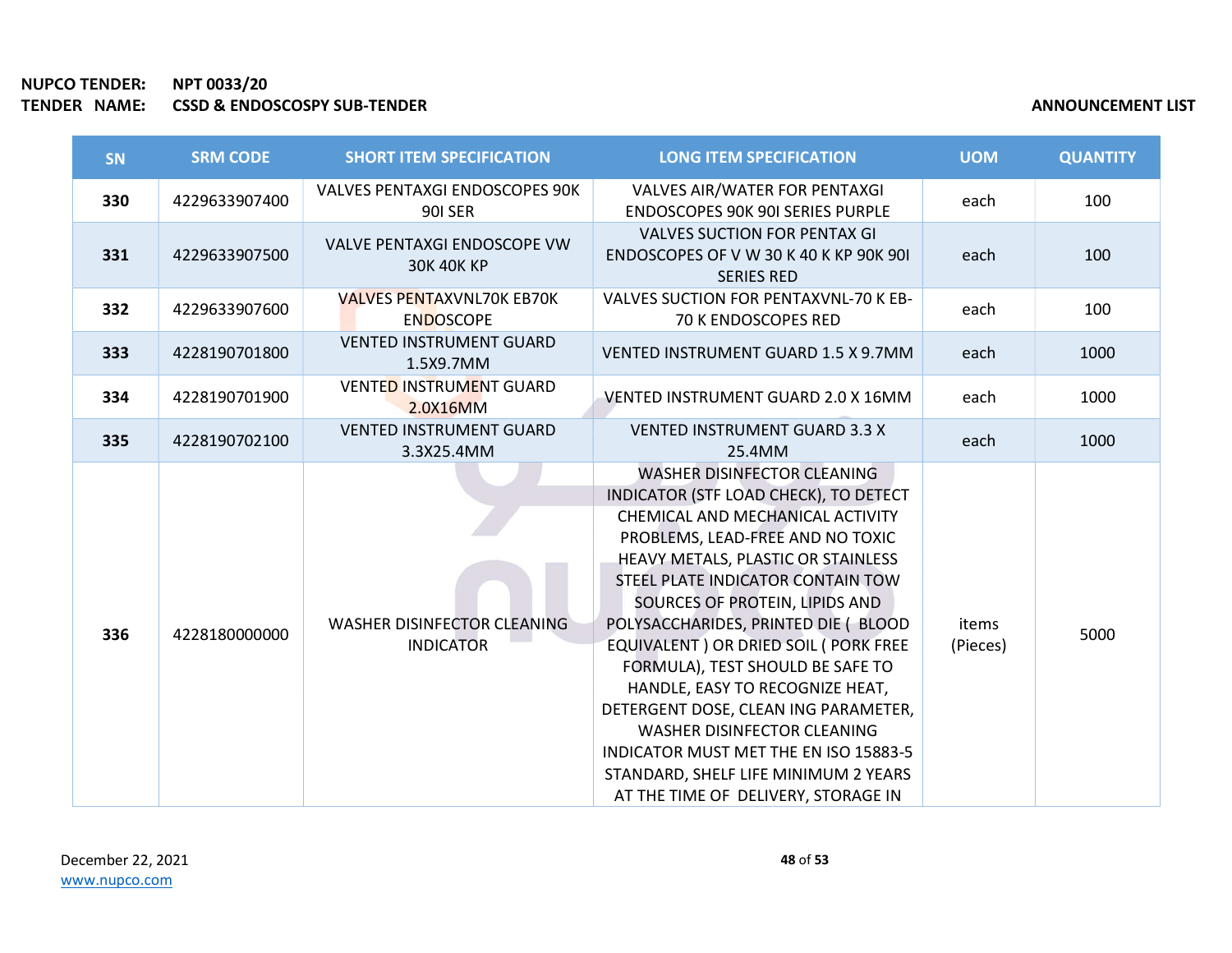| <b>SN</b> | <b>SRM CODE</b> | <b>SHORT ITEM SPECIFICATION</b>                         | <b>LONG ITEM SPECIFICATION</b>                                                                                                                                                         | <b>UOM</b> | <b>QUANTITY</b> |
|-----------|-----------------|---------------------------------------------------------|----------------------------------------------------------------------------------------------------------------------------------------------------------------------------------------|------------|-----------------|
|           |                 |                                                         | ROOM TEMP, SUPPLIER PROVIDE 1 HOLDER<br>FOR EVERY 2000 INDICATOR                                                                                                                       |            |                 |
| 337       | 4229633907700   | <b>WASHING TUBE AUXILIARY</b><br><b>ENDOSCOPIC</b>      | <b>WASHING TUBE AUXILIARY CHANNEL</b><br><b>ENDOSCOPIC COMPATIBLE WITH HOSPITAL</b><br><b>MACHINE</b>                                                                                  | each       | 1000            |
| 338       | 4220340225700   | <b>WATER BOTTLE FOR ENDOSCOPES</b>                      | WATER BOTTLE FOR ENDOSCOPES (WATER<br>CONTAINER, CAP, AND TUBING THAT ARE<br>USED FOR INSUFFLATION OF ENDOSCOPIC<br>AIR AND LENS WASH), COMPA TIBLE WITH<br>HOSPITAL MACHINE, REUSABLE | each       | 100             |
| 339       | 4229631702000   | <b>WATER TANK GASTROSCOPE</b><br><b>COLONOSCOPE</b>     | WATER TANK FOR WATER JET/PUMP<br><b>GASTROSCOPE COLONOSCOPE AND</b><br>DUODENOSCOPE COMPATIBLE WITH<br><b>HOSPITAL MACHINE</b>                                                         | each       | 100             |
| 340       | 4229631500400   | <b>WATER TANK CO2 INSUFFLATOR</b><br><b>ENTEROSCOPE</b> | WATER TANK WITH CONNECTION TO CO2<br><b>INSUFFLATOR FOR DOUBLE BALLOON</b><br><b>ENTEROSCOPE COMPATIBLE WITH</b><br><b>HOSPITAL MACHINE</b>                                            | each       | 100             |
| 341       | 4229631702100   | WIRE GUIDED ESOPHAGEAL DILATOR<br>5MM-20MM              | WIRE GUIDED REUSABLE GRADUATED<br>ESOPHAGEAL MECHANICAL DILATORS SET<br>ASSORTED SIZES FROM 5MM TO 20MM                                                                                | each       | 100             |
| 342       | 4229633908800   | WIRE GUIDE ESOPHAGEAL MECH<br><b>DILATORS REUS</b>      | WIRE GUIDED REUSABLE GRADUATED<br>ESOPHAGEAL MECHANICAL DILATORS SET,<br>(ASSORTED SIZES FROM 5 MM TO 15 MM)                                                                           | each       | 100             |
| 343       | 4229633907800   | WIRE GUIDED BILIARY DILATATOR 10F                       | WIRE GUIDED REUSABLE GRADUATED<br>MECHANICAL BILIARY DILATATOR FOR<br><b>BILIARY AND PANCREATIC STRICTURE 10F</b>                                                                      | each       | 100             |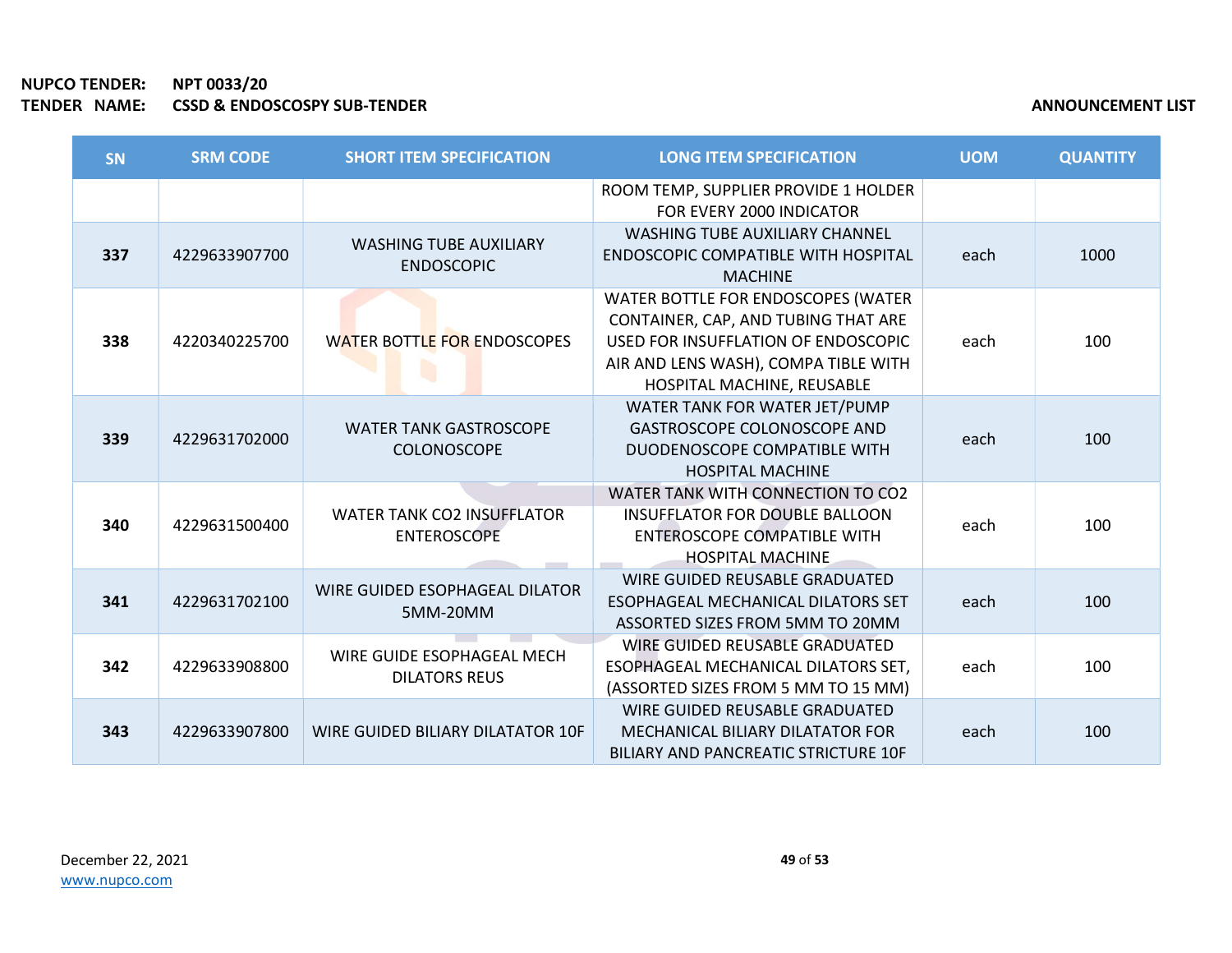| SN  | <b>SRM CODE</b> | <b>SHORT ITEM SPECIFICATION</b>                           | <b>LONG ITEM SPECIFICATION</b>                                                                                       | <b>UOM</b> | <b>QUANTITY</b> |
|-----|-----------------|-----------------------------------------------------------|----------------------------------------------------------------------------------------------------------------------|------------|-----------------|
| 344 | 4229633907900   | WIRE GUIDED BILIARY DILATATOR 7F                          | WIRE GUIDED REUSABLE GRADUATED<br>MECHANICAL BILIARY DILATATOR FOR<br>BILIARY AND PANCREATIC STRICTURE 7F            | each       | 100             |
| 345 | 4229633908000   | WIRE GUIDED BILIARY DILATATOR<br>8.5F                     | WIRE GUIDED REUSABLE GRADUATED<br>MECHANICAL BILIARY DILATATOR FOR<br><b>BILIARY AND PANCREATIC STRICTURE 8.5F</b>   | each       | 100             |
| 346 | 4228152110000   | WRAP STERILIZATION 45X45 2 SHEET<br>80G/M                 | WRAP FOR STERILIZATION SIZE 45X45INCH<br>SOFT NONWOVEN BLUE/GREEN 2 SHEET<br>THICKNESS 80G/M FR MICROBIAL BARRIER    | each       | 1000            |
| 347 | 4228152110100   | <b>WRAP STERILIZATION 54X54 2 SHEET</b><br>80G/M          | WRAP FOR STERILIZATION SIZE 54X54INCH<br>SOFT NONWOVEN BLUE/GREEN 2 SHEET<br>THICKNESS 80G/M FR MICROBIAL BARRIER    | each       | 1000            |
| 348 | 4228152110200   | WRAP STERILIZATION 30X30 2 SHEET<br>80G/M                 | WRAP FOR STERILIZATION SIZE30X30INCH<br>SOFT NONWOVEN BLUE/GREEN 2 SHEET<br>THICKNESS 80G/M FR MICROBIAL BARRIER     | each       | 1000            |
| 349 | 4228152110300   | <b>WRAP STERILIZATION 36X36 2 SHEET</b><br>80G/M          | WRAP FOR STERILIZATION SIZE36X36INCH<br>SOFT NONWOVEN BLUE/GREEN 2 SHEET<br>THICKNESS 80G/M FR MICROBIAL BARRIER     | each       | 1000            |
| 350 | 4228152108400   | <b>WRAP STERILIZATION 48X48IN</b><br><b>POLYPROPYLENE</b> | <b>WRAP STERILIZATION SURGICAL</b><br><b>INSTRUMENT BONDED 2-TONE 48X48 INCH</b><br>POLYPROPYLENE HEAVY WEIGHT CS/24 | each       | 1000            |
| 351 | 4228180800400   | <b>WRAP STERILIZATION CREPE</b><br>50X50CM WHITE          | <b>WRAP STERILIZATION CREPE PAPER</b><br>50X50CM WHITE                                                               | Sheet      | 1000            |
| 352 | 4228180800600   | <b>WRAP STERILIZATION CREPE</b><br>90X90CM WHITE          | <b>WRAP STERILIZATION CREPE PAPER</b><br>90X90CM WHITE                                                               | Sheet      | 1000            |
| 353 | 4228152109600   | BAG TRANSPORT 16X12X11IN<br><b>ABSORBENT LAYER</b>        | <b>BAG TRANSPORTING CLEAN SURGICAL</b><br>INSTRUMENT 16X12X11 INCH ABSORBENT<br>LAYER MOIST SINGLE USE SELF-SEAL     | each       | 1000            |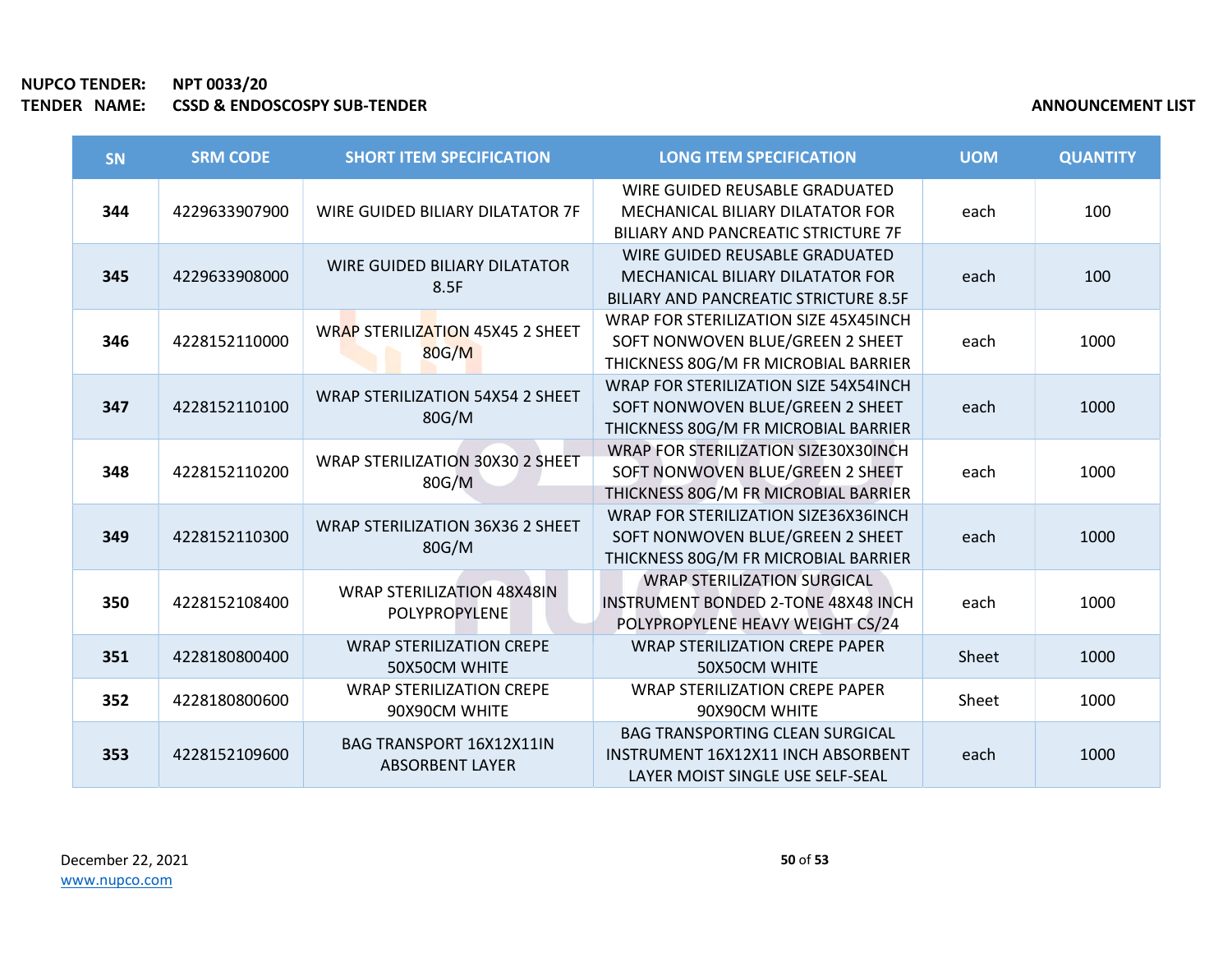| <b>SN</b> | <b>SRM CODE</b> | <b>SHORT ITEM SPECIFICATION</b>                    | <b>LONG ITEM SPECIFICATION</b>                                                                                   | <b>UOM</b> | <b>QUANTITY</b> |
|-----------|-----------------|----------------------------------------------------|------------------------------------------------------------------------------------------------------------------|------------|-----------------|
| 354       | 4228152109700   | BAG TRANSPORT 32X12X11IN<br><b>ABSORBENT LAYER</b> | <b>BAG TRANSPORTING CLEAN SURGICAL</b><br>INSTRUMENT 32X12X11 INCH ABSORBENT<br>LAYER MOIST SINGLE USE SELF-SEAL | each       | 1000            |
| 355       | 4229631701300   | <b>GASTROSTOMY GASTRO JEJUNAL</b><br>FEED 12 IN    | <b>GASTROSTOMY PERCUTANEOUS PEG- J</b><br>GASTRO- JEJUNAL FEEDING TUBE 12 INCH<br><b>SINGLE USE</b>              | each       | 500             |
| 356       | 4228152108500   | <b>WRAPPER NON</b><br>WOVEN70GSM100X100CM GREEN    | <b>WRAPPER STERILIZATION NON WOVEN</b><br>PAPER 70GSM 100X100CM GREEN<br><b>MEDICAL GRADE</b>                    | each       | 1000            |
| 357       | 4228152108600   | WRAPPER NON WOVEN70GSM<br>137X137CM                | <b>WRAPPER STERILIZATION NON WOVEN</b><br>PAPER 70GSM 137X137CM GREEN<br><b>MEDICAL GRADE</b>                    | each       | 1000            |
| 358       | 4228152108700   | <b>WRAPPER NONWOVEN</b><br>30X30CM60GSM            | <b>WRAPPER STERILIZATION NONWOVEN</b><br>PAPER 30X30CM 60GSM GREEN MEDICAL<br><b>GRADE</b>                       | each       | 1000            |
| 359       | 4228152108800   | WRAPPER NONWOVEN 50X50CM<br>60GSM                  | <b>WRAPPER STERILIZATION NONWOVEN</b><br>PAPER 50X50CM 60GSM GREEN MEDICAL<br><b>GRADE</b>                       | each       | 1000            |
| 360       | 4228152108900   | WRAPPER NONWOVEN 60X60CM<br>60GSM                  | <b>WRAPPER STERILIZATION NONWOVEN</b><br>PAPER 60X60CM 60GSM GREEN MEDICAL<br><b>GRADE</b>                       | each       | 1000            |
| 361       | 4228152109000   | <b>WRAPPER NONWOVEN</b><br>100CMX100CM 70GSM       | <b>WRAPPER STERILIZATION NONWOVEN</b><br>SHEET 100CMX100CM 70GSM BLUE HEAVY<br>DUTY MEDICAL GRADE SMS            | each       | 1000            |
| 362       | 4228152109100   | <b>WRAPPER NONWOVEN</b><br>100CMX122CM 70GSM       | WRAPPER STERILIZATION NONWOVEN<br>SHEET 100CMX122CM 70GSM BLUE<br><b>MEDICAL GRADE SMS</b>                       | each       | 1000            |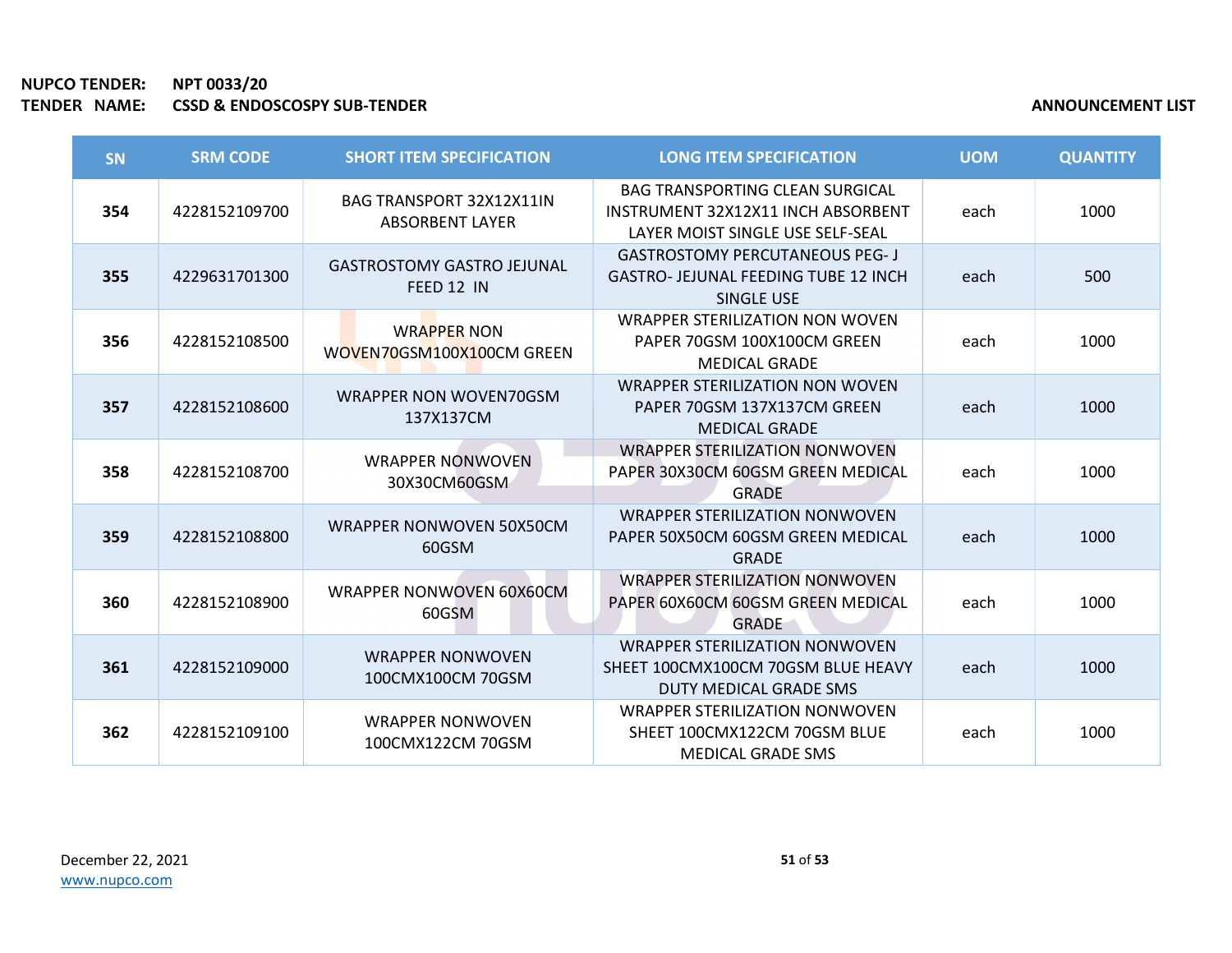r.

| SN  | <b>SRM CODE</b> | <b>SHORT ITEM SPECIFICATION</b>                    | <b>LONG ITEM SPECIFICATION</b>                                                                            | <b>UOM</b> | <b>QUANTITY</b> |
|-----|-----------------|----------------------------------------------------|-----------------------------------------------------------------------------------------------------------|------------|-----------------|
| 363 | 4228152109200   | <b>WRAPPER NONWOVEN</b><br>120CMX120CM 70GSM       | <b>WRAPPER STERILIZATION NONWOVEN</b><br>SHEET 120CMX120CM 70GSM BLUE HEAVY<br>DUTY MEDICAL GRADE SMS     | each       | 1000            |
| 364 | 4228152109300   | <b>WRAPPER NONWOVEN</b><br>136CMX150CM 70GSM       | <b>WRAPPER STERILIZATION NONWOVEN</b><br>SHEET 136CMX150CM 70GSM BLUE<br><b>MEDICAL GRADE SMS</b>         | each       | 1000            |
| 365 | 4228152109400   | <b>WRAPPER NONWOVEN SHEET</b><br>137CMX137CM 70GSM | WRAPPER STERILIZATION NONWOVEN<br>SHEET 137CMX137CM 70GSM BLUE HEAVY<br>DUTY MEDICAL GRADE SMS            | each       | 1000            |
| 366 | 4228152109500   | <b>WRAPPER NONWOVEN</b><br>150CMX188CM 70GSM       | WRAPPER STERILIZATION NONWOVEN<br>SHEET 150CMX188CM 70GSM BLUE<br><b>MEDICAL GRADE SMS</b>                | each       | 1000            |
| 367 | 4228190100800   | WRAPPER NONWOVEN 30X30CM<br>60GSM BLUE             | <b>WRAPPER STERILIZATION NONWOVEN</b><br>SHEET 30CMX30CM 60GSM BLUE MEDICAL<br><b>GRADE SMS</b>           | each       | 1000            |
| 368 | 4228190100900   | WRAPPER NONWOVEN 50X50CM<br>60GSM BLUE             | <b>WRAPPER STERILIZATION NONWOVEN</b><br>SHEET 50CMX50CM 60GSM BLUE MEDICAL<br><b>GRADE SMS</b>           | each       | 1000            |
| 369 | 4228190101000   | <b>WRAPPER NONWOVEN 60X60CM</b><br>60GSM BLUE      | <b>WRAPPER STERILIZATION NONWOVEN</b><br>SHEET 60CMX60CM 60GSM BLUE MEDICAL<br><b>GRADE SMS</b>           | each       | 1000            |
| 370 | 4228190101100   | WRAPPER NONWOVEN 75X75CM<br>60GSM BLUE             | <b>WRAPPER STERILIZATION NONWOVEN</b><br>SHEET 75CMX75CM 60GSM BLUE MEDICAL<br><b>GRADE SMS</b>           | each       | 1000            |
| 371 | 4228190101400   | WRAPPER NONWOVEN 120X120CM<br>70GSM GREEN          | <b>WRAPPER STERILIZATION WET LAID</b><br>NONWOVEN PAPER 120 X 120 CM 70 GSM<br><b>GREEN MEDICAL GRADE</b> | each       | 1000            |